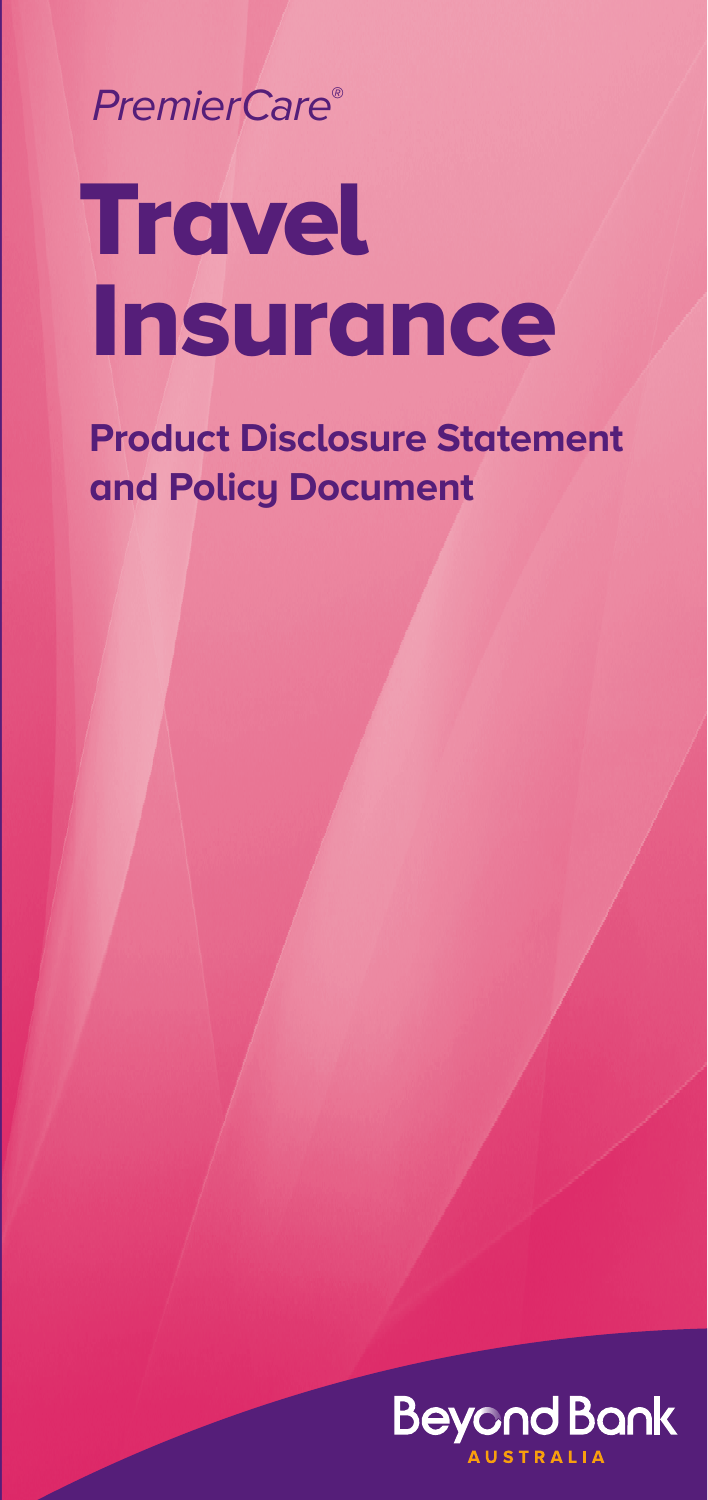# **CONTENTS**

| PRODUCT DISCLOSURE STATEMENT              | 1  |
|-------------------------------------------|----|
| <b>OUR DEFINITIONS</b>                    | 4  |
| <b>PURCHASING THIS PRODUCT</b>            | 11 |
| <b>TABLE OF BENEFITS</b>                  | 16 |
| <b>ADDITIONAL OPTIONS</b>                 | 22 |
| <b>PRE-EXISTING MEDICAL CONDITIONS 27</b> |    |
| <b>IMPORTANT MATTERS</b>                  | 30 |
| <b>GENERAL EXCLUSIONS</b>                 | 36 |
| <b>YOUR POLICY COVER</b>                  | 43 |
| <b>CLAIMS</b>                             | 68 |

# **PRODUCT DISCLOSURE STATEMENT**

# **ABOUT THIS PRODUCT DISCLOSURE STATEMENT**

A Product Disclosure Statement is a document required by the Corporations Act 2001 (Cth) and contains information designed to help **you** decide whether to buy this product and to compare it with other products **you** may be considering.

This **PDS** sets out the cover available and the terms and conditions which apply. Please note that any recommendations or opinions in this document are of a general nature only and do not take into account **your** objectives, financial situation or needs. Before **you** make any decision about the product, **you** should read this **PDS** carefully to ensure that it is suitable for **you**.

This **PDS** will also contain information about the remuneration received by **Allianz Global Assistance** for its role, the services provided by it and how any complaint **you** have with **Allianz Global Assistance** can be dealt with.

This **PDS**, together with the **Certificate of Insurance** and any written document **we** tell **you** forms part of **your policy**, make up **your** contract with **Allianz**. Please retain these documents in a safe place.

# **UNDERSTANDING THIS PRODUCT AND ITS IMPORTANT TERMS AND CONDITIONS**

To properly understand this product's significant features, benefits, limits, conditions and exclusions **you** need to carefully read:

- **PURCHASING THIS PRODUCT**  this contains important information on who can purchase this product, age limits and cover types available to **you**; on applicable **excesses**, the period of cover and and when cover may be amended or extended;
- About the cover, and limits on the amount **we** will pay, that applies to each plan in the **TABLE OF BENEFITS**, when **we** will pay a claim under each section (**YOUR POLICY COVER**) (where applicable to any cover taken out), any options purchased by **you** under **ADDITIONAL OPTIONS** and **PRE-EXISTING MEDICAL CONDITIONS** (remember, certain words) have defined meanings – see **OUR DEFINITIONS**);
- **IMPORTANT MATTERS** this contains important information on **your** duty of disclosure (including how the duty applies to **you** and what happens if **you** breach the duty), **our** privacy notice and dispute resolution process, the Financial Claims Scheme, when **you** can choose **your** own doctor, when **you** should contact **Allianz Global Assistance** concerning 24 hour medical assistance, **overseas** hospitalisation or medical evacuation, and more;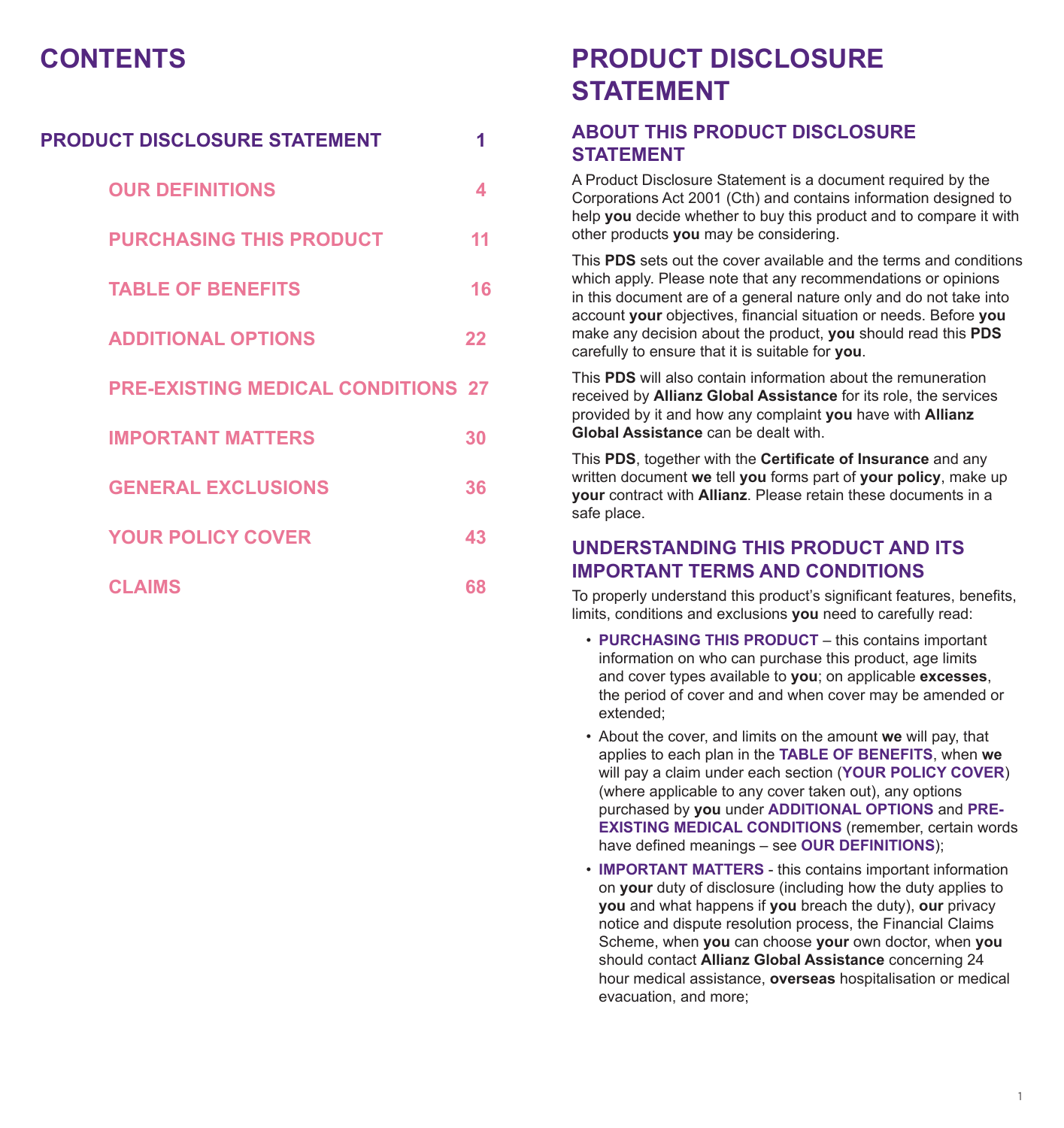- When **we** will not pay a claim under each section applicable to the cover **you** choose (**YOUR POLICY COVER**) and **GENERAL EXCLUSIONS APPLICABLE TO ALL SECTIONS**; and
- **CLAIMS** this sets out important information about how **we** will consider claims. It also sets out certain obligations that **you** and **we** have. If **you** do not meet them **we** may refuse to pay, or reduce the amount **we** will pay in relation to, a claim.

# **APPLYING FOR COVER**

When **you** apply for **your policy**, **we** will confirm with **you** things such as the period of cover, **your** premium, what cover options and **excesses** will apply, and whether any standard terms are to be varied.

These details will be recorded on the **Certificate of Insurance** issued to **you**.

If **we** are unable to offer **you** the cover **you** seek, it will be because the particular product offered is not designed to cover a particular risk or risks including, but not limited to, some geographical regions, some **pre-existing medical conditions** or some ages. In such a case, if **you** would like to discuss **your** options please use the contact details on the back cover of this **PDS**.

This **PDS** sets out the cover which is available. **You** need to decide if the benefit limits, type and level of cover are appropriate for **you** and will cover **your** potential loss. If **you** have any queries, want further information about this product or want to confirm a transaction, please use the contact details on the back cover of this **PDS**.

# **ABOUT YOUR PREMIUM**

**You** will be told the premium payable for **your policy** when **you** apply. In calculating the premium, **we** take into account a number of factors including **your** destination(s), length of **journey**, the number of persons and age of persons to be covered under the **policy** and the plan type **you** select. The amount of any **excess** payable, cover for additional options and cover for agreed **preexisting medical conditions** is also included in the calculation of **your** premium.

**Your** total premium reflects the amount **we** calculate to cover these factors as well as any relevant government charges, taxes or levies (such as stamp duty or GST) in relation to **your policy**. These amounts are included in the total amount payable by **you** as shown in **your Certificate of Insurance**.

# **COOLING-OFF PERIOD**

Even after **you** have purchased **your policy**, **you** have cooling-off rights.

If **you** decide that **you** do not want **your policy**, **you** may cancel it within 14 days after **you** are issued **your Certificate of Insurance**. **You** will be given a full refund of the premium **you** paid, provided **you** have not started **your journey** or **you** do not want to make a claim or to exercise any other right under **your policy**.

After this period **you** can still cancel **your policy** but **we** will not refund any part of **your** premium if **you** do.

# **WHO IS THE INSURER?**

This product is underwritten by Allianz Australia Insurance Limited, ABN 15 000 122 850, AFS Licence No. 234708, of 2 Market Street, Sydney, NSW 2000, Telephone 132 664, who has sole responsibility for this **PDS**.

# **WHO IS ALLIANZ GLOBAL ASSISTANCE?**

**Allianz Global Assistance** is a trading name of AWP Australia Pty Ltd ABN 52 097 227 177 AFS Licence No. 245631, of Level 16, 310 Ann Street, Brisbane, QLD 4000, Telephone (07) 3305 7000. **Allianz Global Assistance** has been authorised by **Allianz** to enter into the **policy** and deal with and settle any claims under it, as the agent of **Allianz**, not as **your** agent. **Allianz Global Assistance** acts under a binder which means that it can do these things as if it were the insurer. It administers all emergency assistance services and benefits of this insurance. **You** may contact **Allianz Global Assistance** in an emergency 24 hours a day, 7 days a week.

# **UPDATING THE PDS**

**We** may need to update this **PDS** from time to time if certain changes occur where required and permitted by law. **We** will issue **you** with a new **PDS** or a supplementary **PDS** to update the relevant information except in limited cases.

Where the information is not to correct a misleading or deceptive statement or an omission that is materially adverse, from the point of view of a reasonable person considering whether to buy this product, **Allianz Global Assistance** may provide the updated information on their website. **You** can also get a paper copy of the updated information free of charge by calling the contact number shown on the back cover of this **PDS**.

# **PREPARATION DATE**

The preparation date of this **PDS** is 13 February 2019.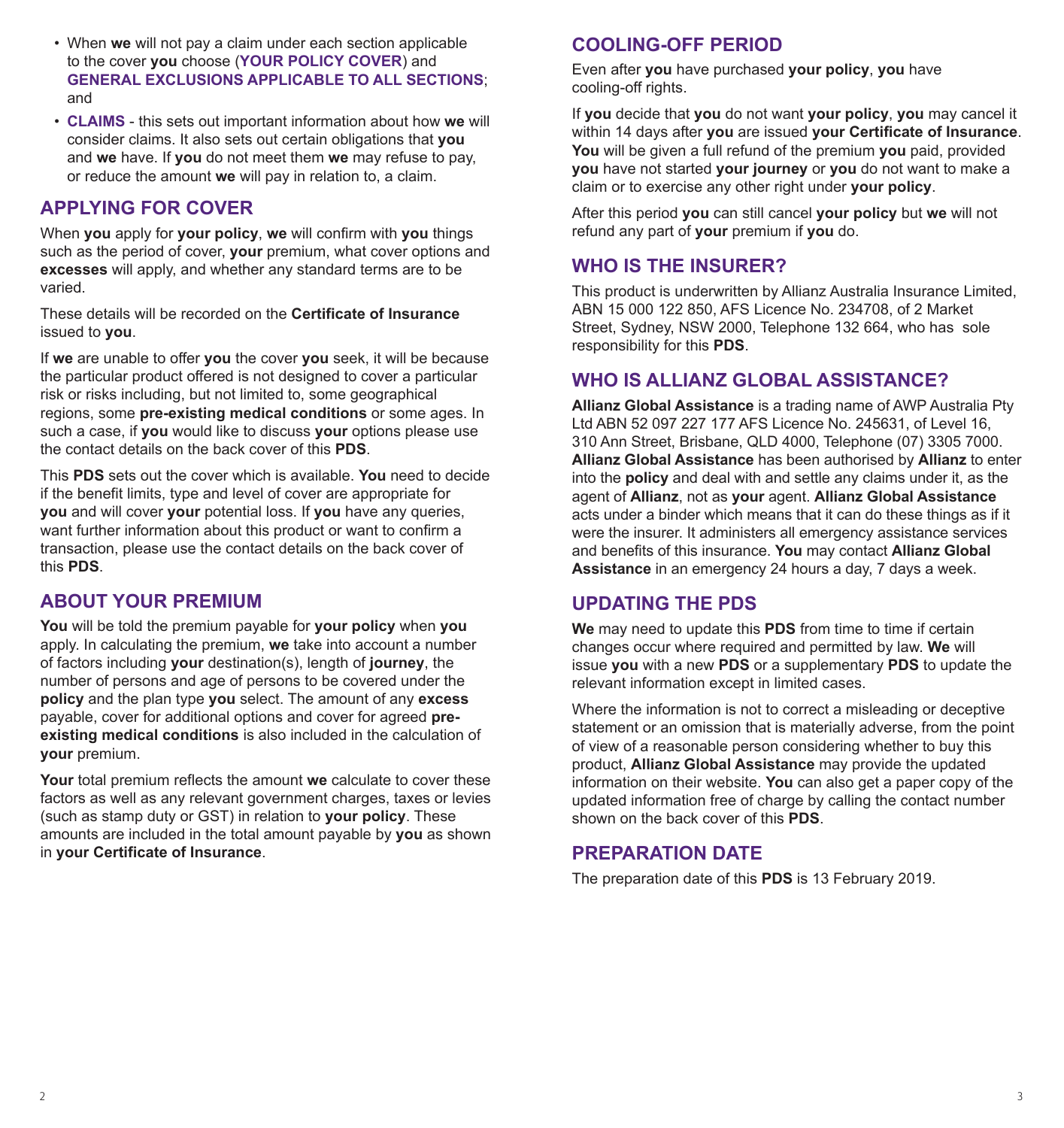# **OUR DEFINITIONS**

Headings, where appearing, are for reference only and do not affect interpretation.

When the following words and phrases appear in bold type in this **PDS**, **your Certificate of Insurance** or any other document **we** tell **you** forms part of **your policy**, they have the meanings given below. The use of the singular shall also include the use of the plural and vice versa.

### **Accident, accidental, accidentally**

means an unexpected event caused by something external and visible.

### **Accompanying**

means travelling with the **insured person** for 100% of the **journey**.

### **AICD/ICD**

means an implantable cardioverter-defibrillator (ICD), also known as an automated implantable cardioverter-defibrillator (AICD).

#### **Allianz**

means Allianz Australia Insurance Limited, ABN 15 000 122 850 AFSL 234708.

#### **Allianz Global Assistance**

means AWP Australia Pty Ltd, ABN 52 097 227 177, AFSL 245631.

#### **Appropriate supervision**

means under the supervision of a person who posesses the necessary skills, qualifications and licensing appropriate for the supervision of the activity being undertaken.

#### **Bicycle**

means any bicycle, tricycle, tandem, trailer cycle or push scooter that is powered by human pedalling or and/or a battery.

#### **Business samples**

means demonstration goods or examples of goods sold by **you** or **your** company.

#### **Carrier**

means an aircraft, vehicle, train, tram, vessel or other scheduled transport operated under a licence for the purpose of transporting passengers. However, it does not mean a taxi, limousine or similar service.

#### **Certificate of Insurance**

is the document **we** give **you** which confirms that **we** have issued a **policy** to **you** and sets out details of **your** cover.

#### **Chronic**

means a persistent and lasting condition. It may have a pattern of relapse and remission.

#### **Concealed storage compartment**

means a boot, trunk, glove box, enclosed centre console, or concealed cargo area of a motor vehicle.

#### **Cruise Vessel**

means a boat or ship on which travel is taken for pleasure or as a holiday as a paying passenger, for a minimum of 3 nights in duration.

#### **Date of issue**

means the date and time of issue on **your Certificate of Insurance**.

#### **Dependant**

means **your** children or grandchildren, not in full-time employment, **accompanying you** on the **journey** and who are aged 24 years and under at the time of issue of **your Certificate of Insurance**.

#### **Depreciation**

means the deduction from the original purchase price of an amount calculated to be the reduction in value because of wear and tear and/or the passing of time.

#### **Duo**

means **you** and **your travelling companion** as named on the **Certificate of Insurance** but does not include **dependants**.

#### **Epidemic**

means a sudden development and rapid spreading of a contagious disease in a region where it developed in a simply endemic state or within a previously unscathed community.

#### **Excess**

means the deduction **we** will make from the amount otherwise payable under **your policy** for each claimable incident or event.

#### **Family**

means **you**, **your** spouse or partner and **your dependants**.

#### **Formal wear**

means dinner suit, dress shirt, bowtie, evening gown, cocktail dress or other items of clothing which are required attire for formal dining/functions. This includes wedding attire but does not include **jewellery**.

#### **Funeral expenses**

means the costs charged by a funeral director for arranging **your** funeral service and by a cemetery for **your** burial or a crematorium for **your** cremation. It does not include the cost of memorialisation.

#### **Home**

means the place where **you** normally live in Australia.

#### **Hospital**

means an established hospital registered under any legislation that applies to it, that provides in-patient medical care. It does not include any institution used primarily as a nursing or convalescent home, a place of rest, a geriatric ward, a mental institution, a rehabilitation or external care facility or a place for the treatment of alcoholism, drug addiction or substance addiction.

#### **Income**

means the amount of money **you** earn from **your** employment in a trade, business, profession or occupation after the deduction of income tax.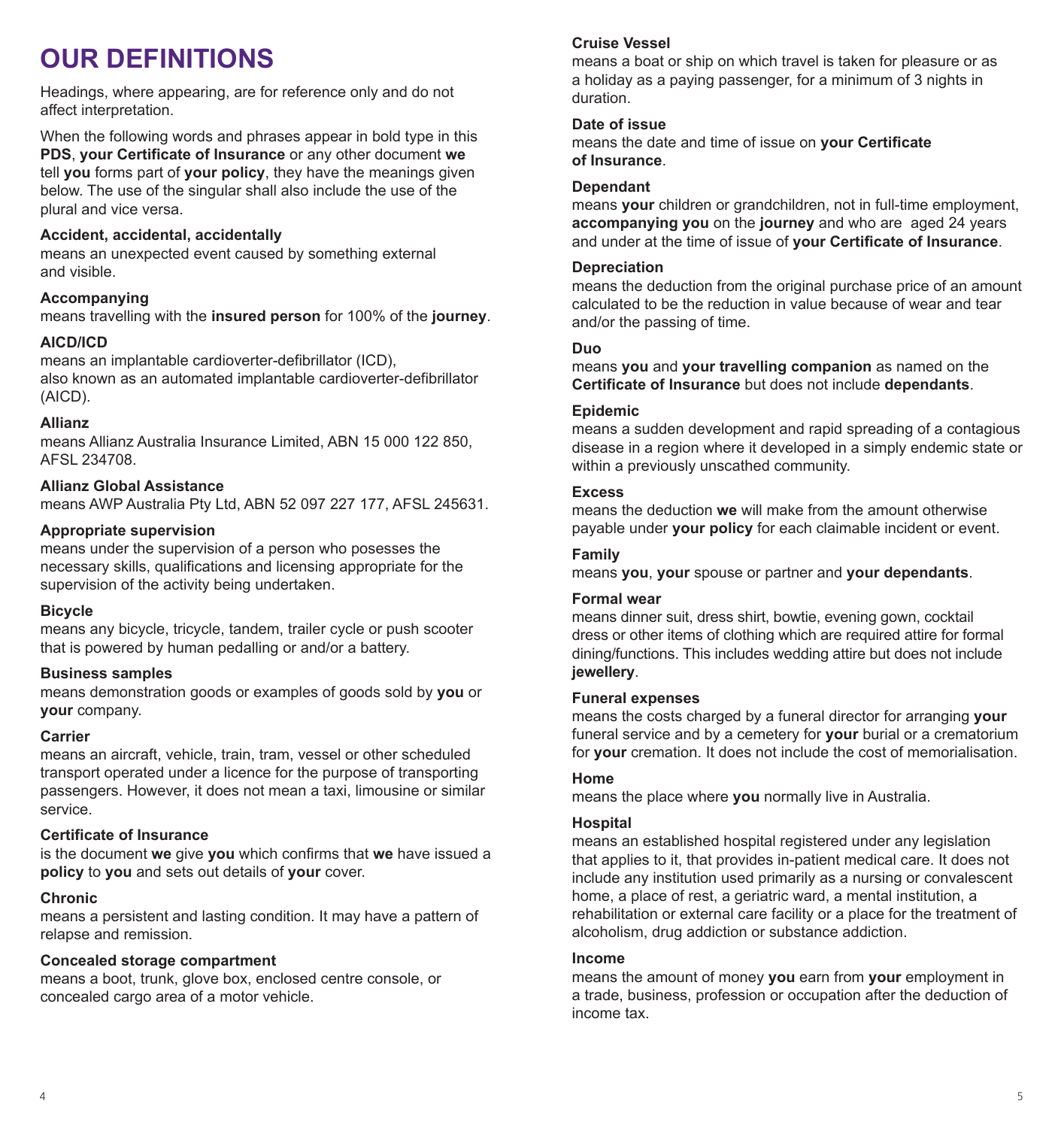#### **Individual**

means **you** only.

#### **Injure** or **injured** or **injury**

means bodily injury caused solely and directly by violent, accidental, visible and external means, which happens at a definite time and place during **your** period of cover and does not result from any illness, **sickness** or disease.

#### **Insolvency** or **insolvent**

means bankruptcy, provisional liquidation, liquidation, appointment of a receiver, manager or administrator, entry into any official or unofficial scheme of arrangement, statutory protection, restructuring or composition with creditors, or the happening of anything of a similar nature under the laws of any jurisdiction.

#### **Jewellery**

means a form of personal adornment, such as brooches, rings, necklaces, earrings, and bracelets. It does not include watches or items of clothing.

#### **Journey**

means travel which begins when **you** leave **home** or **your** place of business to commence **your** travel and ends when **you** arrive back **home** or at a **hospital** or nursing home in Australia (if **you** are evacuated or repatriated), whichever is earlier.

#### **Legal costs**

means fees, costs and expenses (including any applicable taxes and charges) in connection with a legal action. It also means any costs which **you** are ordered to pay by a court or arbitrator (other than any fine or penalty, or aggravated, punitive, exemplary or liquidated damages) or any other costs **we** agree to pay.

#### **Luggage and personal effects**

means **your** suitcases, trunks and similar containers including their contents and articles worn or carried by **you**. It does not mean or include any **bicycle**, **business samples** or items that **you** intend to trade, **valuables**, **snow sport equipment**, passport or travel documents, cash, bank notes, currency notes, cheques, negotiable instruments, electronic data, software, intangible asset, watercraft of any type (other than surfboards), furniture, furnishings, household appliances, hired items or any other item listed as excluded on **your Certificate of Insurance**.

#### **Maximum journey period**

means the maximum period for any one **journey** under the Multi-Trip Plan as shown on **your Certificate of Insurance**.

#### **Medical adviser**

means a doctor (including a clinical psychologist) or dentist qualified to diagnose the condition or disorder, holding the necessary current certification in the country in which they are currently practising, and who is not **you** or **your travelling companion**, or a **relative** or employee of **you** or **your travelling companion**.

#### **Mental illness**

means any illness, condition or disorder listed in the current edition of the Diagnostic and Statistical Manual of Mental Disorders.

#### **Moped** or **scooter**

means any two-wheeled or three-wheeled motor vehicle with an engine displacement of not greater than 50cc.

#### **Motorcycle**

means any two-wheeled or three-wheeled motor vehicle with an engine displacement greater than 50cc.

#### **Overseas**

means outside of Australia and its territories.

#### **Pandemic**

means a form of an **epidemic** that extends throughout an entire continent, even the entire human race.

#### **PDS**

means Product Disclosure Statement.

#### **Permanent disability**

means permanent loss of all the sight in one or both eyes, or the use of a hand at or above the wrist or a foot at or above the ankle.

#### **Policy**

means this **PDS**, the **Certificate of Insurance** and any written document **we** tell **you** forms part of **your policy**.

#### **Pre-existing medical condition**

means a condition of which **you** were, or a reasonable person in **your** circumstances should have been, aware:

- 1. prior to the time of the **policy** being issued that is:
	- a chronic or ongoing:
		- medical condition;
		- dental condition; or
		- **mental illness**, or
	- a current pregnancy; or
	- a medical condition connected with **your** current or past pregnancy; or
	- related to in vitro fertilisation or another form of assisted reproductive treatment or procedure, or
- 2. in the ten (10) years prior to the time of the policy being issued that involves:
	- **your** heart, brain, circulatory system or blood vessels; or
	- **your** respiratory system; or
	- **your** kidneys, liver or pancreas; or
	- cancer; or
	- back pain requiring prescribed pain relief medication; or
	- surgery involving any joints, the neck, back, spine, brain, skull, abdomen or pelvis requiring at least an overnight stay in **hospital**; or
	- diabetes mellitus (type 1 or type 2); or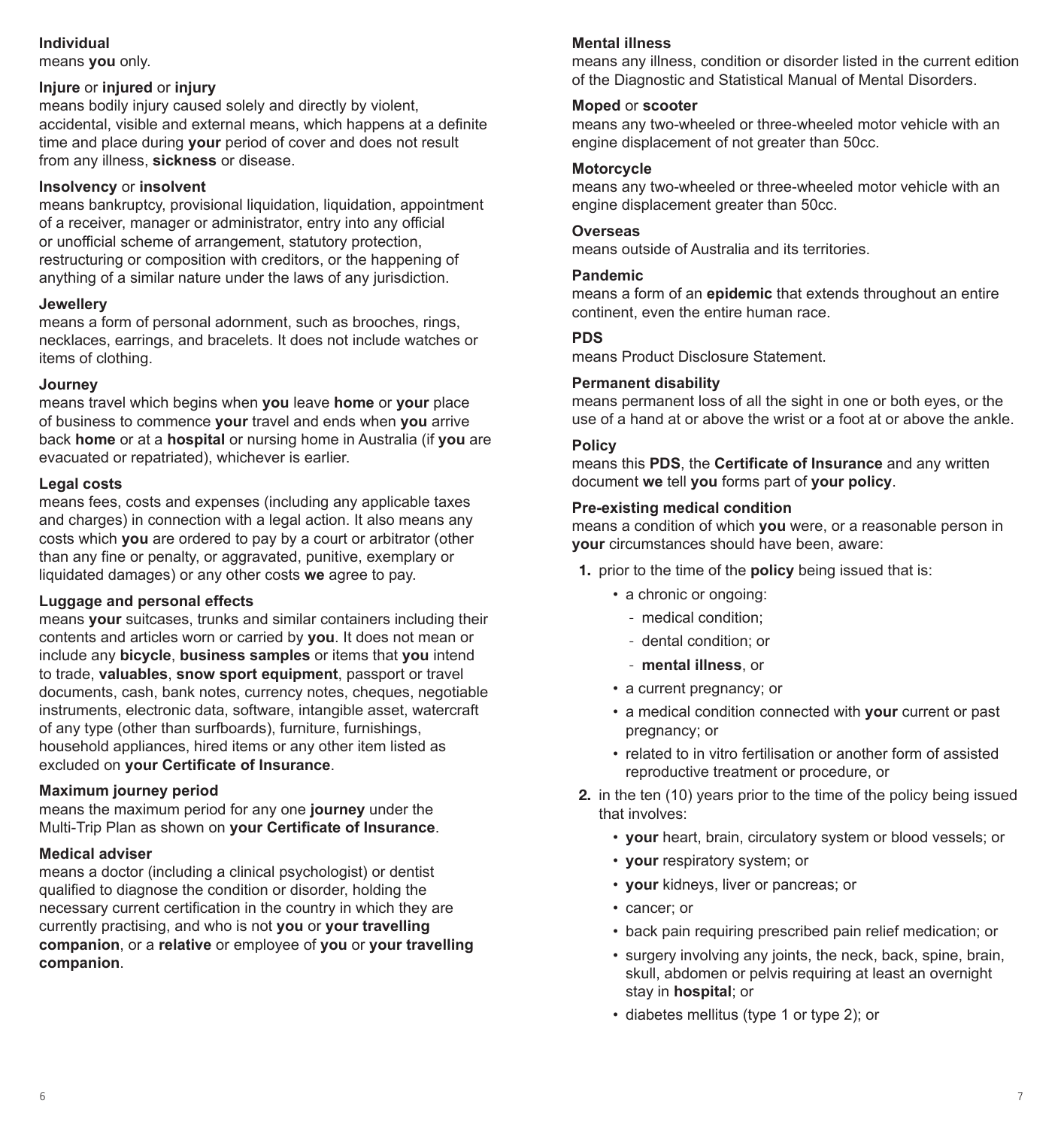- **mental illness**; or
- signs or symptoms for which **you**:
	- have not yet sought a professional opinion regarding the cause; or
	- are currently under investigation to define a diagnosis; or
	- are awaiting specialist opinion, or
- 3. in the two (2) years prior to the time of the **policy** being issued for which **you**:
	- have been in **hospital**, required an emergency department visit or had day surgery; or
	- have been prescribed a new medication or had a change to **your** medication regime; or
	- had or required regular review or check-ups; or
	- have required prescription pain relief medication.

#### **Professional Sport**

means training for, coaching or competing in any sporting event where **you** are entitled to receive, or are eligible to receive, an appearance fee, wage, salary or prize money in excess of \$1,000.

#### **Public place**

means any place that the public has access to, including but not limited to planes, trains, cruise ships, taxis, buses, air or bus terminals, stations, wharves, streets, shops, museums, galleries, hotels, hotel foyers and grounds, beaches, restaurants, private car parks, public toilets and general access areas.

#### **Quad bike**

means a motorised vehicle designed to travel on four or more wheels, having a seat straddled by the operator and handlebars for steering control.

#### **Reasonable**

means:

- for medical, **hospital** or dental expenses, the standard level of care given in the country **you** are in not exceeding the level **you** would normally receive in Australia; or
- for other expenses, such as unexpected additional travel and accommodation expenses,a level comparable to those **you** have booked for the rest of **your journey** or, as determined by **us**; or
- as determined by **Allianz Global Assistance** having regard to the circumstances

#### **Reciprocal Health Care Agreement**

means an agreement between the Government of Australia and the government of another country where **Residents of Australia** are provided with subsidised essential medical treatment. (Please visit www.dfat.gov.au for details of Reciprocal Health Care Agreements with Australia.)

#### **Redundant** or **redundancy**

means loss of permanent paid full time employment (except voluntary redundancy), after a continuous working period of two years with the same employer.

#### **Relative**

means grandparent, parent, parent-in-law, step parent, step parent-in-law, sister, step sister, sister-in-law, brother, step brother, brother-in-law, spouse, partner, fiancé(e), son, son-in-law, daughter, daughter-in-law, step child, foster child, grandchild, ward or guardian.

#### **Rental vehicle**

means a campervan/motorhome that does not exceed 4.5 tonnes, a sedan, coupe, hatchback, station-wagon, SUV, four wheel drive or mini bus/people mover rented from a licensed motor vehicle rental company or agency.

#### **Resident of Australia**

means someone who usually resides in Australia and is eligible for an Australian Medicare Card.

#### **Sick** or **sickness**

means a medical condition (including a **mental illness**), not being an **injury**, the symptoms of which first occur or manifest after the **date of issue**.

#### **Single**

means **you** and **your dependants** who are **accompanying you** on the **journey**.

#### **Snow sport activities**

means amateur skiing, snowboarding, sledding, toboganning, or tubing conducted on groomed ski slopes within ski resort boundaries that does not include any form of racing, acrobatics, jumping, stunting, aerial or freestyle activities.

#### **Snow sport equipment**

means skis, poles, boots, bindings or snowboards.

#### **Sporting equipment**

means equipment needed and used to participate in a particular sport and which can be carried about with **you**.

#### **Transaction card**

means a debit card, credit card or travel money card.

#### **Travelling companion**

means a person with whom **you** have made arrangements before **your policy** was issued, to travel with **you** for at least 75% of **your journey**.

#### **Unsupervised**

means leaving **your luggage and personal effects**:

- with a person who is not named on **your Certificate of Insurance** or who is not a **travelling companion** or who is not a **relative**; or
- with a person who is named on **your Certificate of Insurance** or who is a **travelling companion** or who is a **relative** but who fails to keep **your luggage and personal effects** under close supervision; or
- where they can be taken without **your** knowledge; or
- at such a distance from **you** that **you** are unable to prevent them being taken; and

includes forgetting or misplacing items of **your luggage and personal effects**, leaving them behind or walking away from them.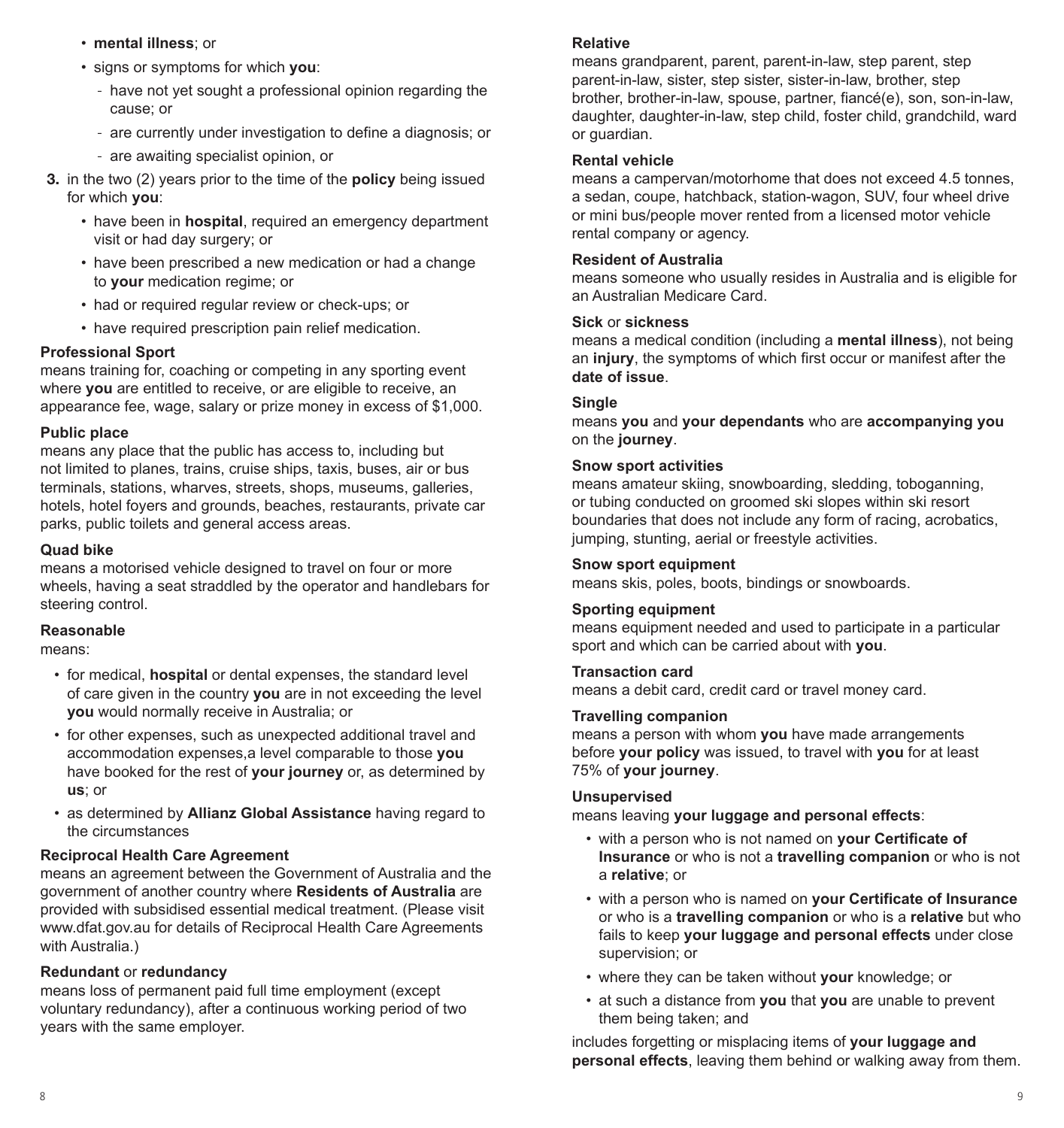#### **Valuables**

means **jewellery**, antiques, curios or works of art, watches, precious metals or semi precious stones/precious stones and items made of or containing precious metals or semi precious stones/precious stones, furs, binoculars, telescopes, any kind of photographic, audio, video, computer, television, fax and phone equipment (including mobile phones), tablets, MP3/4 players and PDAs.

#### **We**, **our**, **us**

means Allianz Australia Insurance Limited, ABN 15 000 122 850, AFSL 234708.

#### **You**, **your** and **insured person**

means each person named on the **Certificate of Insurance** except in the definition of **pre-existing medical condition** where you and your mean you, any **relative**, **travelling companion** or any other person.

# **PURCHASING THIS PRODUCT**

# **WHO CAN PURCHASE THIS PRODUCT?**

**Comprehensive, Essentials, Domestic, Non-Medical or Multi-Trip Plan**

Cover is only available if:

- **you** are a **resident of Australia**; and
- **you** purchase **your policy** before **you** commence **your journey**; and
- **your journey** commences and ends in Australia.

# **AGE LIMITS**

Age limits are as at the **date of issue**.

**Comprehensive and Domestic Plans**

Available to travellers of all ages.

#### **Essentials Plan**

Available to travellers aged 74 years and under.

#### **Multi Trip Plan**

Available to travellers aged 74 years and under. **Accompanying** spouse or partner and **dependants** can be covered under this product provided they are 74 years and under. Additional premium will apply.

#### **Non-Medical Plan**

Where this plan is offered it is available to travellers of all ages.

# **COVER TYPES**

The following cover types apply:

**Single -** The benefit limits for **single** cover apply to the total of all claims combined regardless of the number of persons the claims relate to and are shown in the **TABLE OF BENEFITS** for the Plan **you** have selected.

**Duo** - The benefits limits for **duo** cover that apply to each **insured person** are shown in the **TABLE OF BENEFITS** for the Plan **you** have selected.

**Family** - The benefit limits for **family** cover apply to the total of all claims combined, regardless of the number of persons the claims relate to and are shown in the **TABLE OF BENEFITS** for the Plan **you** have selected.

**Individual -** The benefit limits for **individual** cover apply to the total of all claims combined and are shown in the **TABLE OF BENEFITS** for the Plan applicable.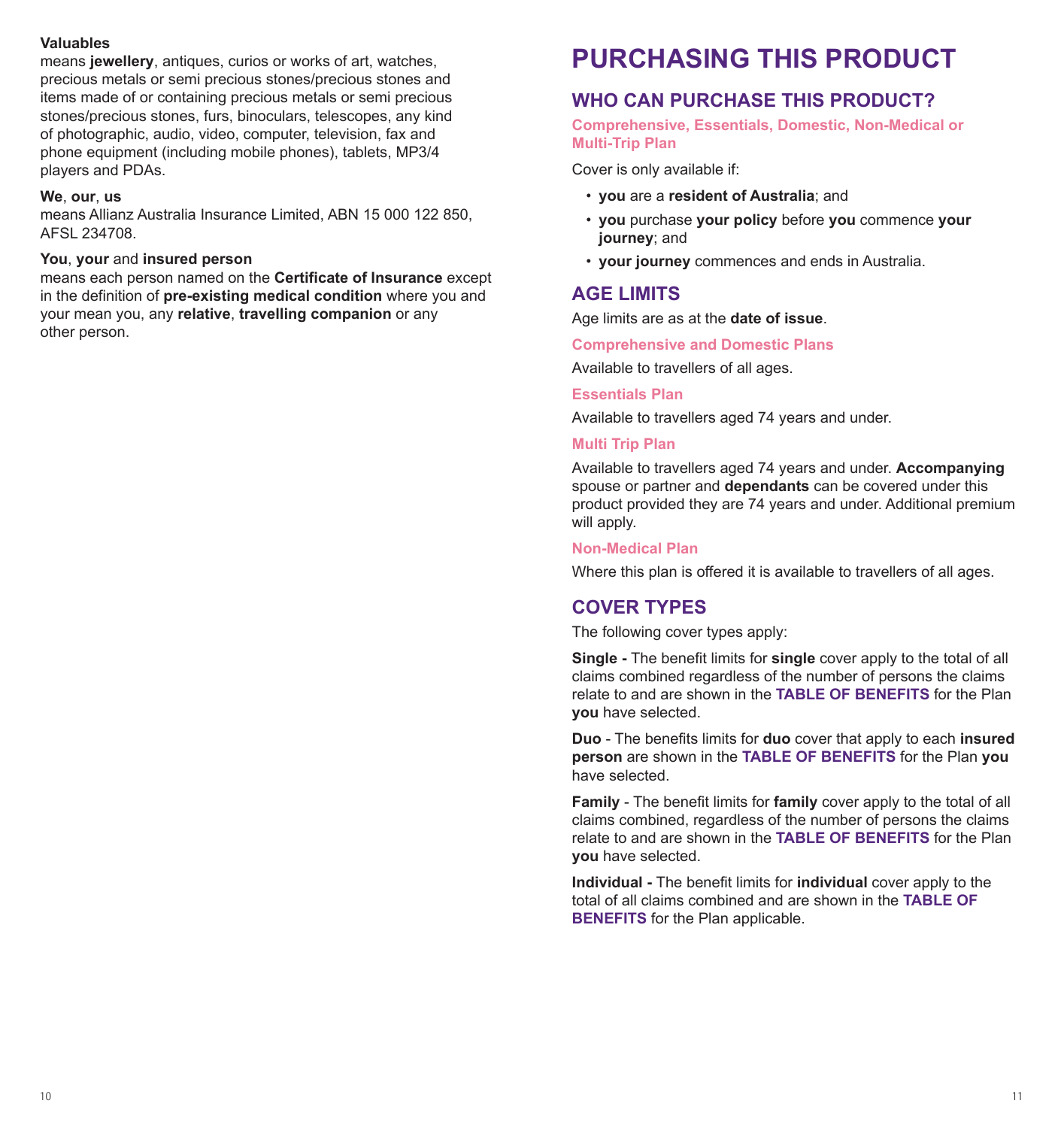# **YOUR CHOICES**

Based on **your** travel arrangments **you** can choose;

- **single**, **duo** or **family** cover; for
- a Comprehensive, Essentials, Domestic, or Multi-Trip Plan.

**Please note:** Depending upon **your pre-existing medical condition we** may be unable to offer **you** a **policy** which provides cover for any medical expenses, or for any other expenses arising from, related to or associated with any **injury** or **sickness** suffered by **you**. If that is the case **you** may be able to purchase a Non-Medical Plan. Non-Medical Plan is only available as an **Individual** cover type, and **Individual** cover type is only available with the Non-Medical Plan.

# **PERIOD OF COVER**

**We** will confirm the issue of **your policy** by providing **you** with a **Certificate of Insurance**. The period **you** are insured for is set out in the **Certificate of Insurance**.

• **Comprehensive, Essentials, Domestic, or Non-Medical Plan**.

Cover for **SECTION 2.1 CANCELLATION** only applies to those services scheduled to be used between the start and end dates shown on **your Certificate of Insurance** and begins from the **date of issue** and finishes at the end of **your journey** or on the end date shown on **your Certificate of Insurance** whichever occurs earlier. The cover for all other sections starts at the beginning of **your journey** or the start date shown on **your Certificate of Insurance**, whichever occurs later, and finishes at the end of **your journey** or on the end date shown on **your Certificate of Insurance** whichever occurs earlier.

#### • **Multi Trip Plan**

Cover for **SECTION 2.1 CANCELLATION** begins on the start date shown on **your Certificate of Insurance** or the date **you** booked **your journey**, whichever is the later and finishes at the end of **your journey** or on the end date shown on **your Certificate of Insurance** whichever occurs earlier.

The cover for all other sections starts at the beginning of **your journey** or the start date shown on **your Certificate of Insurance**, whichever occurs later, and finishes at the end of **your journey**, at the expiry of the **maximum journey period** or on the end date shown on **your Certificate of Insurance** whichever occurs earlier.

**Please note:** The maximum period for any one **journey** under the Multi-Trip Plan is shown on **your Certificate of Insurance**  (**maximum journey period**). **You** are not covered for any incident or event that occurs outside of the **maximum journey period you** nominated.

# **AMENDMENT OF COVER**

In certain circumstances, **we** will allow **you** to amend **your policy** after purchase.

Where **we** agree to update or add to the cover under **your policy**, the change in cover will only apply to circumstances which arise after **we** have issued **you** with an updated **Certificate of Insurance** reflecting the change.

Where **we** agree to **your** request to remove any cover under **your policy**, **you** will not be able to make any claim or exercise any other right under the cover that has been removed for any circumstance which arises after the time **your policy** is updated.

# **EXTENSION OF COVER**

**Your** cover may be extended at no additional charge if **you** find that **your** return to **your home** has been delayed because of one or more of the following:

- a bus line, airline, shipping line or rail authority **you** are travelling on, or that has accepted **your** fare or **luggage and personal effects**, is delayed; or
- the delay is due to a reason for which **you** can claim under **your policy** (subject to **our** written approval).

If the delay is for any other reason other than as stated above, **we** must receive **your** request to extend **your** cover at least 7 days before **your** original **policy** expires if **you** send **your** request by post.

All other requests to extend **your** cover must be received prior to **your policy** expiry date. Cover will be extended subject to **our** written approval, and **your** payment of the additional premium.

Where **we** have agreed to extend cover, **we** will issue **you** with a new **Certificate of Insurance**. The period of cover on **your** new Certificate cannot exceed 12 months.

Cover cannot be extended:

- under **SECTION 1.3 ACCIDENTAL DEATH** for any period in excess of 12 months from the start date shown on **your Certificate of Insurance**, in any circumstances;
- for any **pre-existing medical condition**, unless it is listed under the heading **PRE-EXISTING MEDICAL CONDITIONS WHICH WE MAY COVER WITH NO ADDITIONAL PREMIUM PAYABLE** in the **PRE-EXISTING MEDICAL CONDITIONS** section, and **you** have not been hospitalised (including day surgery or emergency department attendance) for that condition in the past 24 months prior to application for the extension. This applies regardless of whether **your pre-existing medical condition** was covered under **your** original **policy**;
- for any medical conditions **you** suffered during the term of **your** original **policy**;
- where **you** have not advised **us** of any circumstances that have given (or may give) rise to a claim under **your** original **policy**; or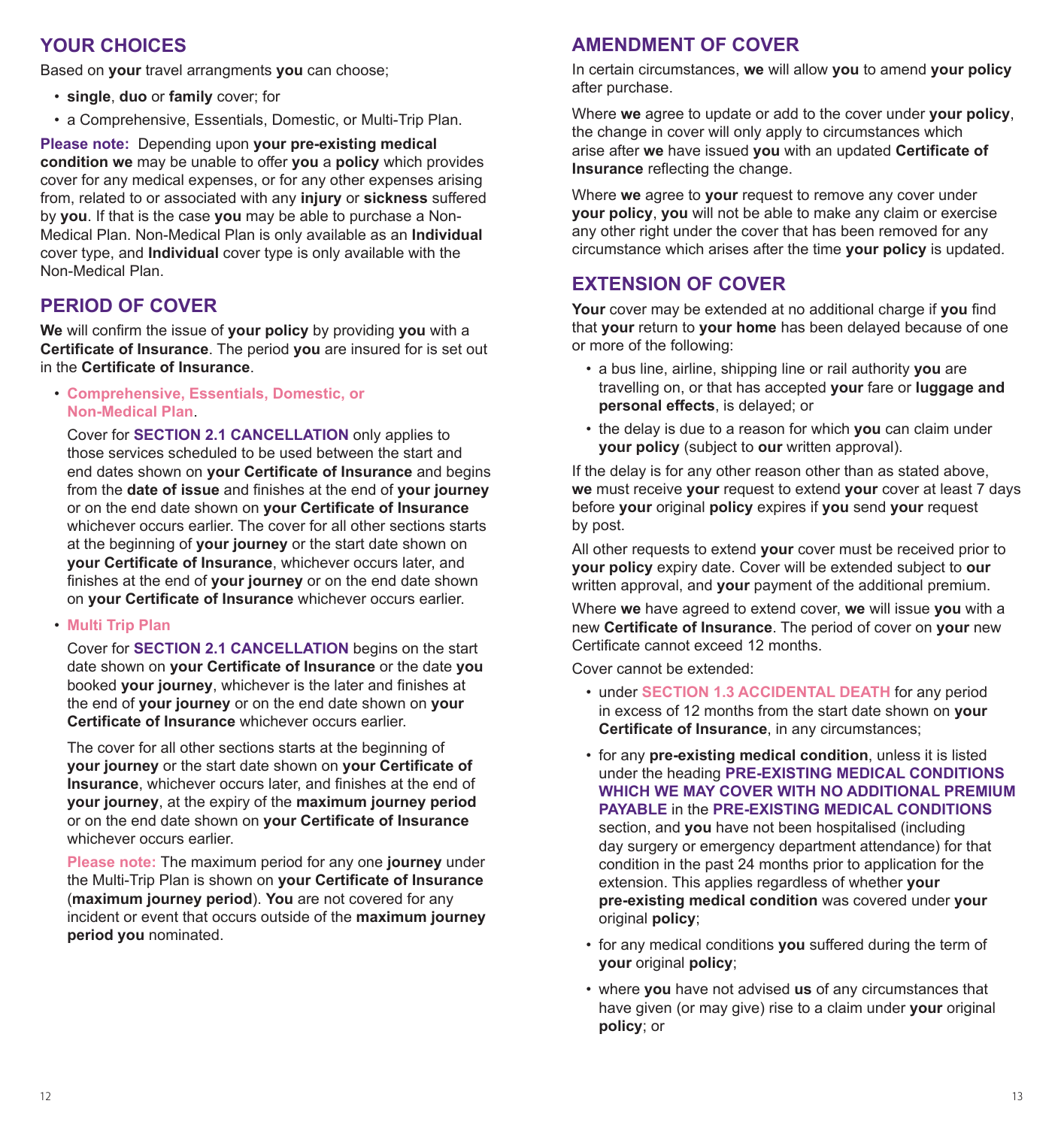- where at the time of application for the extension **you** are aged 75 years or over under the Essentials Plan; or
- under the Multi-Trip and Non-Medical Plan.

# **AUTOMATICALLY INCLUDED ACTIVITIES**

**Your policy** provides cover for claims arising directly from **your** participation in the following activities, subject to the terms, conditions, limits and exclusions that apply to the section under which **your** claim is made and the **GENERAL EXCLUSIONS APPLICABLE TO ALL SECTIONS**:

- Aqua zorbing;
- Archery;
- Bar and restaurant work (except security and crowd control);
- Bicycling (but not **bicycle** motorcross (BMX) or downhill mountain biking);
- Bungee jumping or canyon swinging;
- Camel, donkey or elephant riding (under **appropriate supervision**);
- Dancing;
- Dog sledding;
- Diving underwater using an artificial breathing apparatus at a depth no greater than 10 metres (**you** must hold an open water diving licence recognised in Australia or dive with an instructor licensed for these activities);
- Fishing (on land or within 2 nautical miles of a land mass);
- Fruit picking that does not involve **your** use of machinery;
- Go-karting;
- Golf;
- Gym activities (but not powerlifting);
- Gymnastics (but not competitions);
- Horse riding (but not competitions, equestrian events, steeple chasing, jumping, or polo);
- Ice skating on a rink (but not including competitive skating, racing, speed skating, and tour skating);
- Indoor rock climbing (under **appropriate supervision**);
- Leisure activities (meaning any activities involving minimal physical exertion that is undertaken for relaxation or pleasure. For example, sight-seeing, picnics, photography and museum or art gallery visits);
- **Motorcycle**, **scooter** or **moped** riding (restrictions apply refer to General Exclusion A.10);
- Music and singing;
- Orienteering;
- Paintball (with eye protection);
- Racing on foot for distances up to and including full marathon (42.2 kilometres or 26.2 miles and note that restrictions apply refer to General Exclusions C.2 and C.7);
- Racquet and ball sports not involving physical contact;
- Regulated or licensed ballooning;
- Safari (under **appropriate supervision**) but not hunting;
- Sailing up to 10 nautical miles off any land mass;
- Shark cage diving (subject to diving restrictions listed above);
- Shooting (fixed target only);
- Skateboarding, roller skating, inline skating (but not including vert skating or acrobatics);
- Snorkelling;
- Soccer;
- Surface water activities in rivers or rapids graded I, II or III under the International Scale of River Difficulty, or lakes or canals;
- Surface water activities (other than sailing) up to 2 nautical miles off any land mass;
- Track and field athletics; and
- Walking, hiking, trekking or tramping, peaking at altitudes up to 3,000 metres where specialist climbing equipment is not required (but not expeditions to or on the Kokoda Track/Trail).

All other activities are excluded from cover under **your policy**, subject to any additional options that have been purchased and are listed on **your Certificate of Insurance**.

# **EXCESS**

**Your** standard **excess** is shown on **your Certificate of Insurance**  and applies EXCEPT where a benefit is payable under the following sections:

**SECTION 1.1 OVERSEAS EMERGENCY ASSISTANCE SECTION 1.5 HOSPITAL CASH ALLOWANCE SECTION 3.5 DOMESTIC SERVICES SECTION 3.6 DOMESTIC PETS SECTION 4.2 LUGGAGE & PERSONAL EFFECTS DELAY EXPENSES SECTION 4.4 THEFT OF CASH SECTION 7.9 CABIN CONFINEMENT SECTION 7.12 FORMAL CRUISE ATTIRE DELAYED SECTION 7.13 MARINE RESCUE DIVERSION**

In some circumstances **we** may impose an additional **excess** for claims arising from some medical conditions. **We** will inform **you** in writing if any additional **excess** applies.

If **you** purchase **SNOW PACK** the following sections have a \$500 **excess** which applies to all claims under those sections (in addition to any standard **excess**) if **your** claim arises from **your**  participation in **snow sport activities**:

**SECTION 1.2 OVERSEAS EMERGENCY MEDICAL & HOSPITAL EXPENSES**

**SECTION 2.1 CANCELLATION**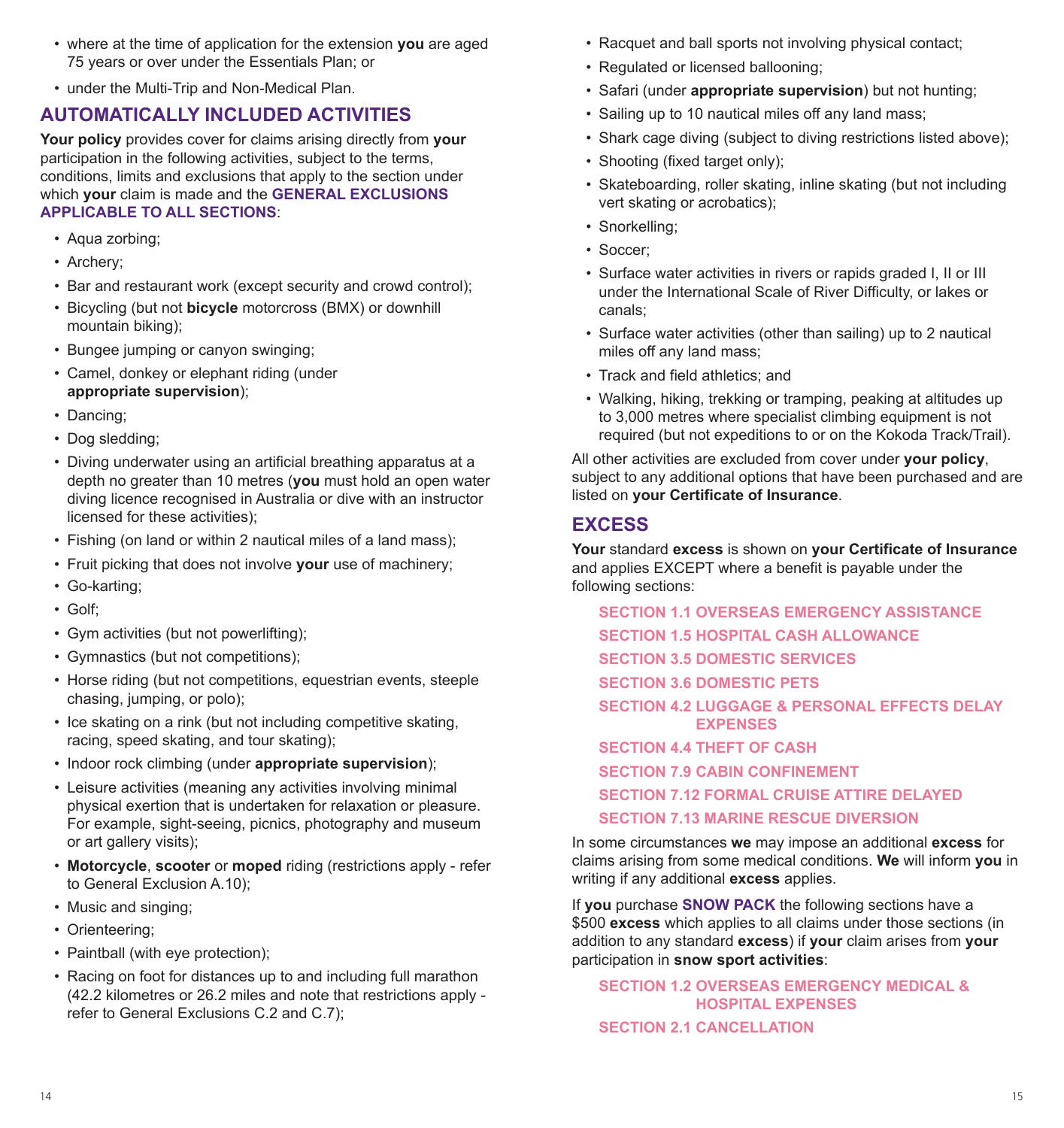# **TABLE OF BENEFITS**

The table below sets out the benefits and **policy** sections that apply to each of the plans listed and the maximum amount **we** will pay for all claims combined under each **policy** section. Please carefully read the **PDS** in full to ensure **you** understand the extent of cover provided and limitations that apply.

|        |                                                             | <b>COMPREHENSIVE PLAN</b> |                                      |                  | <b>ESSENTIALS PLAN</b>              |                                      |                  |
|--------|-------------------------------------------------------------|---------------------------|--------------------------------------|------------------|-------------------------------------|--------------------------------------|------------------|
|        | <b>BENEFIT SECTION</b>                                      | <b>SINGLE</b>             | <b>DUO</b><br><b>IPER</b><br>PERSON] | <b>FAMILY</b>    | <b>SINGLE</b>                       | <b>DUO</b><br>[ PER<br><b>PERSON</b> | <b>FAMILY</b>    |
| $1.1*$ | Overseas Emergency Assistance^                              | Unlimited~                | Unlimited~                           | Unlimited~       | Unlimited $\sim$                    | Unlimited $\sim$                     | Unlimited~       |
| $1.2*$ | Overseas Emergency Medical & Hospital Expenses <sup>^</sup> | Unlimited~                | Unlimited~                           | Unlimited~       | Unlimited~                          | Unlimited~                           | Unlimited~       |
|        | Emergency Dental Expenses [per person]                      | \$1,000                   | \$1,000                              | \$1,000          | \$1,000                             | \$1,000                              | \$1,000          |
| $1.3*$ | <b>Accidental Death</b>                                     | \$25,000                  | \$25,000                             | \$50,000         | $\hspace{0.05cm}---\hspace{0.05cm}$ | $---$                                |                  |
| $1.4*$ | Permanent Disability <sup>^</sup>                           | \$25,000                  | \$25,000                             | \$50,000         | $---$                               | $---$                                | ---              |
| $1.5*$ | Hospital Cash Allowance^                                    | \$5,000                   | \$5,000                              | \$10,000         | $---$                               | ---                                  | ---              |
| $1.6*$ | Loss of Income <sup>^</sup>                                 | \$10,400                  | \$10,400                             | \$20,800         | ---                                 | ---                                  | ---              |
| $2.1*$ | Cancellation                                                | Unlimited~                | Unlimited~                           | Unlimited~       | \$10,000                            | \$10,000                             | \$20,000         |
| $3.1*$ | <b>Additional Expenses</b>                                  | \$50,000                  | \$50,000                             | \$100,000        | \$25,000                            | \$25,000                             | \$50,000         |
| $3.2*$ | <b>Travel Delay Expenses</b>                                | \$2,000                   | \$2,000                              | \$4,000          | \$2,000                             | \$2,000                              | \$4,000          |
| 3.3    | Alternative Transport Expenses <sup>^</sup>                 | \$5,000                   | \$5,000                              | \$10,000         |                                     |                                      |                  |
| 3.4    | Return Airfare <sup>^</sup>                                 | \$3,000                   | \$3,000                              | \$6,000          | \$2,000                             | \$2,000                              | \$4,000          |
| $3.5*$ | Domestic Services <sup>^</sup>                              | \$500                     | \$500                                | \$1,000          | $\qquad \qquad -\qquad$             |                                      |                  |
| $3.6*$ | Domestic Pets <sup>^</sup>                                  | \$500                     | \$500                                | \$1,000          | $---$                               | $---$                                | $---$            |
| $4.1*$ | Luggage & Personal Effects                                  | \$10,000                  | \$10,000                             | \$20,000         | \$3,000                             | \$3,000                              | \$6,000          |
| $4.2*$ | Luggage & Personal Effects Delay Expenses                   | \$500                     | \$500                                | \$1,000          | \$250                               | \$250                                | \$500            |
| 4.3    | Travel Documents, Transaction Cards & Travellers Cheques^   | \$5,000                   | \$5,000                              | \$10,000         | $---$                               | $---$                                | ---              |
| 4.4    | Theft of Cash                                               | \$250                     | \$250                                | \$500            | $\hspace{1.5cm} \dots$              | $---$                                | $---$            |
| $5.1*$ | <b>Rental Vehicle Excess</b>                                | \$3,000                   | \$3,000                              | \$6,000          | \$3,000                             | \$3,000                              | \$6,000          |
| 6.1    | <b>Personal Liability</b>                                   | \$2.5<br>million          | \$2.5<br>million                     | \$2.5<br>million | \$2.5<br>million                    | \$2.5<br>million                     | \$2.5<br>million |

\* sub-limits apply - refer to **YOUR POLICY COVER** section of the **PDS** for details.

^ **you** do not have cover under these sections while travelling in Australia.

~ Where used, the term 'Unlimited' only means there is no capped dollar sum insured. Terms, conditions, limits and exclusions apply as set out in the **PDS**. All costs and expenses claimed must be **reasonable**. **We** will only pay for treatment received and/or **hospital** accommodation during the 12 month period after the **sickness** first showed itself or the **injury** happened.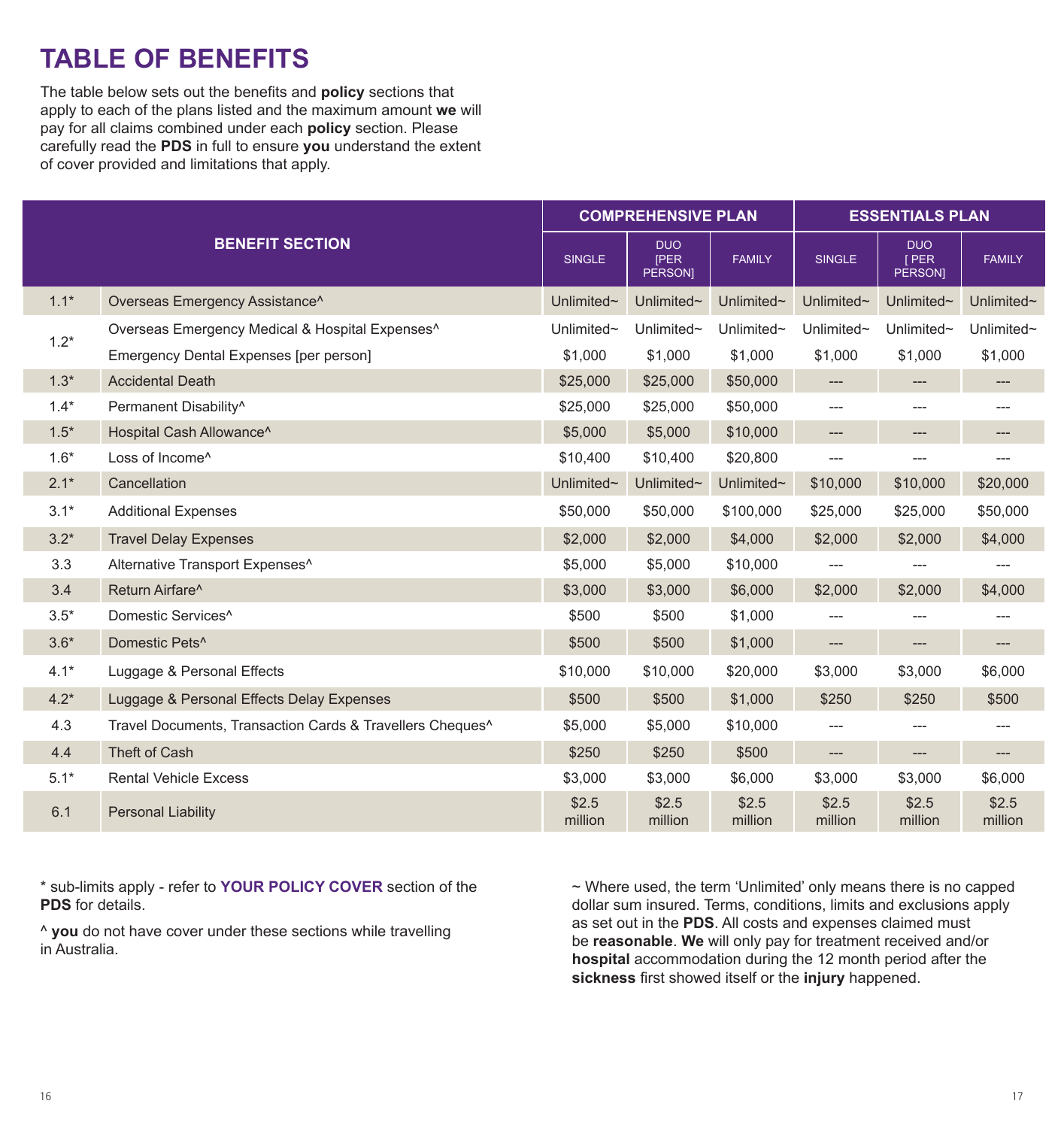# **TABLE OF BENEFITS - CONTINUED**

The table below sets out the benefits and **policy** sections that apply to each of the plans listed and the maximum amount **we** will pay for all claims combined under each **policy** section. Please carefully read the **PDS** in full to ensure **you** understand the extent of cover provided and limitations that apply.

| <b>BENEFIT SECTION</b> |                                                              |                  | <b>DOMESTIC PLAN</b>                 |                  | <b>MULTI-TRIP</b><br><b>PLAN</b> | <b>NON-</b><br><b>MEDICAL</b><br><b>PLAN</b>          |
|------------------------|--------------------------------------------------------------|------------------|--------------------------------------|------------------|----------------------------------|-------------------------------------------------------|
|                        |                                                              | <b>SINGLE</b>    | <b>DUO</b><br>[PER<br><b>PERSONI</b> | <b>FAMILY</b>    | <b>LIMIT</b>                     | <b>INDIVIDUAL</b>                                     |
| $1.1*$                 | Overseas Emergency Assistance <sup>^</sup>                   | $---$            | ---                                  | $---$            | Unlimited~                       | $-\!-\!$                                              |
| $1.2*$                 | Overseas Emergency Medical & Hospital Expenses <sup>^</sup>  | ---              | ---                                  | ---              | Unlimited~                       | ---                                                   |
|                        | Emergency Dental Expenses [per person]                       | $---$            | ---                                  | ---              | \$1,000                          | $---$                                                 |
| $1.3*$                 | <b>Accidental Death</b>                                      | \$25,000         | \$25,000                             | \$50,000         | \$25,000                         | \$25,000                                              |
| $1.4*$                 | Permanent Disability^                                        | $---$            | ---                                  | $---$            | \$25,000                         | \$25,000                                              |
| $1.5*$                 | Hospital Cash Allowance^                                     | $---$            | $---$                                | $---$            | \$5,000                          | ---                                                   |
| $1.6*$                 | Loss of Income^                                              | ---              | ---                                  | $---$            | \$10,400                         | $\overline{a}$                                        |
| $2.1*$                 | Cancellation                                                 | Unlimited~       | Unlimited~                           | Unlimited~       | Unlimited~                       | Unlimited~                                            |
| $3.1*$                 | <b>Additional Expenses</b>                                   | \$25,000         | \$25,000                             | \$50,000         | \$50,000                         | \$50,000                                              |
| $3.2*$                 | <b>Travel Delay Expenses</b>                                 | \$2,000          | \$2,000                              | \$4,000          | \$2,000                          | \$2,000                                               |
| 3.3                    | Alternative Transport Expenses <sup>^</sup>                  | ---              | ---                                  | $---$            | \$5,000                          | \$5,000                                               |
| 3.4                    | Return Airfare <sup>^</sup>                                  | $---$            | $---$                                | $---$            | \$3,000                          | $\hspace{1.5cm} \hspace{1.5cm} \ldots \hspace{1.5cm}$ |
| $3.5*$                 | Domestic Services <sup>^</sup>                               | $---$            | $---$                                | $---$            | \$500                            | $---$                                                 |
| $3.6*$                 | Domestic Pets <sup>^</sup>                                   |                  | ---                                  | ---              | \$500                            | $---$                                                 |
| $4.1*$                 | Luggage & Personal Effects                                   | \$10,000         | \$10,000                             | \$20,000         | \$10,000                         | \$10,000                                              |
| $4.2*$                 | Luggage & Personal Effects Delay Expenses                    | \$500            | \$500                                | \$1,000          | \$500                            | \$500                                                 |
| 4.3                    | Travel Documents, Transaction Cards &<br>Travellers Cheques^ | ---              |                                      |                  | \$5,000                          | \$5,000                                               |
| 4.4                    | Theft of Cash                                                | \$250            | \$250                                | \$500            | \$250                            | \$250                                                 |
| $5.1*$                 | <b>Rental Vehicle Excess</b>                                 | \$3,000          | \$3,000                              | \$6,000          | \$3,000                          | \$3,000                                               |
| $6.1*$                 | <b>Personal Liability</b>                                    | \$2.5<br>million | \$2.5<br>million                     | \$2.5<br>million | \$2.5<br>million                 | \$2.5<br>million                                      |

\* sub-limits apply - refer to **YOUR POLICY COVER** section of the **PDS** for details.

^ **you** do not have cover under these sections while travelling in Australia.

~ Where used, the term 'Unlimited' only means there is no capped dollar sum insured. Terms, conditions, limits and exclusions apply as set out in the **PDS**. All costs and expenses claimed must be **reasonable**. **We** will only pay for treatment received and/or **hospital** accommodation during the 12 month period after the **sickness** first showed itself or the **injury** happened.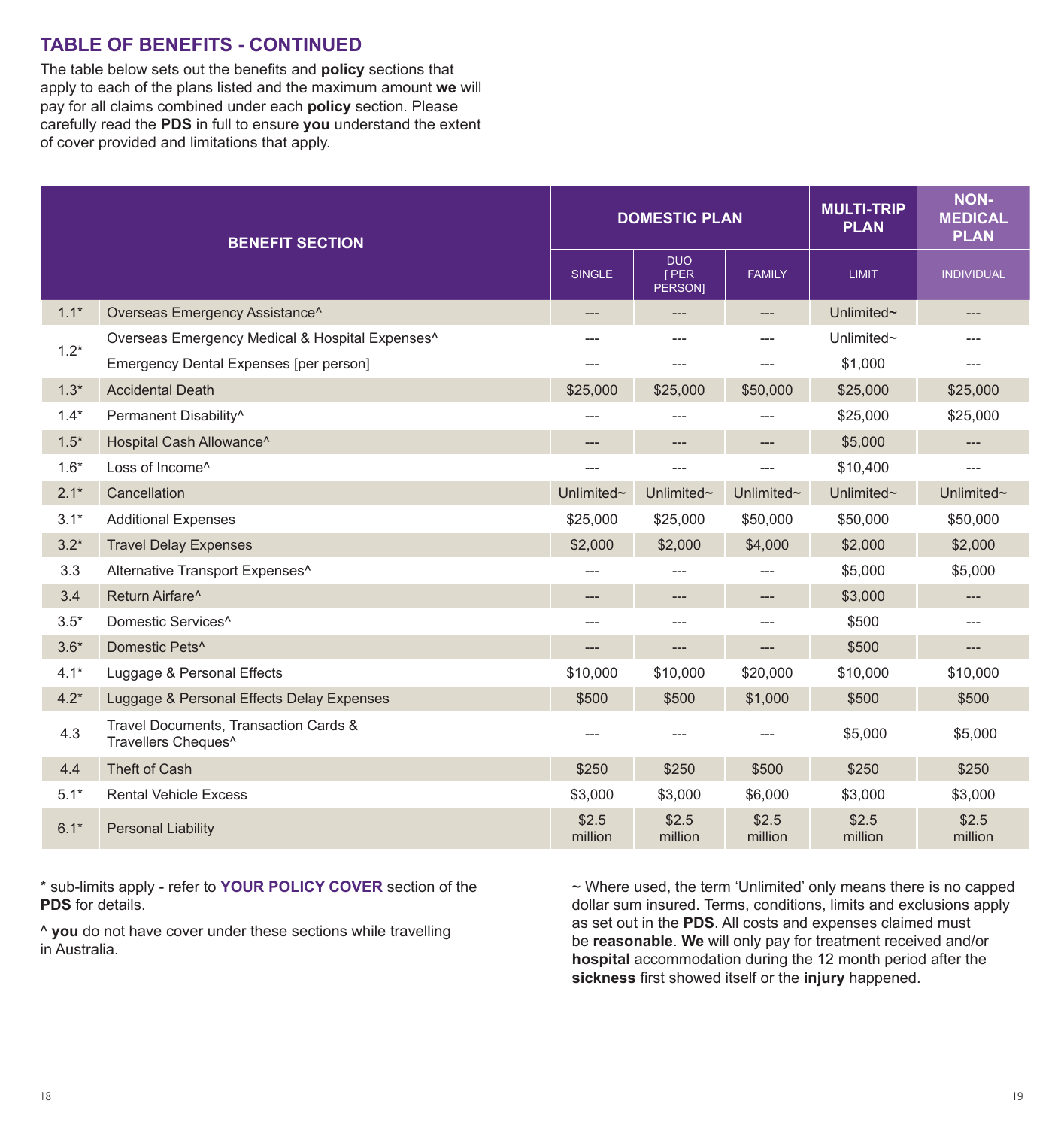# **MULTI TRIP PLAN**

- 12 month **policy**.
- Unlimited number of **journeys**.
- A **journey** limited to travel within Australia must include a destination at least 250 kilometres from **your home.**
- Maximum period for any one **journey** is shown on **your Certificate of Insurance**. This is known as **your maximum journey period**.

**IMPORTANT:** When applying for this **policy**, **you** must choose the **maximum journey period** that will be sufficient to cover **your** longest **journey**. **You** can choose from one of these **maximum journey periods**: 15 days, 30 days or 45 days.

- Benefits limits and sub-limits reinstated on the completion of each **journey** except for **SECTION 6.1 PERSONAL LIABILITY**  - the amount shown in the **TABLE OF BENEFITS** is the most **we** will pay for all claims combined for the 12 month **policy** period.
- Not available to travellers aged 75 years or over.
- **Accompanying** spouse or partner and **dependants** can be covered under this Plan provided that they are aged 74 years and under. Additional premium will apply.

# **NON-MEDICAL PLAN**

It is also important to note that under a Non-Medical Plan, there is no provision for **you** to claim under the following sections of **your policy** if the claim arises from, is related to or associated with any **injury** or **sickness** suffered by **you**:

**SECTION 2.1: CANCELLATION**

**SECTION 3.1: ADDITIONAL EXPENSES**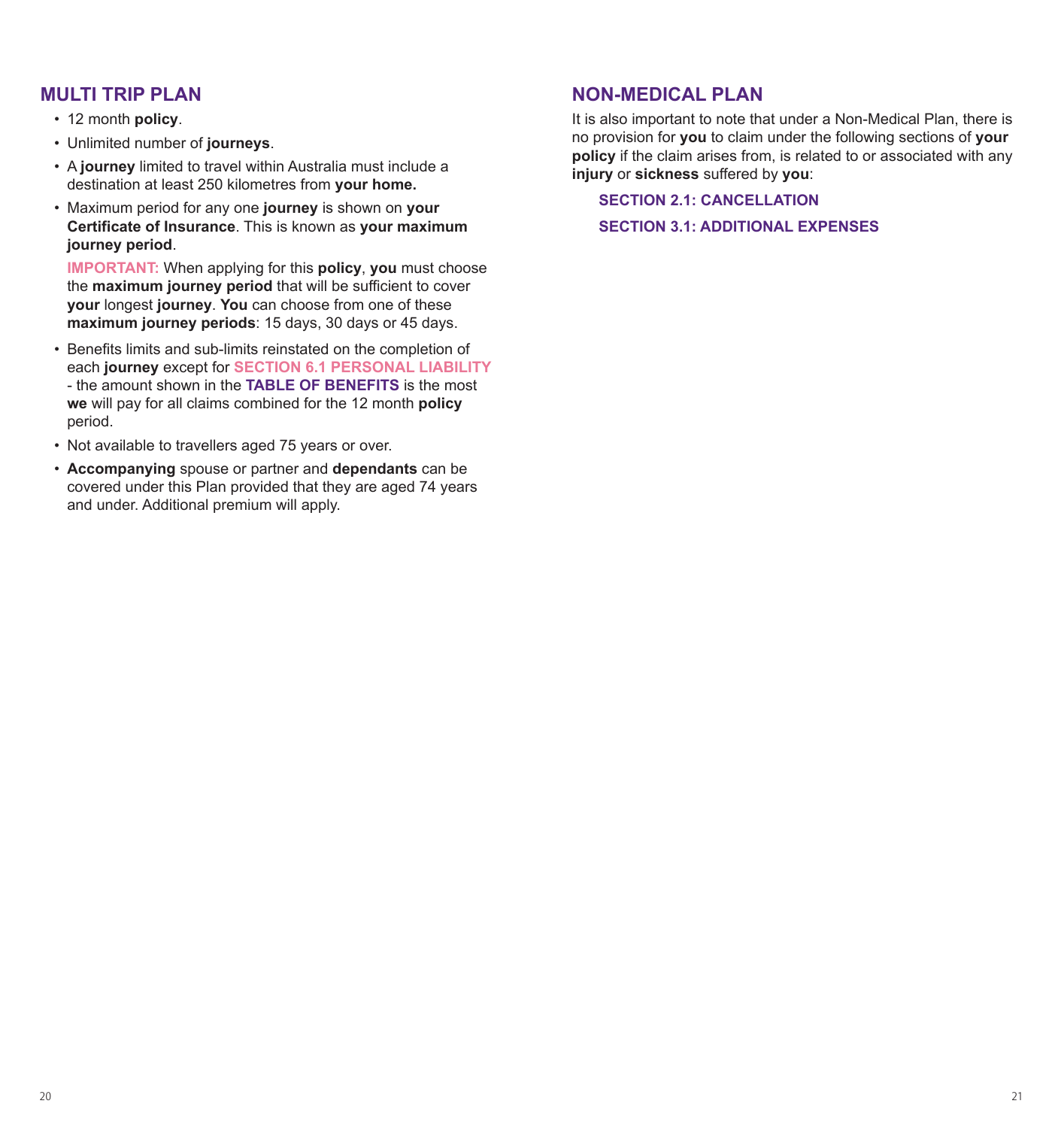# **ADDITIONAL OPTIONS TABLE OF BENEFITS**

The table below sets out the benefits and **policy** sections that apply to each of the plans listed and the maximum amount **we** will pay for all claims combined under each **policy** section. Please carefully read the **PDS** in full to ensure **you** understand the extent of cover provided and limitations that apply.

|                    |                                                                                      | <b>COMPREHENSIVE PLAN</b>   |                               |                       | <b>DOMESTIC PLAN</b>        |                               |                       |
|--------------------|--------------------------------------------------------------------------------------|-----------------------------|-------------------------------|-----------------------|-----------------------------|-------------------------------|-----------------------|
|                    | <b>BENEFIT SECTION</b>                                                               | <b>SINGLE</b>               | <b>DUO</b><br>(PER<br>PERSON) | <b>FAMILY</b>         | <b>SINGLE</b>               | <b>DUO</b><br>(PER<br>PERSON) | <b>FAMILY</b>         |
|                    | <b>SNOW PACK</b>                                                                     |                             |                               | <b>SNOW PACK</b>      |                             |                               |                       |
| $7.1*$             | Emergency Rescue^ ^^                                                                 | \$100,000                   | \$100,000                     | \$200,000#            | ---                         | ---                           |                       |
| $7.2*$             | Own Snow Sport Equipment <sup>^^</sup>                                               | \$2,000                     | \$2,000                       | \$4,000#              | \$2,000                     | \$2,000                       | \$4,000#              |
| 7.3                | Snow Sport Equipment Hire^^                                                          | \$2,000                     | \$2,000                       | \$4,000#              | \$2,000                     | \$2,000                       | \$4,000#              |
| 7.4                | Snow Sport Pack <sup>^^</sup>                                                        | \$1,000                     | \$1,000                       | \$2,000#              | \$1,000                     | \$1,000                       | \$2,000#              |
| $7.5*$             | Piste Closure <sup>^^</sup>                                                          | \$1,000                     | \$1,000                       | \$2,000#              | \$1,000                     | \$1,000                       | \$2,000#              |
| 7.6                | Bad Weather & Avalanche Closure <sup>11</sup>                                        | \$1,000                     | \$1,000                       | \$2,000#              | \$1,000                     | \$1,000                       | \$2,000#              |
| <b>CRUISE PACK</b> |                                                                                      | <b>CRUISE PACK</b>          |                               |                       |                             |                               |                       |
| 7.7                | Medical cover while Cruising <sup>^^</sup><br>Emergency Dental Expenses (per person) | Unlimited $\sim$<br>\$1,000 | Unlimited $\sim$<br>\$1,000   | Unlimited~<br>\$1,000 | Unlimited $\sim$<br>\$1,000 | Unlimited~<br>\$1,000         | Unlimited~<br>\$1,000 |
| $7.8*$             | Evacuation Cover - Ship to Shore <sup>11</sup>                                       | Unlimited~                  | Unlimited $\sim$              | Unlimited $\sim$      | Unlimited~                  | Unlimited~                    | Unlimited~            |
| $7.9*$             | Cabin Confinement <sup>^^</sup>                                                      | \$500                       | \$500                         | \$1,000               | \$500                       | \$500                         | \$1,000               |
| 7.10               | Pre-paid Shore Excursion Cancellation <sup>^^</sup>                                  | \$1,000                     | \$1,000                       | \$2,000               | \$1,000                     | \$1,000                       | \$2,000               |
| 7.11               | Formal Cruise Attire Lost or Damaged <sup>^^</sup>                                   | \$1,000                     | \$1,000                       | \$2,000               | \$1,000                     | \$1,000                       | \$2,000               |
| 7.12               | Formal Cruise Attire Delayed <sup>^^</sup>                                           | \$250                       | \$250                         | \$500                 | \$250                       | \$250                         | \$500                 |
| $7.13*$            | Marine Rescue Diversion <sup>^^</sup>                                                | \$500                       | \$500                         | \$1,000               | \$500                       | \$500                         | \$1,000               |

- \* sub-limits apply refer to **YOUR POLICY COVER** section of the **PDS** for details.
- ^ **you** do not have cover under this section while travelling in Australia
- ^^ **you** only have cover for these sections if the relevant Pack has been purchased.

# Please note that where only one adult is shown on the **Certificate of Insurance** as covered under this additional option pack, the benefit limit which will apply for this section will be the benefit limit for **single** cover for the **Plan** selected.

~ Where used, the term 'Unlimited' only means there is no capped dollar sum insured. Terms, conditions, limits and exclusions apply as set out in the **PDS**. All costs and expenses claimed must be **reasonable**. **We** will only pay for treatment received and/or **hospital** accommodation during the 12 month period after the **sickness** first showed itself or the **injury** happened.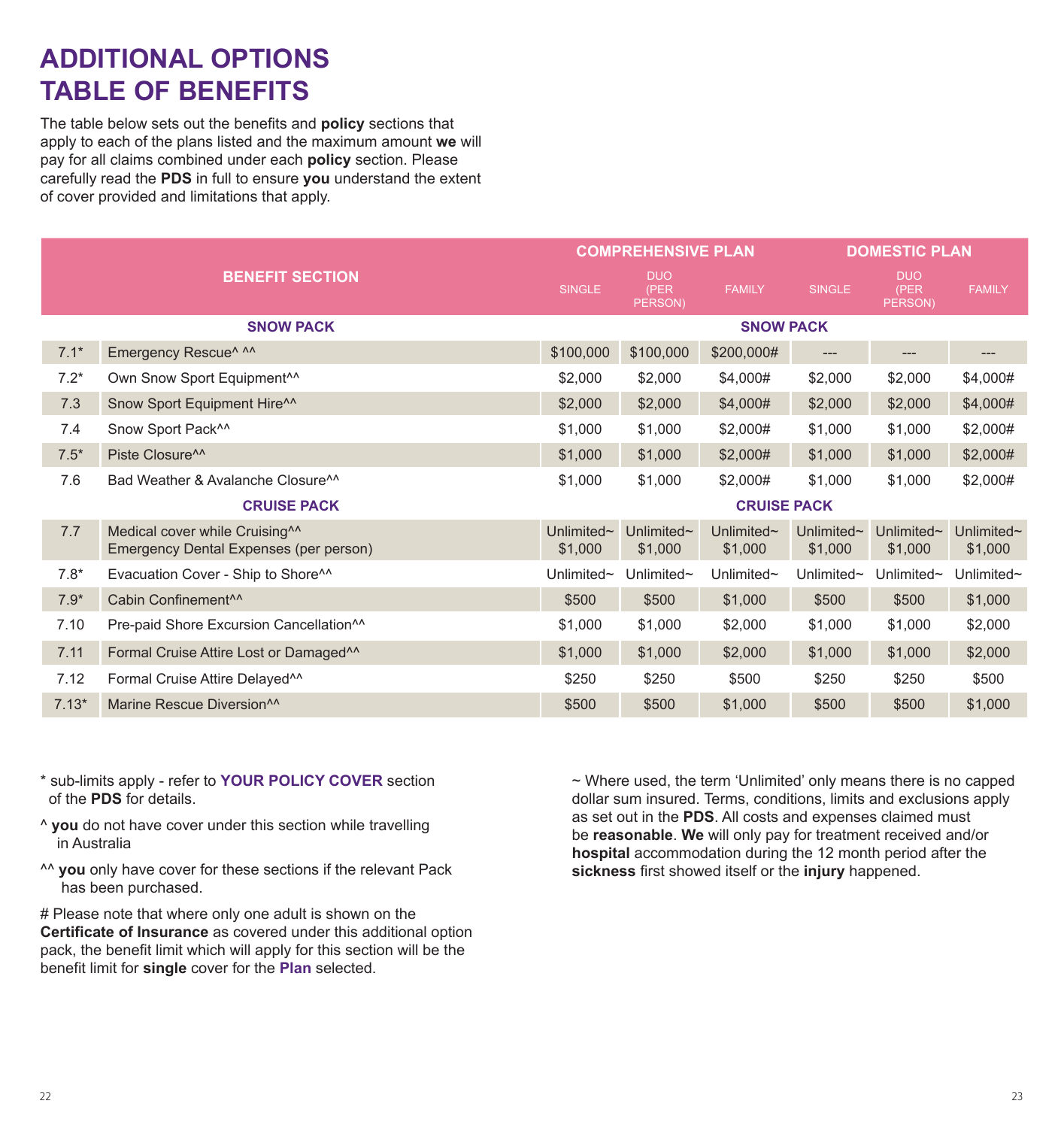# **ADDITIONAL OPTIONS TABLE OF BENEFITS - CONTINUED**

The table below sets out the benefits and **policy** sections that apply to each of the plans listed and the maximum amount **we** will pay for all claims combined under each **policy** section. Please carefully read the **PDS** in full to ensure **you** understand the extent of cover provided and limitations that apply.

|                    | <b>BENEFIT SECTION</b>                                                         | <b>MULTI-TRIP</b><br><b>PLAN</b> |
|--------------------|--------------------------------------------------------------------------------|----------------------------------|
|                    |                                                                                | <b>POLICY LIMIT</b>              |
|                    | <b>SNOW PACK</b>                                                               |                                  |
| $7.1*$             | Emergency Rescue^ ^^                                                           | \$100,000#                       |
| $7.2*$             | Own Snow Sport Equipment <sup>^^</sup>                                         | \$2,000#                         |
| 7.3                | Snow Sport Equipment Hire^^                                                    | \$2,000#                         |
| 7.4                | Snow Sport Pack <sup>^^</sup>                                                  | \$1,000#                         |
| $7.5*$             | Piste Closure <sup>^^</sup>                                                    | \$1,000#                         |
| 7.6                | Bad Weather & Avalanche Closure <sup>^^</sup>                                  | \$1,000#                         |
| <b>CRUISE PACK</b> |                                                                                |                                  |
| 7.7                | Medical cover while Cruising <sup>^^</sup><br><b>Emergency Dental Expenses</b> | Unlimited $\sim$<br>\$1,000      |
| $7.8**$            | Evacuation Cover - Ship to Shore <sup>^^</sup>                                 | Unlimited $\sim$                 |
| $7.9*$             | Cabin Confinement <sup>^^</sup>                                                | \$500                            |
| 7.10               | Pre-paid Shore Excursion Cancellation <sup>^^</sup>                            | \$1,000                          |
| 7.11               | Formal Cruise Attire Lost or Damaged <sup>^^</sup>                             | \$1,000                          |
| 7.12               | Formal Cruise Attire Delayed <sup>^^</sup>                                     | \$250                            |
| $7.13*$            | Marine Rescue Diversion <sup>11</sup>                                          | \$500                            |

\* sub-limits apply - refer to **YOUR POLICY COVER** section of the **PDS** for details.

- ^ **you** do not have cover under this section while travelling in Australia
- ^^ **you** only have cover for these sections if the relevant Pack has been purchased.

# Please note that where only one adult is shown on the **Certificate of Insurance** as covered under this additional option pack, the benefit limit which will apply for this section will be the benefit limit for **single** cover for the Plan selected.

~ Where used, the term 'Unlimited' only means there is no capped dollar sum insured. Terms, conditions, limits and exclusions apply as set out in the **PDS**. All costs and expenses claimed must be **reasonable**. **We** will only pay for treatment received and/or **hospital** accommodation during the 12 month period after the **sickness** first showed itself or the **injury** happened.

# **SNOW PACK**

**You** can purchase the **SNOW PACK** with the Comprehensive, Domestic or Multi-Trip Plans by paying an additional premium. **You** will only have the cover provided under the sections included in **SNOW PACK** if **you** select this option at the time of purchase and **you** have paid the required additional premium. Please refer to the **ADDITIONAL OPTIONS TABLE OF BENEFITS** and the applicable section in **YOUR POLICY COVER** for details. **You** cannot purchase sections of this pack individually.

**You** must be aged 74 years or under at the **date of issue**.

This additional option does not provide cover for claims under **SECTION 1.4 PERMANENT DISABILITY** or **SECTION 6.1 PERSONAL LIABILITY** that arise from **you** participating in **snow sport activities**.

An **excess** of \$500, in addition to any standard **excess**, applies for all claims under **SECTIONS 1.2 OVERSEAS EMERGENCY MEDICAL & HOSPITAL EXPENSES** and **2.1 CANCELLATION** if **you** purchase this option and **your** claim arises directly from **you** participating in **snow sport activities**. **You** cannot pay to remove this **excess**.

# **CRUISE PACK**

**You** can purchase the **CRUISE PACK** with the Comprehensive, Domestic or Multi-Trip Plans by paying an additional premium. **You** will only have the cover provided under the sections included in the **CRUISE PACK** if **you** select this option at the time of purchase and **you** have paid the required additional premium. Please refer to the **ADDITIONAL OPTIONS TABLE OF BENEFITS** and the applicable section in **YOUR POLICY COVER** for details. **You** cannot purchase sections of this pack individually.

# **INCREASED ITEM LIMITS**

Cover is provided under sub-section **4.1.1 a]** for loss, theft of or accidental damage to **luggage and personal effects** up to the item limits shown in sub-section **4.1.1 a]** and the benefit limits shown in the **TABLE OF BENEFITS** for the Plan **you** have selected.

**You** can purchase increased item limit cover under sub-section **4.1.1 b]** for item type(s) **we** give **you** the option to select, by paying an additional premium at the time **you** purchase **your policy**. Details of the item type(s) and the increased item limits selected and purchased are shown on **your Certificate of Insurance**. Increased Item Limit cover is only available for the particular item types that **we** give **you** the option to nominate when **you** purchase **your policy**.

No cover is provided under sub-section **4.1.1 a]** for any item(s) of a particular item type for which **you** have purchased an increased item limit under sub-section **4.1.1 b]**.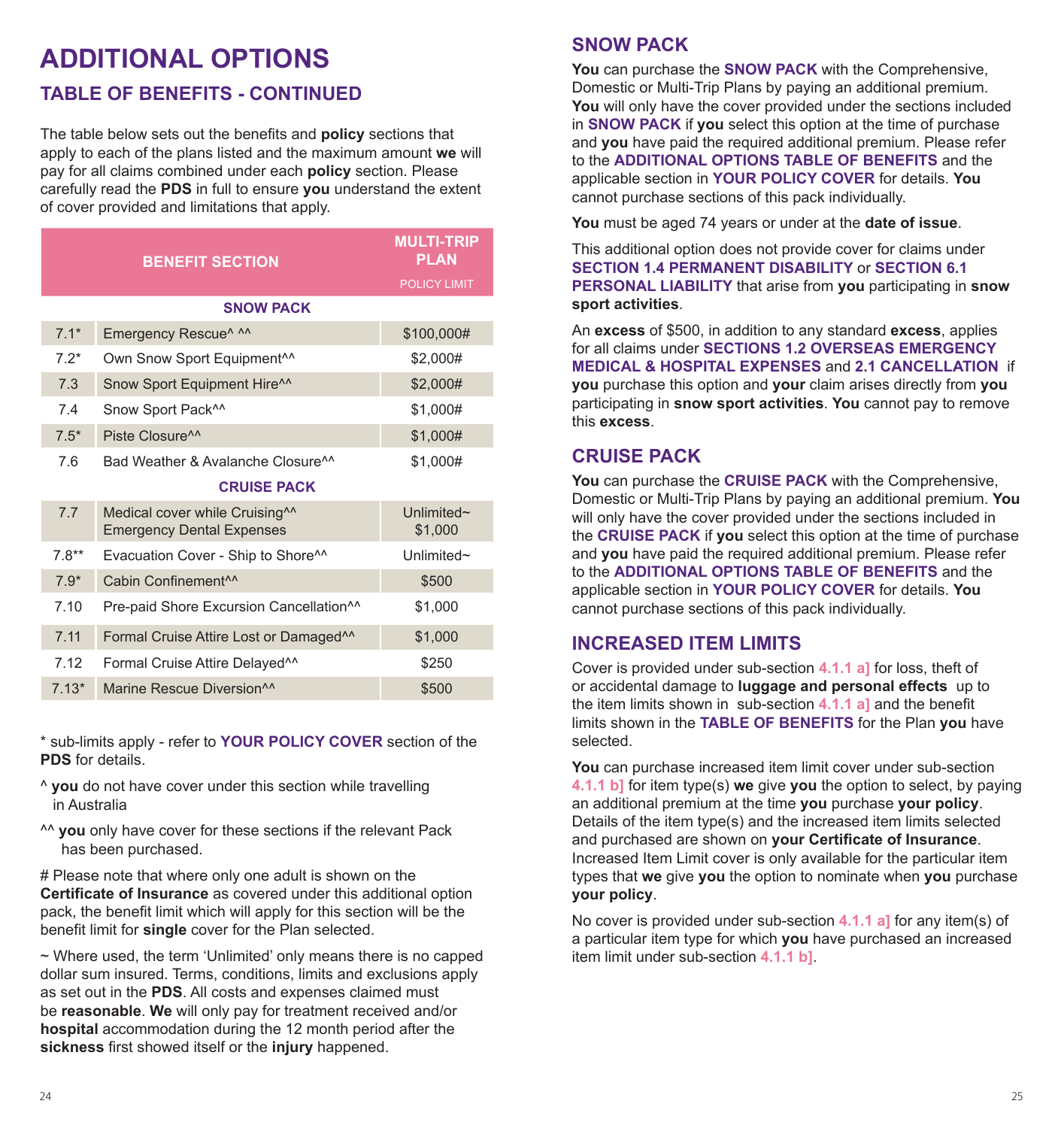*(For example: Sub-section 4.1.1 a] provides cover for mobile phones subject to an item limit of \$1,000 which is included in the benefit limit for luggage and personal effects shown in the TABLE OF BENEFITS for the Plan you have selected. If you have one or more mobile phones, purchased for more than \$1,000 each, you can purchase cover under sub-section 4.1.1 b] increasing the limit for mobile phones to either \$2,000 or \$3,000.)*

If **you** purchase an increased item limit for a nominated item type, and during **your journey** any items of that particular item type are stolen or accidentally damaged or permanently lost, **we** will pay up to the selected increased limit shown on **your Certificate of Insurance** for any one item of the nominated item type or for all items of the nominated item type combined.

**We** will not pay more than the original purchase price of any item. **We** have the option to repair or replace an item or paying **you** the amount it would cost **us** to repair or replace the item after allowing for any trade discounts **we** are entitled to.

Receipts and/or valuations must be provided proving **your** ownership of and the value of any item for which **you** make a claim.

# **INCREASED RENTAL VEHICLE EXCESS COVER**

**You** can increase the benefit limit shown in the **TABLE OF BENEFITS** that applies to **SECTION 5.1 RENTAL VEHICLE EXCESS** for the Comprehensive, Domestic, Multi-Trip or Non-Medical Plans by nominating the level of additional cover required from the options **we** make available to **you** and paying an additional premium at the time **you** purchase **your policy**. The increased benefit limit purchased by **you** will be shown on **your Certificate of Insurance**.

# **INCREASE OF STANDARD EXCESS**

**You** may reduce **your policy** premium under all plans by increasing the standard **excess**. **Your** selected **excess** will be listed on **your Certificate of Insurance**.

# **PRE-EXISTING MEDICAL CONDITIONS**

#### **Please read this section carefully.**

**You** cannot apply for cover for **pre-existing medical conditions** under the Essentials Plan.

The meaning of **pre-existing medical condition** is defined in the section headed **OUR DEFINITIONS**. It is important that **you** read and understand this and all other definitions used in this product.

There is no cover under this **policy** for any claims arising from, related to or associated with, **your pre-existing medical condition(s)** unless:

- **a] Allianz Global Assistance** has agreed in writing to provide cover to **you** for the **pre-existing medical condition** causing **your** claim; or
- **b]** the **pre-existing medical condition** meets the requirements set out under the heading **PRE-EXISTING MEDICAL CONDITIONS WHICH WE MAY COVER WITH NO ADDITIONAL PREMIUM PAYABLE**.

Except as provided under sub-section **2.1.1 d]** and sub-section **3.1.1 g]**, no cover is provided under this **policy** for any claims arising from, related to or associated with, a **pre-existing medical condition** of any person who is not named on **your Certificate of Insurance**.

# **PRE-EXISTING MEDICAL CONDITIONS WHICH WE MAY COVER WITH NO ADDITIONAL PREMIUM PAYABLE**

No application for cover or any further information is required from **you** if:

- **a] your pre-existing medical condition** is described in the list below, and
- **b]** it has not caused **your** hospitalisation (including day surgery or emergency department attendance) in the 24 months prior to the time of the **policy** being issued.

#### **Conditions**

- 1. acne;
- 2. asthma, provided:
	- **you** are under 60 years of age, and
	- **you** have no other lung disease;
- 3. bunions;
- 4. carpal tunnel syndrome;
- 5. cataracts;
- 6. cleft palate;
- 7. cochlear implant;
- 8. coeliac disease;
- 9. congenital adrenal hyperplasia: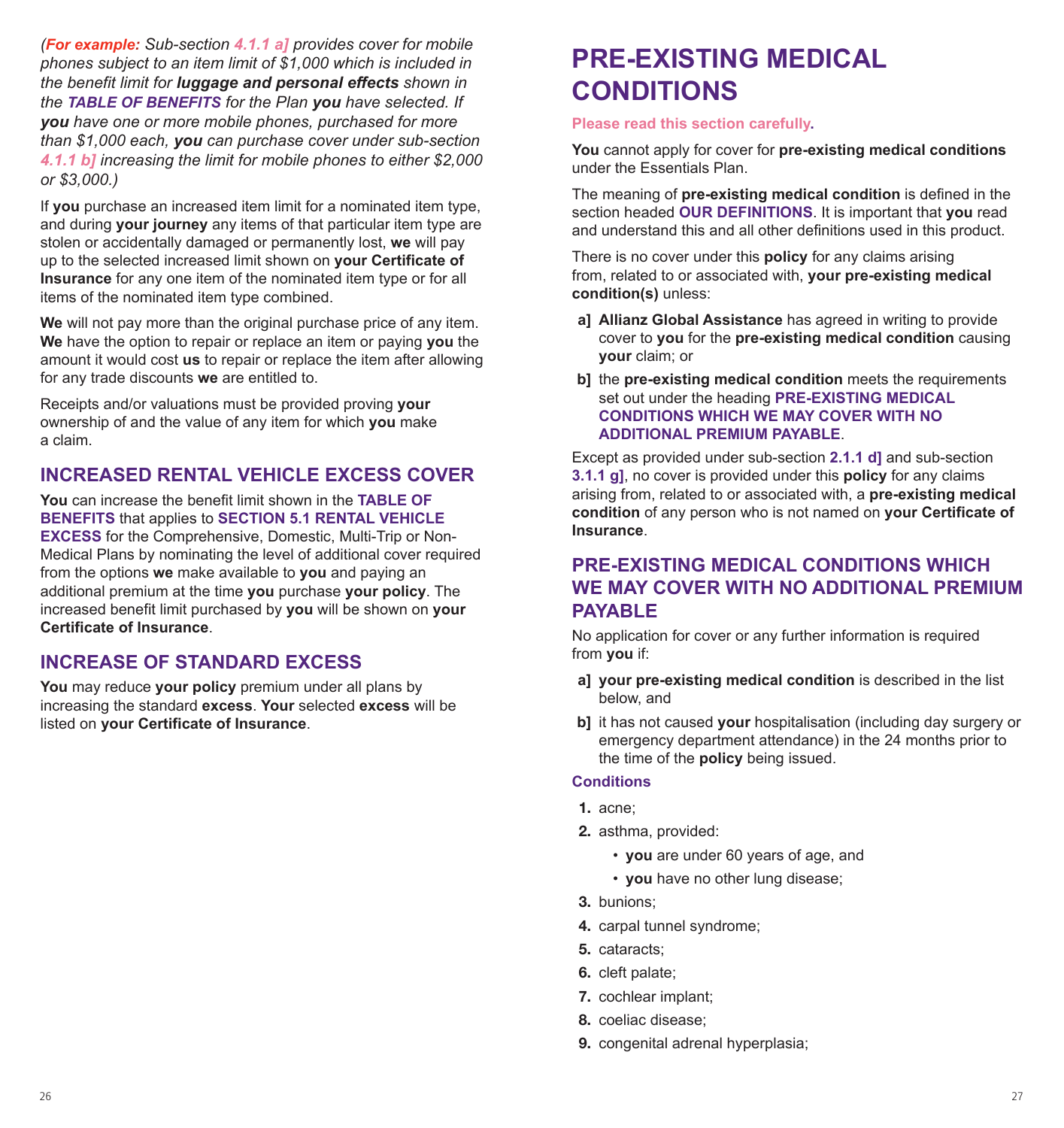- 10. congenital blindness:
- 11. congenital deafness:
- 12. conjunctivitis:
- 13. dengue fever;
- 14. diabetes (type 1 or type 2), or glucose intolerance provided:
	- **you** were first diagnosed over 6 months ago; and
	- **you** had no complications in the last 12 months; and
	- **you** had no kidney, eye or neuropathy complications or cardiovascular disease; and
	- **you** are under 50 years of age;
- 15. dry eye syndrome;
- 16. Dupuytren's contracture;
- 17. ear grommets, if no current infection:
- 18. eczema;
- 19. gastric reflux (GORD);
- 20. glaucoma;
- 21. gout;
- 22. hay fever:
- 23. hiatus hernia, if no surgery planned;
- 24. hormone replacement therapy;
- 25. hypercholesterolaemia (high cholesterol), provided no cardiovascular disease and/or no diabetes;
- 26. hyperlipidaemia (high blood lipids), provided no cardiovascular disease and/or no diabetes;
- 27. hypertension, provided no cardiovascular disease and/or no diabetes;
- 28. hypothyroidism, including Hashimoto's disease;
- 29. lipoma;
- 30. macular degeneration;
- 31. Meniere's disease;
- 32. rhinitis:
- 33. rosacea;
- 34. sinusitis;
- 35. tinnitus; or
- 36. single uncomplicated pregnancy, up to and including 23 weeks, not arising from services or treatment associated with an assisted reproduction program including but not limited to, in vitro fertilisation (IVF).

# **OTHER PRE-EXISTING MEDICAL CONDITIONS**

**You** will need to apply for cover of any **pre-existing medical condition** that does not meet the requirements set out under the heading **PRE-EXISTING MEDICAL CONDITIONS WHICH WE MAY COVER WITH NO ADDITIONAL PREMIUM PAYABLE.**

Please apply online or call the contact number shown on the back cover of this **PDS**.

Depending on **your pre-existing medical condition**, **we** may be unable to offer **you** a **policy** which provides cover for any **medical expenses**, or for any other expenses arising from, related to or associated with any **injury** or **sickness** suffered by **you**. If that is the case, **you** may be able to purchase a Non-Medical Plan. Please refer to the **TABLE OF BENEFITS** section for details of the benefits which are available under this type of plan.

If **you** have any questions about **pre-existing medical conditions**, please call the contact number shown on the back cover of this **PDS**.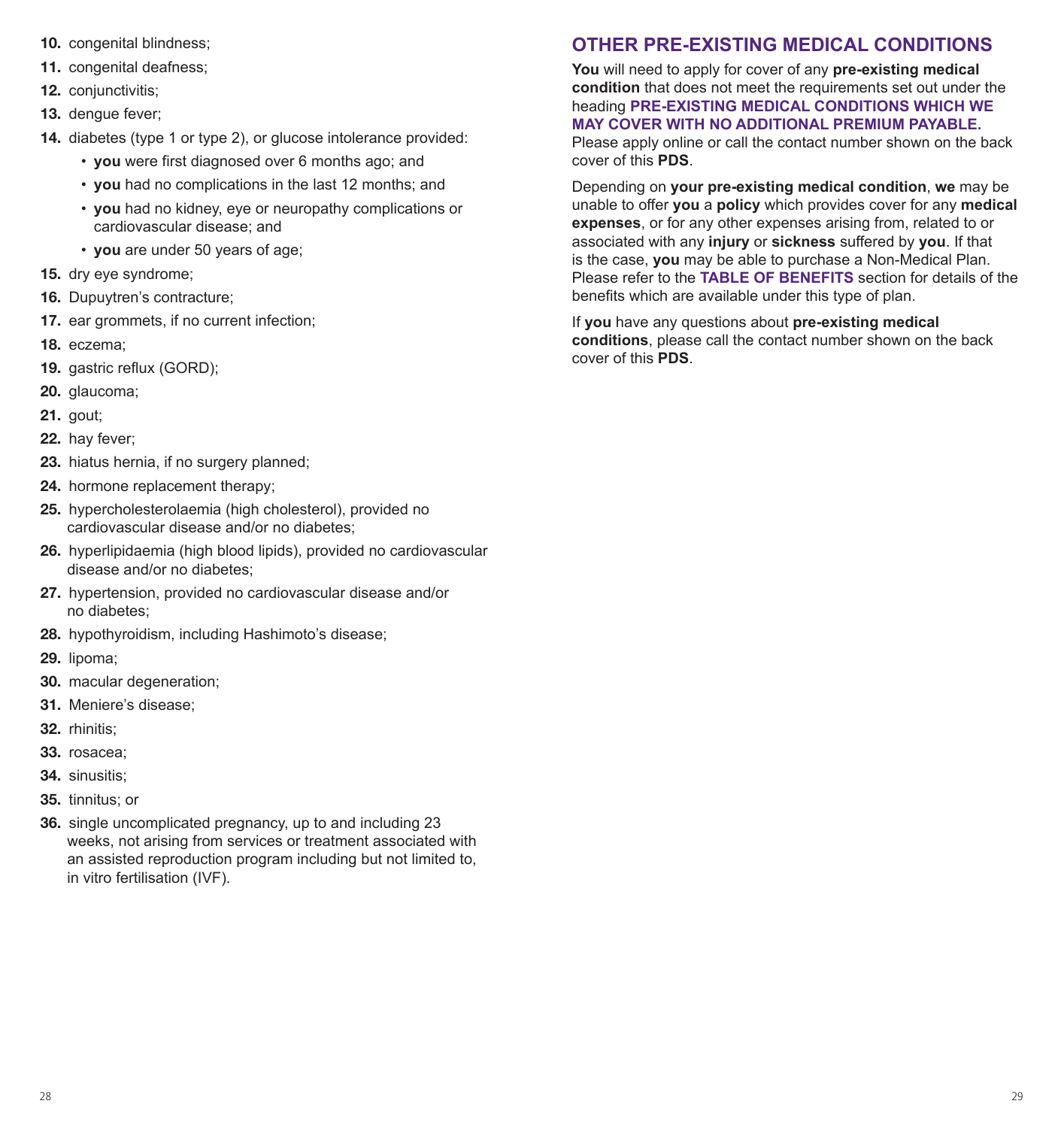# **IMPORTANT MATTERS**

Under **your policy** there are rights and responsibilities which **you** and **we** have. **You** must read this **PDS** in full for all details, but here are some **you** should be aware of.

# **LIMITATION OF COVER**

Notwithstanding anything contained in this **PDS we** will not provide cover nor will **we** make any payment or provide any service or benefit to any person or party where providing such cover, payment, service or benefit would contravene or violate any applicable trade or economic sanction or any law or regulation.

# **CONFIRMATION OF COVER**

To confirm any **policy** transaction, (if the **Certificate of Insurance** does not have all the information **you** require), call **us** on the contact number shown on the back cover of this **PDS**.

# **JURISDICTION AND CHOICE OF LAW**

Your policy is governed by and construed in accordance with the law of Queensland, Australia and **you** agree to submit to the exclusive jurisdiction of the courts of Queensland. **You** agree that it is **your** intention that this Jurisdiction and Choice of Law clause applies.

# **YOUR DUTY OF DISCLOSURE**

Before **you** enter into this insurance with **us**, **you** have a duty of disclosure under the Insurance Contracts Act 1984.

The Act imposes a different duty the first time **you** enter into a contract of insurance with **us** to that which applies when **you** vary, extend or reinstate the contract.

This duty of disclosure applies until the contract is entered into (or varied, extended or reinstated as applicable).

#### YOU DUTY OF DISCLOSURE WHEN YOU ENTER INTO THE PRODUCT WITH US FOR THE FIRST TIME

When answering **our** specific questions that are relevant to **our** decision whether to accept the risk of the insurance and, if so, on what terms, **you** must be honest and disclose to **us** anything that **you** know and that a **reasonable** person in the circumstances would include in answer to the questions.

It is important that **you** understand that **you** are answering **our** questions in this way for **yourself** and anyone else that **you** want to be covered by the contract.

### YOUR DUTY OF DISCLOSURE WHEN YOU VARY, EXTEND OR REINSTATE THE CONTRACT

When **you** vary, extend or reinstate the contract with **us**, **your** duty is to disclose every matter that **you** know, or could reasonably be expected to know, is relevant to **our** decision whether to accept the risk of the insurance and, if so, on what terms.

# WHAT YOU DO NOT NEED TO TELL US

**Your** duty however, does not require disclosure of any matter:

- that diminishes the risk to be undertaken by **us**; or
- that is of common knowledge; or
- that **we** know or, in the ordinary course of **our** business as an insurer, ought to know; or
- as to which compliance with **your** duty is waived by **us**.

# NON-DISCLOSURE

If **you** fail to comply with **your** duty of disclosure, **we** may be entitled to reduce **our** liability under the contract in respect of a claim, cancel the contract or both.

If **your** non-disclosure is fraudulent, **we** may also have the option of avoiding the contract from its beginning.

# **FINANCIAL CLAIMS SCHEME**

In the unlikely event **Allianz** were to become insolvent and could not meet its obligations under **your policy**, a person entitled to claim may be entitled to payment under the Financial Claims Scheme.

Access to the Scheme is subject to eligibility criteria. More information can be obtained from http://www.fcs.gov.au.

# **REMUNERATION**

The premium for **your policy** is payable to **Allianz** as the insurer.

**Allianz Global Assistance** is also remunerated by **Allianz** for providing services on behalf of **Allianz**. This is a percentage (exclusive of GST) of the premium that **you** pay for **your policy** and is only paid if **you** buy this product. Employees and representatives of **Allianz Global Assistance** receive an annual salary, which may also include bonuses and/or other incentives, which can be based on performance or other criteria. This remuneration is included in the premium **you** pay.

If **you** would like more information about the remuneration that **Allianz Global Assistance** receives, please ask **us**. This request should be made within a **reasonable** time after this document is provided to **you** and before the financial services are provided to **you**.

# **GENERAL INSURANCE CODE OF PRACTICE**

**Allianz** and **Allianz Global Assistance** proudly support the General Insurance Code of Practice.

The Code sets out the minimum standards of practice in the general insurance industry. For more information on the Code please call the contact number on the back cover of this **PDS**.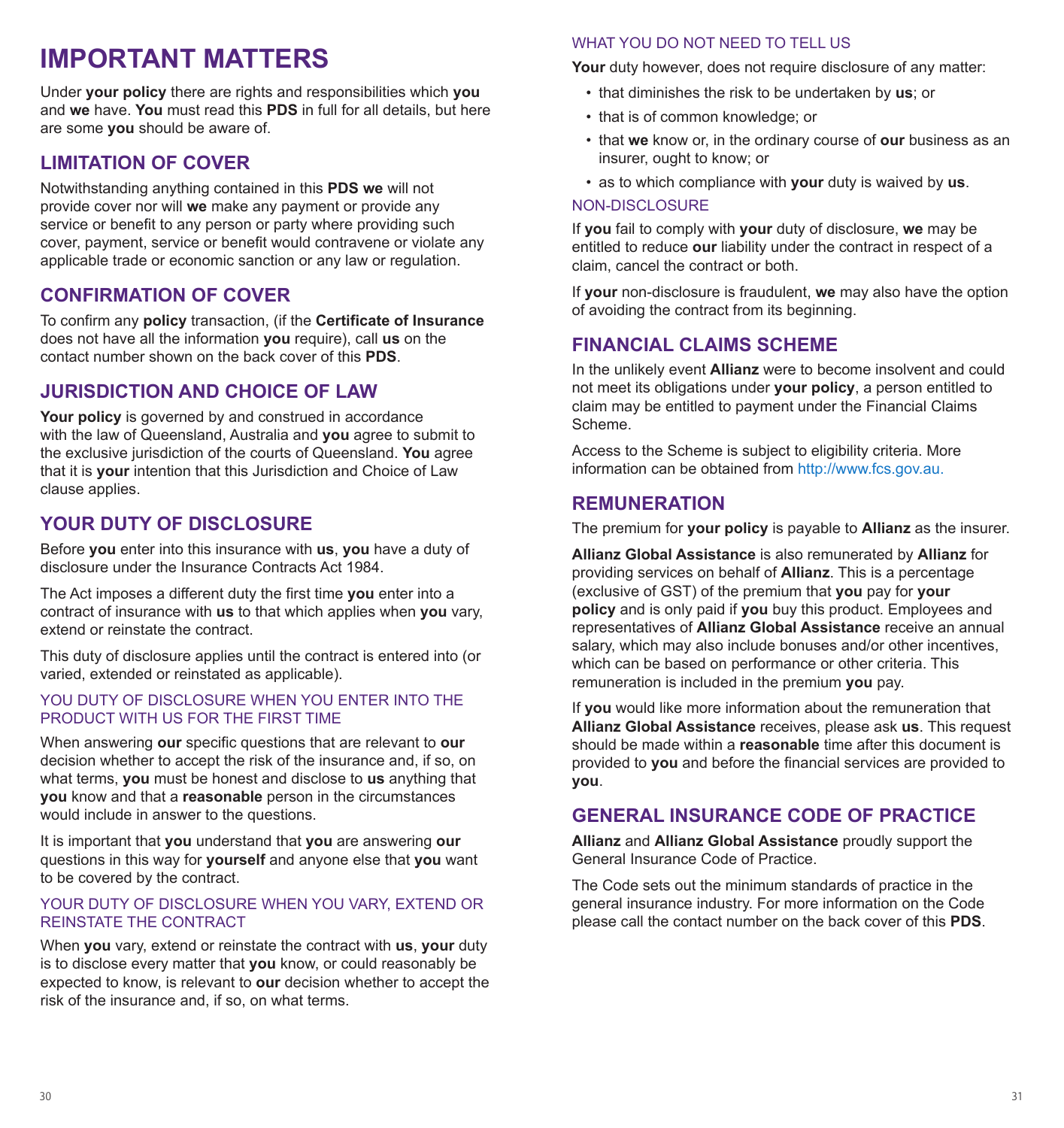# **DISPUTE RESOLUTION PROCESS**

In this section, "**we**", "**our**" and "**us**" means **Allianz** and **Allianz Global Assistance**.

If **you** have a complaint or dispute in relation to this insurance, or **our** services or **our** representatives, please call **us** using the contact details on the back cover of this **PDS**, or put the complaint in writing and send it to The Dispute Resolution Department, Locked Bag 3014, Toowong DC, Queensland 4066.

**We** will attempt to resolve the matter in accordance with **our**  Internal Dispute Resolution process. To obtain a copy of **our** procedures, please contact **us**.

**We** are a member of an external dispute resolution scheme which is independent and free to **you**. **We** are bound by determinations made by it in accordance with its relevant terms and rules applicable to **us**. Any complaint or dispute can be lodged with the Australian Financial Complaints Authority (**AFCA**). The contact details for the **AFCA** are:

Australian Financial Complaints Authority

| www.afca.org.au                                  |
|--------------------------------------------------|
| info@afca.org.au                                 |
| 1800 931 678                                     |
| <b>Australian Financial Complaints Authority</b> |
| GPO Box 3 Melbourne Victoria 3001.               |
|                                                  |

# **SAFEGUARDING YOUR LUGGAGE & PERSONAL EFFECTS**

**You** must take all **reasonable** precautions to safeguard **your luggage and personal effects**. If **you** leave **your luggage and personal effects unsupervised** in a **public place we** will not pay **your** claim.

# **CLAIMS**

In the event of a claim, immediate notice should be given to **Allianz Global Assistance** using the contact details on the back cover of this **PDS**.

**Please note:** Receipts and/or valuations must be provided proving **your** ownership of and the value of any item for which **you** make a claim. Receipts must be provided for any expense for which **you** make a claim.

**Allianz Global Assistance** will consider **your** claim within 10 business days of receiving a completed claim form and all necessary documentation. If they need additional information, a written notification will be sent to **you** within 10 business days.

# **PRIVACY NOTICE**

To offer or provide **you** with **our** products and services (or those **we** may offer or provide to **you** on behalf of **our** business partners) **we**, namely AWP Australia Pty Ltd ABN 52 097 227 177 trading as **Allianz Global Assistance**, and **our** agents and representatives, collect, store, use, and disclose **your** personal information including sensitive information. **We** usually collect it directly from **you** but sometimes from others depending upon the circumstances and the product involved. For instance, **we** may collect **your** personal information from **our** business partners who may have provided **you** with a product or service including but not limited to travel insurance, roadside assistance with a vehicle purchase, Overseas Student or Visitor Health Cover, or other assistance services **we** arrange or provide. For example, **your** personal information may be collected from **your** family members and **travel companions**, doctors, and hospitals if **you** purchase **our** travel insurance and require medical assistance. Likewise, **we** collect personal information from universities and **your** agents if **you** inquire about or apply for **our** Overseas Student or Visitor Health Cover. **We** are the 'data controller' and responsible for ensuring **your** personal information is used and protected in accordance with applicable laws including the Privacy Act 1988 and sometimes European Law (the GDPR) where **our** activities are within its scope. Personal information **we** collect includes, for example, **your** name, address, date of birth, email address, and sometimes **your** medical information, passport details, bank account details, as well as other information **we** collect through devices like 'cookies' when **you** visit **our** website such as **your** IP address and online preferences.

**We** use **your** personal information to offer and provide **our** products and services and to manage **your** and **our** rights and obligations in connection with any products and services **you** have acquired. For instance, **we** use it to assess, process, and investigate any travel or health insurance claims, and to liaise with Government Departments when necessary. **We** may also use it for product development, marketing (where permitted by law or with **your** consent but not in connection with some products or services such as credit card insurances), customer data analytics, research, IT systems maintenance and development, recovery against third parties, fraud investigations, and for other purposes with **your** consent or where permitted by law. **We** do not use sensitive information for marketing purposes or provide that information to any third parties for marketing.

**Your** personal information may be disclosed to third parties (some of whom are data processors) who assist **us** to carry out the above activities both inside and outside of Australia, such as claims management providers, travel agents and intermediaries, insurers, investigators, cost containment providers, medical and health service providers, universities and other education institutions, roadside assistance and towing providers, vehicle manufacturers, **overseas** data storage (including 'cloud' storage) and data handling providers, legal and other professional advisers, **your** agents and broker, **your** travel group leader if **you** travel in a group, **your** employer if **you** have a corporate travel policy, **your** bank if **you** are the beneficiary of the bank's credit card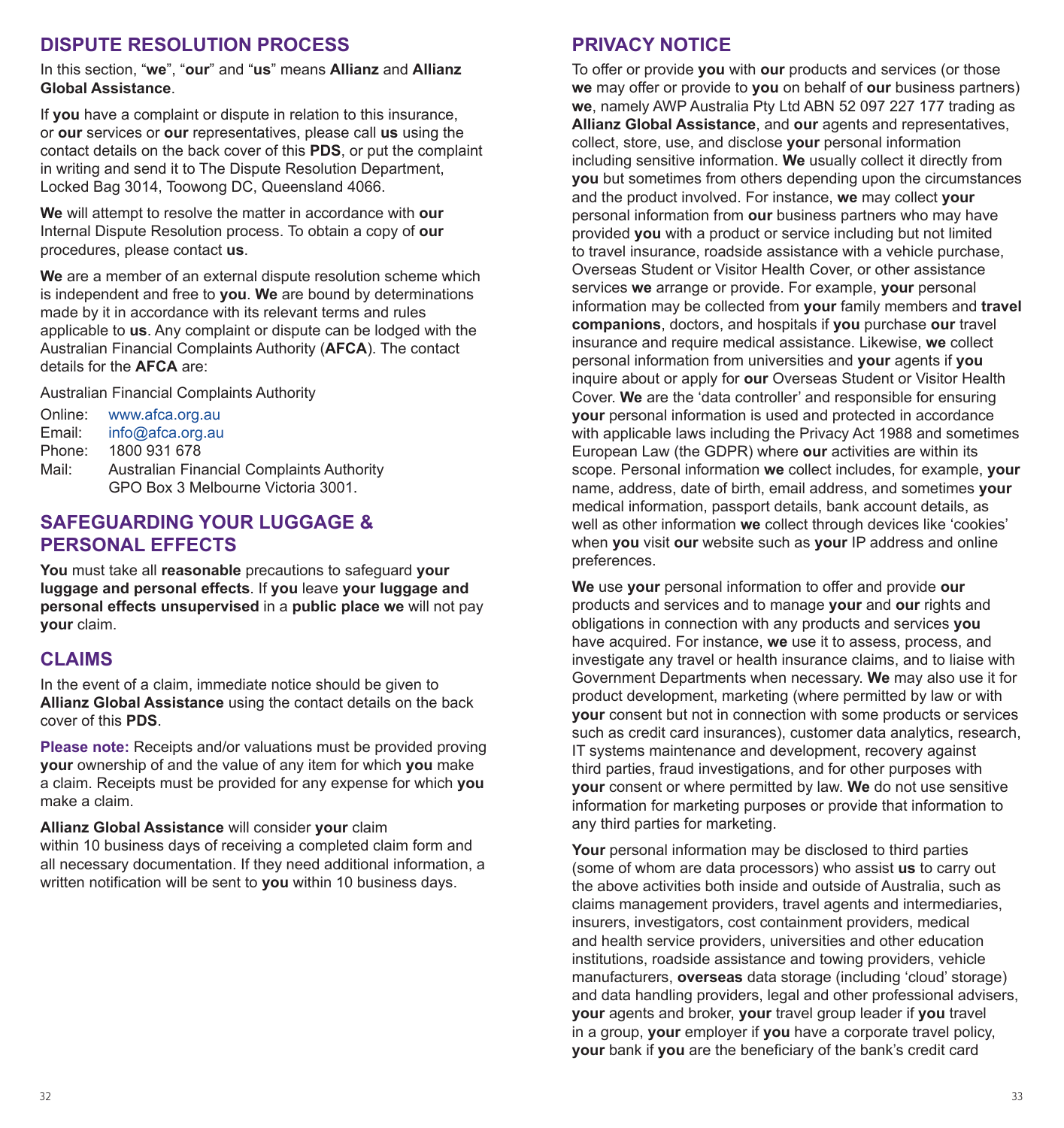insurances, insurance reference bureaux, and **our** related and group companies including Allianz. Some of these third parties may be located in other countries including in Europe, Asia, Canada, or the USA. **We** also, where necessary, disclose **your** personal information to Government Departments including for immigration and private health insurance purposes as well as to regulatory bodies.

With the exception of credit card insurances and some other products and services that **we** offer or provide on behalf of certain clients, **we** may, where permitted by law or with **your** consent, contact **you** by telephone, normal mail, email, electronic messages such as SMS, and via other means with promotional material and offers of products or services from **us**, **our** related companies, as well as offers from **our** business partners that **we** consider may be relevant and of interest to **you**. Where **we** contact **you** as a result of obtaining **your** consent, **you** can withdraw **your** consent at any time by calling **us** on 1800 023 767 or by contacting **us** – see below.

When **you** provide personal information to **us** about other individuals, **we** rely on **you** to have first obtained the individual's consent, and have made them aware of the matters set out in this Privacy Notice.

**You** may also (1) seek access to **your** personal data and ask about its origin, the purposes of the processing, and details of the data controller or data processor, and the parties to whom it may be disclosed; (2) ask **us** to correct and update **your** personal information, (3) ask for a copy of **your** personal data in an electronic format for **yourself** or for someone **you** nominate. **You** may in some circumstances restrict the processing of **your** personal data, and request that it be deleted. Where **your** personal information is used or processed with **your** specific consent as the sole basis for processing (rather than on a contractual basis or legitimate interest), **you** may withdraw **your** consent at any time. **You** may not access or correct personal information of others unless **you** have been authorised by their express consent, or unless they are **your** dependants under 16 years of age.

If **you** have a request or complaint concerning **your** personal information or about data privacy, please contact: Privacy Officer, **Allianz Global Assistance**, PO Box 162, Toowong, QLD 4066, or email DataPrivacyAU@allianz-assistance.com.au.

**You** can also contact the Privacy Commissioner at the Office of The Australian Information Commissioner, GPO Box 5218, Sydney, NSW 2001 if **you** have a complaint.

For more information about **our** corporate privacy policy and handling of personal information, including further details about access, correction and complaints, please visit **our** website at www.allianz-assistance.com.au and click on the Privacy & Security link.

If **you** do not agree with the matters set out in **our** privacy policy or will not provide **us** with the personal information **we** request, **we** may not be able to provide **you** with **our** products or services including the assessment and payment of any claims. In cases where **we** cannot comply with **your** request concerning **your** personal information, **we** will give **you** reasons why.

# **OVERSEAS HOSPITALISATION OR MEDICAL EVACUATION**

For emergency assistance anywhere in the world at any time, **Allianz Global Assistance** is only a telephone call away. The team will help with medical problems, locating nearest medical facilities, **your** evacuation **home**, locating nearest embassies and consulates, as well as keeping **you** in touch with **your family** and work in an emergency.

If **you** are hospitalised, **you**, or a member of **your** travelling party, MUST contact **Allianz Global Assistance** as soon as possible. If **you** do not, then to the extent permitted by law, **we** will not pay for these expenses or for any evacuation or airfares that have not been approved or arranged by **Allianz Global Assistance**.

If **you** are not hospitalised but **you** are being treated as an outpatient and the total cost of such treatment is likely to exceed \$2,000, **you** MUST contact **Allianz Global Assistance**.

**Please note that we will not pay for any hospital or medical costs incurred in Australia.**

# **YOU CAN CHOOSE YOUR OWN DOCTOR**

Unless **you** are treated under a **Reciprocal Health Care Agreement you** are free to choose **your** own **medical adviser** or, if **you** ask them to, **Allianz Global Assistance** can appoint an approved **medical adviser** to see **you**.

**You** must, as soon as possible, advise **Allianz Global Assistance** of **your** admittance to **hospital** or **your** early return to **your home** based on written medical advice.

If **you** do not get the medical treatment **you** expect, **Allianz Global Assistance** can assist **you** but neither **Allianz** nor **Allianz Global Assistance** are liable for anything that results from that.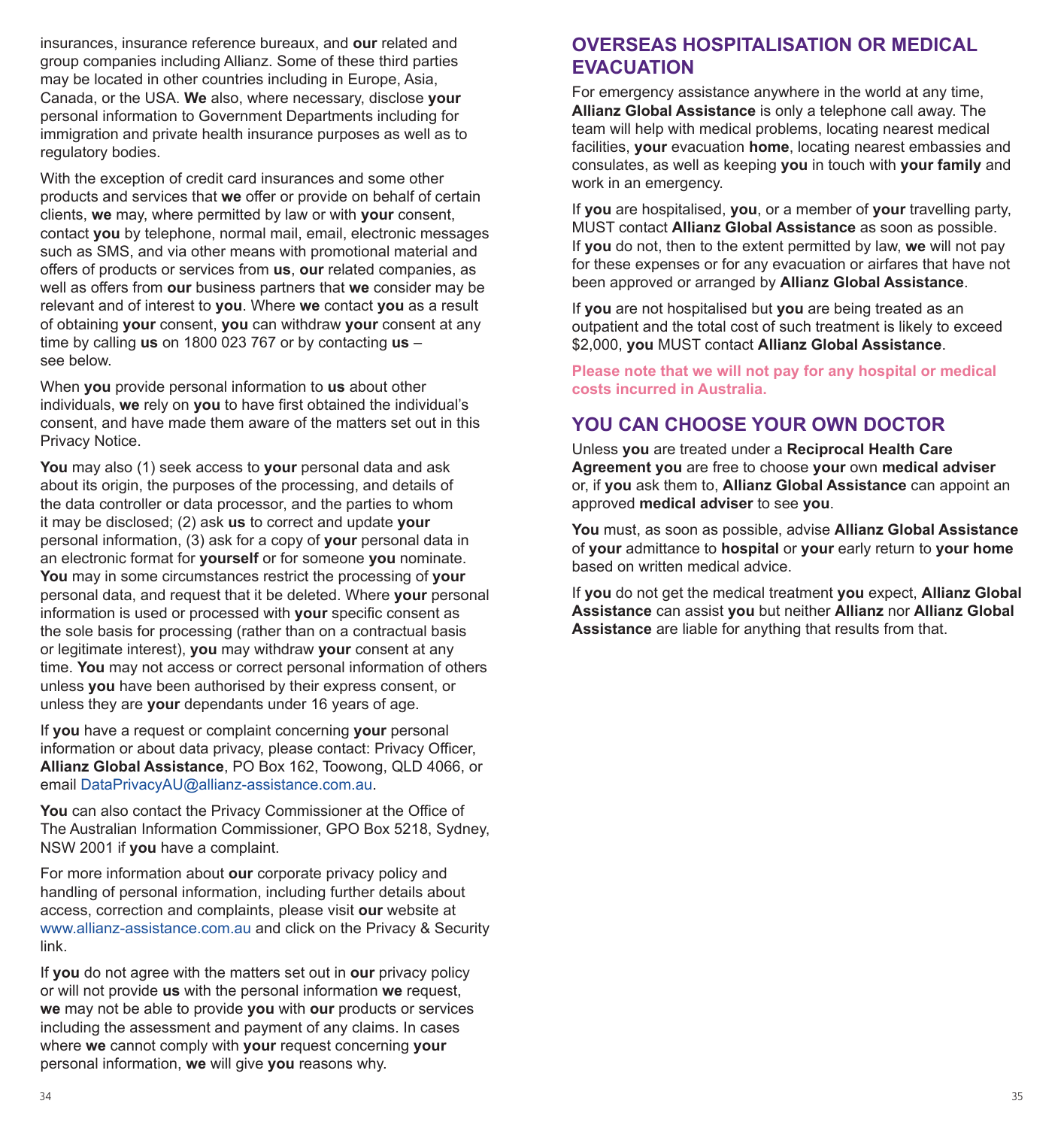# **GENERAL EXCLUSIONS APPLICABLE TO ALL SECTIONS**

The Exclusion column is a summary for reference only and does not affect interpretation.

To the extent permitted by law **we** will not pay if:

| NO. | <b>EXCLUSION</b>                         | <b>WORDING</b>                                                                                                                                                                                                                                                                                      |
|-----|------------------------------------------|-----------------------------------------------------------------------------------------------------------------------------------------------------------------------------------------------------------------------------------------------------------------------------------------------------|
| A.1 | Acting<br>intentionally or<br>recklessly | you intentionally or recklessly act in a<br>way that would reasonably pose a risk<br>to your safety or the safety of your<br>luggage and personal effects, except<br>in an attempt to protect the safety of a<br>person or to protect property.                                                     |
| A.2 | Loss mitigation                          | you do not do everything you can to<br>reduce your loss as much as possible.                                                                                                                                                                                                                        |
| A.3 | Consequential<br>loss                    | your claim is for consequential loss of<br>any kind including loss of enjoyment.                                                                                                                                                                                                                    |
| A.4 | Aware of<br>circumstances                | At the time of purchasing this product,<br>you were aware, or a reasonable<br>person in your circumstances would<br>have been aware, of something that<br>would give rise to you making a claim<br>under your policy.                                                                               |
| A.5 | <b>Workers</b><br>compensation           | your claim is for a loss which is<br>recoverable by compensation under<br>any workers compensation or transport<br>accident laws or by any government<br>sponsored fund, plan, or medical<br>benefit scheme, or any other similar<br>type legislation required to be effected<br>by or under a law. |
| A.6 | Errors or<br>omissions                   | your claim arises from errors or<br>omissions in any booking arrangements<br>or failure to obtain relevant visa,<br>passport or travel documents.                                                                                                                                                   |
| A.7 | <b>Illegal acts</b>                      | your claim arises because you<br>breach any government prohibition or<br>regulation, including visa requirements<br>or intentionally act illegally. This<br>exclusion does not apply to vehicle<br>driver licensing; motorcycle/moped<br>rider licensing; or traffic offences.                      |
| A.8 | <b>Invitees</b>                          | your claim arises directly or indirectly<br>from, or is in any way connected with,<br>the conduct of someone who enters<br>your accommodation with your<br>consent, or whose accommodation you<br>choose to enter.                                                                                  |

| NO.                     | <b>EXCLUSION</b>           | <b>WORDING</b>                                                                                                                                                                                                                                                                                                                                                                                            |
|-------------------------|----------------------------|-----------------------------------------------------------------------------------------------------------------------------------------------------------------------------------------------------------------------------------------------------------------------------------------------------------------------------------------------------------------------------------------------------------|
| A.9                     | Government<br>confiscation | your claim arises from a government<br>authority confiscating, detaining or<br>destroying anything.                                                                                                                                                                                                                                                                                                       |
| A.10<br><b>Vehicles</b> |                            | your claim arises directly or indirectly<br>from, or is in any way connected with:<br>• you driving a motor vehicle or riding<br>a moped or scooter without a current<br>Australian drivers licence or drivers<br>licence valid for the country you are<br>driving or riding in. This applies even<br>if you are not required by law to<br>hold a licence in the country you are<br>driving or riding in; |
|                         |                            | • you riding a motorcycle without a<br>current Australian motorcycle licence<br>or motorcycle licence valid for the<br>country you are riding in. This applies<br>even if you are not required to hold<br>a motorcycle licence because<br>you hold a drivers licence, or a<br>motorcycle licence is not required by<br>law in the country you are riding in;                                              |
|                         |                            | • you riding or travelling as a<br>passenger on a motorcycle with an<br>engine capacity greater than 250cc;                                                                                                                                                                                                                                                                                               |
|                         |                            | • you travelling as a passenger on a<br>motorcycle, moped or scooter that<br>is in control of a person who does not<br>hold a current motorcycle or drivers<br>licence valid for the vehicle being<br>ridden and for the country you are<br>riding in;                                                                                                                                                    |
|                         |                            | • you riding, or travelling as a<br>passenger, on a motorcycle, moped<br>or scooter without wearing a helmet;<br>• you riding, or travelling as a                                                                                                                                                                                                                                                         |
|                         |                            | passenger, on a quad bike.                                                                                                                                                                                                                                                                                                                                                                                |
| A.11                    | Epidemic/<br>pandemic      | your claim arises from, is related to or<br>associated with:<br>· an actual or likely epidemic or<br>pandemic; or<br>• the threat of an epidemic or<br>pandemic.                                                                                                                                                                                                                                          |
|                         |                            | Refer to www.who.int and<br>www.smartraveller.gov.au for further<br>information on epidemics and<br>pandemics.                                                                                                                                                                                                                                                                                            |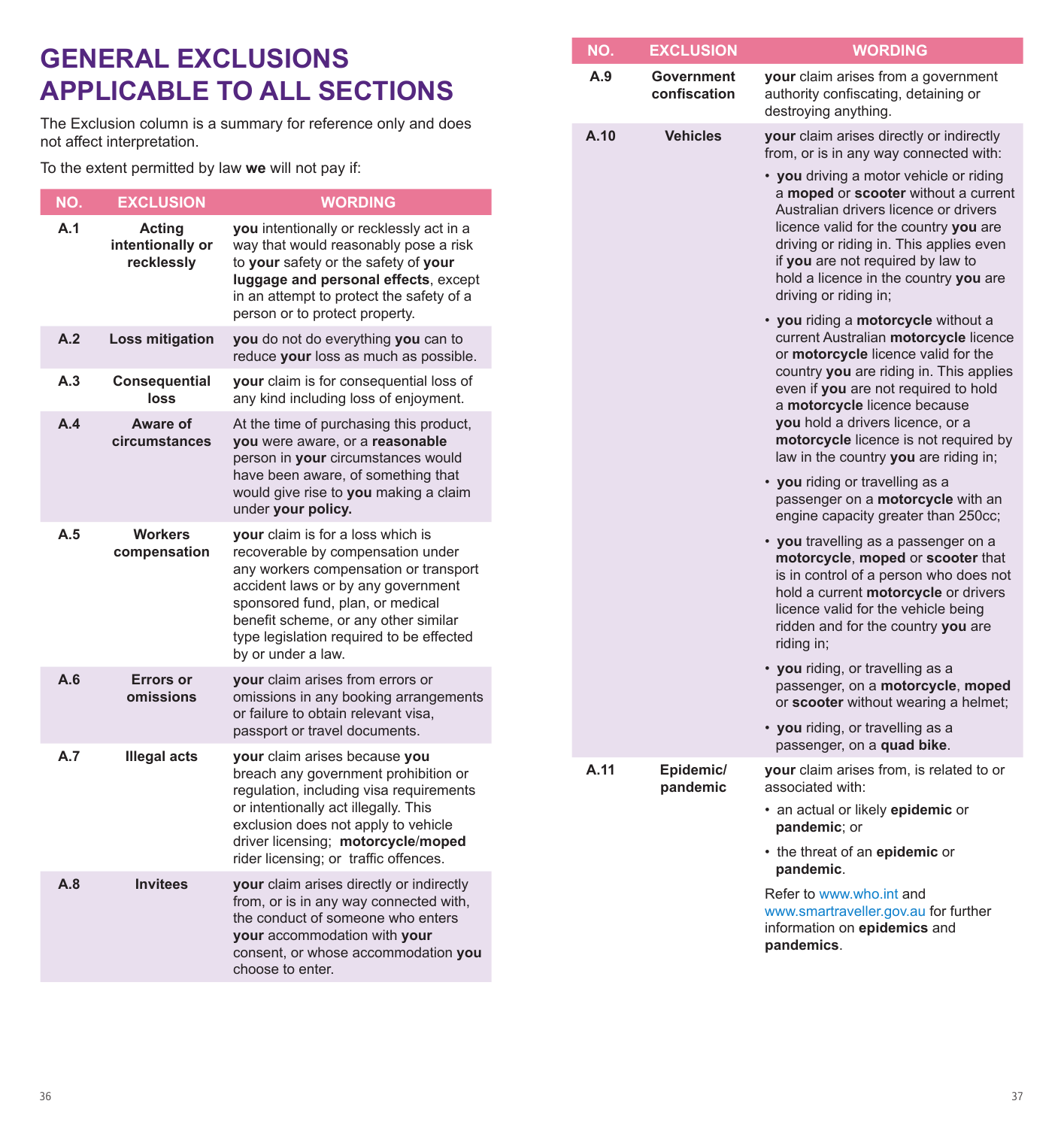| NO.  | <b>EXCLUSION</b>               | <b>WORDING</b>                                                                                                                                                                                                                                                                                                                                                                                                                   |
|------|--------------------------------|----------------------------------------------------------------------------------------------------------------------------------------------------------------------------------------------------------------------------------------------------------------------------------------------------------------------------------------------------------------------------------------------------------------------------------|
| A.12 | Government<br>warning          | your claim arises because you did<br>not follow advice in the mass media<br>or any government or other official<br>body's warning and you did not take<br>appropriate action to avoid or minimise<br>any potential claim under your policy<br>(including delay of travel to the country<br>or part of a country referred to in the<br>warning). Refer to www.who.int and<br>www.smartraveller.gov.au for further<br>information. |
| A.13 | War                            | your claim arises from any act of war,<br>whether war is declared or not, or from<br>any rebellion, revolution, insurrection or<br>taking of power by the military.                                                                                                                                                                                                                                                              |
| A.14 | <b>Nuclear</b>                 | <b>your</b> claim arises from a nuclear<br>reaction or contamination from nuclear<br>weapons or radioactivity.                                                                                                                                                                                                                                                                                                                   |
| A.15 | Chemical/<br>biological        | your claim arises from biological<br>and/or chemical materials, substances,<br>compounds or the like used directly or<br>indirectly for the purpose to harm or to<br>destroy human life and/or create<br>public fear.                                                                                                                                                                                                            |
| B.1  | Pre-existing<br><b>Medical</b> | your claim arises directly or indirectly<br>from, or is in any way connected with,<br>any pre-existing medical condition<br>of any person including you, your<br>travelling companion or a relative<br>except:<br>• as provided under sub-section                                                                                                                                                                                |
|      |                                | 2.1.1 $d$ ], and sub-section 3.1.1 $g$ ];                                                                                                                                                                                                                                                                                                                                                                                        |
|      |                                | • if you or any other insured person<br>satisfy the provisions as set out<br>under the heading PRE-EXISTING<br><b>MEDICAL CONDITIONS WHICH</b><br><b>WE MAY COVER WITH NO</b><br><b>ADDITIONAL PREMIUM PAYABLE</b><br>contained in the PRE-EXISTING<br><b>MEDICAL CONDITIONS section:</b>                                                                                                                                        |
|      |                                | • where Allianz Global Assistance<br>have agreed in writing to provide<br>cover for your pre-existing medical<br>conditions as shown on your<br>Certificate of Insurance. Special<br>conditions, limits and excesses may<br>apply if Allianz Global Assistance<br>notify you in writing; or                                                                                                                                      |
|      |                                |                                                                                                                                                                                                                                                                                                                                                                                                                                  |

| NO.        | <b>EXCLUSION</b>                        | WORDING                                                                                                                                                                                                                                                                                                                                                                                                                                                                                            |
|------------|-----------------------------------------|----------------------------------------------------------------------------------------------------------------------------------------------------------------------------------------------------------------------------------------------------------------------------------------------------------------------------------------------------------------------------------------------------------------------------------------------------------------------------------------------------|
| B.1        | <b>Pre-existing</b><br>Medical (cont).  | • where your travelling companion<br>or a relative is an insured person<br>and Allianz Global Assistance have<br>agreed in writing to provide them<br>with cover for their pre-existing<br>medical condition as shown on your<br><b>Certificate of Insurance.</b>                                                                                                                                                                                                                                  |
| B.2        | Signs and<br>symptoms                   | your claim arises from, is related to or<br>associated with any physical or mental<br>signs or symptoms that you were<br>aware, or a reasonable person in your<br>circumstances would have been aware,<br>of before cover commenced, and:<br>a] you had not yet sought a medical<br>opinion regarding the cause; or<br>b] you were currently under<br>investigation to define a diagnosis; or<br>c] you were awaiting specialist<br>opinion.                                                       |
| B.3        | <b>Travel against</b><br>medical advice | your claim is in respect of travel<br>booked or undertaken by you against<br>the advice of any medical adviser.                                                                                                                                                                                                                                                                                                                                                                                    |
| B.4        | Pregnancy                               | your claim arises directly or indirectly<br>out of pregnancy, childbirth or related<br>complications unless it is a single,<br>uncomplicated pregnancy (up to and<br>including 23 weeks) or we have agreed<br>in writing to provide cover. In any event<br>we will not pay medical expenses for:<br>· regular antenatal care;<br>• childbirth at any gestation; or<br>• care of the newborn child.                                                                                                 |
| B.5        | <b>Addiction</b>                        | your claim arises from or is in any way<br>related to or connected with:<br>• you or any other person being<br>hospitalised or confined to a clinic,<br>where you or that other person (as<br>the case may be) is being treated<br>for addiction to drugs, substances or<br>alcohol, or is using the hospital or<br>clinic as a nursing, convalescent or<br>rehabilitation place; or<br>• a therapeutic or illicit drug, substance<br>or alcohol addiction suffered by you<br>or any other person. |
| <b>B.6</b> | <b>Medication</b><br>already in use     | your claim involves the cost of<br>medication you are using at the time<br>the journey began or the cost for<br>maintaining a course of treatment<br>you were on prior to the start of the<br>journey.                                                                                                                                                                                                                                                                                             |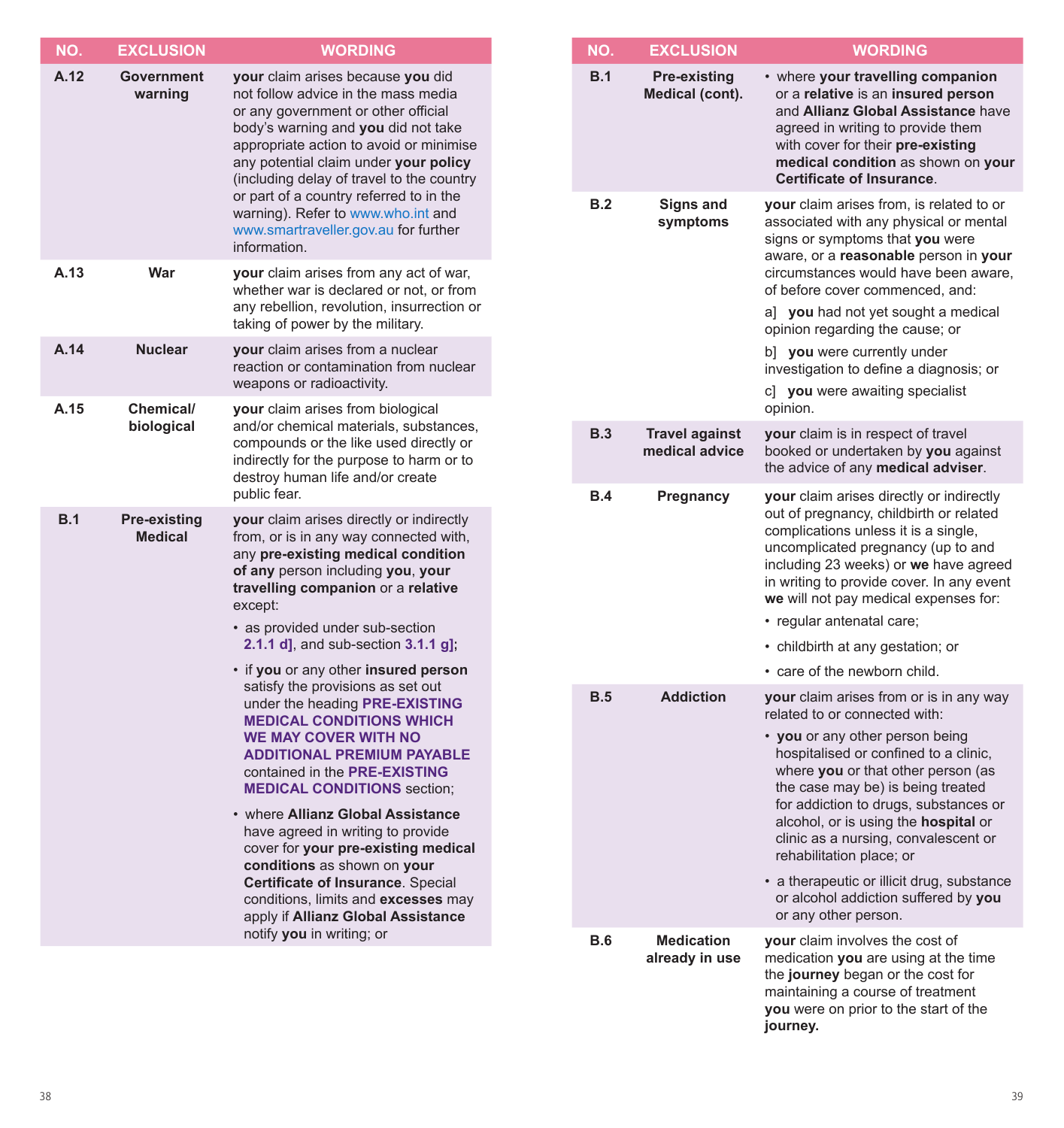| NO.         | <b>EXCLUSION</b>                    | <b>WORDING</b>                                                                                                                                                                                                                                                                                                                                                                                                                                                                                                                                                             |
|-------------|-------------------------------------|----------------------------------------------------------------------------------------------------------------------------------------------------------------------------------------------------------------------------------------------------------------------------------------------------------------------------------------------------------------------------------------------------------------------------------------------------------------------------------------------------------------------------------------------------------------------------|
| B.7         | <b>Suicide</b>                      | your claim arises from your suicide<br>or your attempted suicide or your<br>attempted self harm.                                                                                                                                                                                                                                                                                                                                                                                                                                                                           |
| <b>B.8</b>  | <b>STD</b>                          | your claim arises directly or indirectly<br>from, or is in any way connected with,<br>a sexually transmitted disease or virus,<br>unless Allianz Global Assistance<br>have agreed in writing to provide cover.                                                                                                                                                                                                                                                                                                                                                             |
| <b>B.9</b>  | <b>Under the</b><br>influence       | your claim arises directly or indirectly<br>from, or is in any way connected with<br>you being under the influence of<br>any intoxicating liquor, substance or<br>drug except a drug prescribed to you<br>by a medical adviser, and taken in<br>accordance with their instructions.                                                                                                                                                                                                                                                                                        |
| <b>B.10</b> | <b>Private medical</b><br>treatment | despite the advice given following your<br>call to Allianz Global Assistance, you<br>received private hospital or medical<br>treatment where public funded services<br>or care is available in Australia or<br>under any Reciprocal Health Care<br><b>Agreement</b> between the Government<br>of Australia and the government of any<br>other country.                                                                                                                                                                                                                     |
| <b>B.11</b> | <b>AICD/ICD</b>                     | your claim arises from any medical<br>procedures in relation to AICD/ICD<br>insertion during overseas travel. If<br>you, your travelling companion or a<br>relative (as listed on your Certificate<br>of Insurance) requires this procedure,<br>due to sudden and acute onset which<br>occurs for the first time during your<br>period of cover and not directly or<br>indirectly related to a pre-existing<br>medical condition, we will exercise<br>our right based on medical advice, to<br>organise a repatriation to your home<br>for this procedure to be completed. |
| <b>B.12</b> | <b>Elective surgery</b>             | your claim arises from, is related to<br>or associated with elective surgery,<br>or treatment received by you or your<br>travelling companion during<br>your journey.                                                                                                                                                                                                                                                                                                                                                                                                      |
| <b>B.13</b> | <b>Complications</b>                | your claim arises, or is a consequence<br>of complications from medical, surgical<br>or dental procedures or treatments<br>received by you or your travelling<br>companion during your journey that<br>are not for an injury or sickness that<br>would be otherwise be covered by this<br>policy.                                                                                                                                                                                                                                                                          |

| NO.         | <b>EXCLUSION</b>                | <b>WORDING</b>                                                                                                                                                                                                                                                                                                                                                                                                                                         |
|-------------|---------------------------------|--------------------------------------------------------------------------------------------------------------------------------------------------------------------------------------------------------------------------------------------------------------------------------------------------------------------------------------------------------------------------------------------------------------------------------------------------------|
| <b>B.14</b> | Health<br>insurance             | your claim arises from, or is in any<br>way related to or associated with<br>any loss, damage, liability, event,<br>occurrence, injury or sickness where<br>providing such cover would result in<br>us contravening the Health Insurance<br>Act 1973 (Cth), the Private Health<br>Insurance Act 2007 (Cth) or the<br>National Health Act 1953 (Cth) or where<br>Allianz does not have the necessary<br>licenses or authority to provide such<br>cover. |
| C.1         | Sports &<br>activities          | your claim arises from, or is in any<br>way connected with you participating<br>in any sports or recreational activities<br>not listed in the <b>AUTOMATICALLY</b><br><b>INCLUDED ACTIVITIES list in the</b><br><b>PURCHASING THIS PRODUCT</b><br>section, except as provided under the<br><b>ADDITIONAL OPTION - SNOW PACK</b><br>(if you have purchased this option).                                                                                |
| C.2         | Racing                          | your claim arises directly or indirectly<br>from, or is in any way connected with,<br>you participating in any race, speed or<br>time trial, or endurance event except<br>for amateur racing on foot in races<br>for distances up to and including the<br>full marathon (42.2 kilometres or 26.2<br>miles).                                                                                                                                            |
| C.3         | <b>Diving</b>                   | your claim arises because you dive<br>underwater, greater than 10 metres.<br>There is no cover under this policy if<br>an incident or event occurs while you<br>are diving alone.                                                                                                                                                                                                                                                                      |
| C.4         | Air supported<br>device         | Your claim arises from travel in any<br>air supported device other than as a<br>passenger in:<br>• a fully licensed aircraft operated by<br>an airline or charter company: or<br>• a regulated or licensed hot air<br>balloon.                                                                                                                                                                                                                         |
| C.5         | <b>Snow sport</b><br>activities | Your claim arises from, or is any way<br>associated with you participating<br>in snow sport activities except as<br>provided under the <b>ADDITIONAL</b><br><b>OPTION - SNOW PACK (if you have</b><br>purchased this option).                                                                                                                                                                                                                          |
| C.6         | Protective gear                 | Your claim arises directly or indirectly<br>from, or is in any way connected<br>with, you not wearing the appropriate<br>protective clothing and head protection<br>for the sport or activity you are<br>participating in.                                                                                                                                                                                                                             |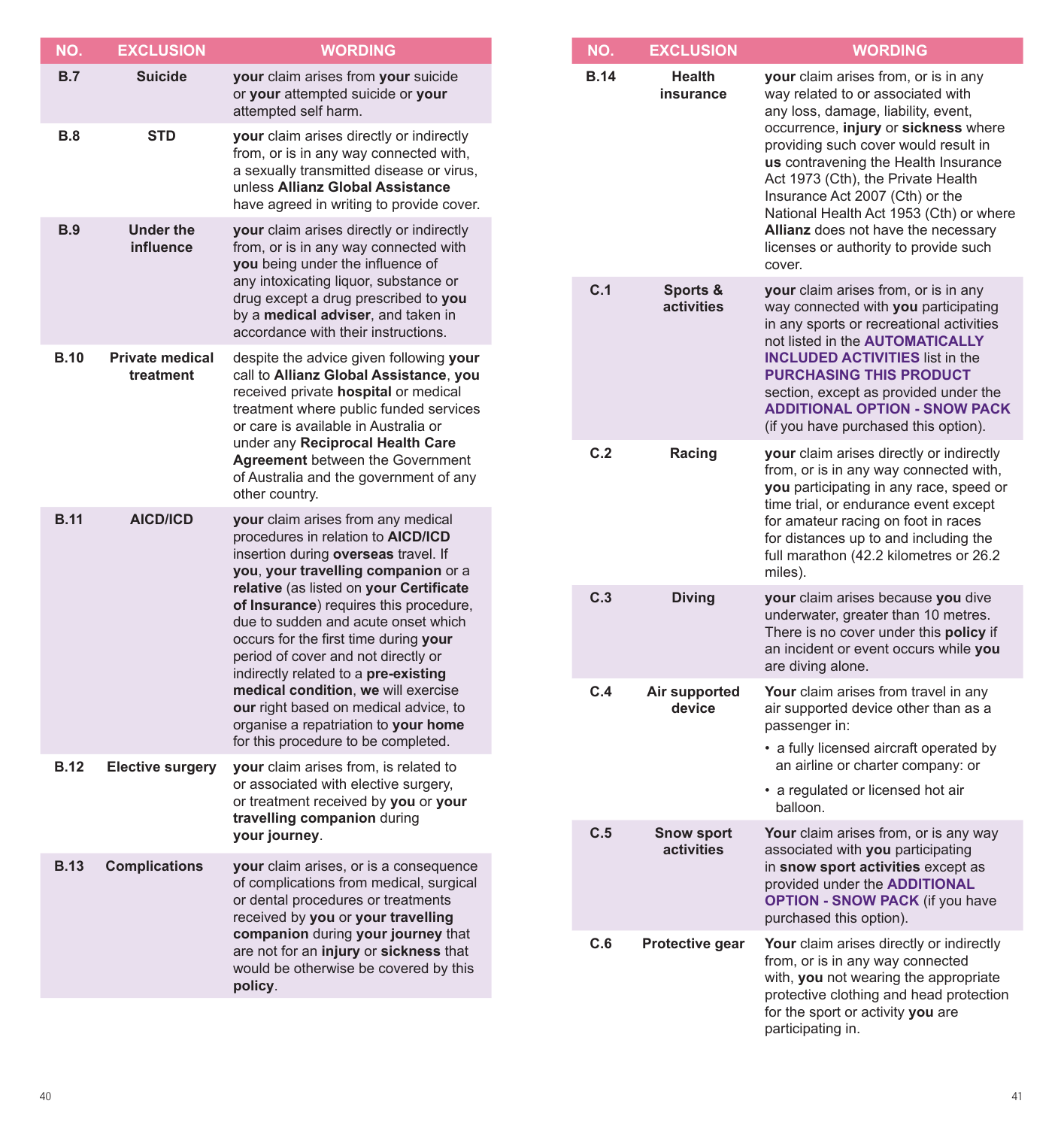| NO. | <b>EXCLUSION</b>            | <b>WORDING</b>                                                                                                                                                                                                                                                                                                                                                  |
|-----|-----------------------------|-----------------------------------------------------------------------------------------------------------------------------------------------------------------------------------------------------------------------------------------------------------------------------------------------------------------------------------------------------------------|
| C.7 | Ignoring safety<br>warnings | Your claim arises directly or indirectly<br>from, or is in any way connected with,<br>you not observing all safety warnings<br>and advice about adverse weather and<br>terrain conditions.                                                                                                                                                                      |
| C.8 | Professional<br>sport       | your claim arises from you or your<br>travelling companion participating<br>in professional sport of any kind<br>(including professional racing on foot).                                                                                                                                                                                                       |
| C.9 | Cruise<br>exclusion         | your claim arises directly or indirectly<br>from, or is any way connected with<br>travel on a cruise vessel except as<br>provided under the <b>ADDITIONAL</b><br><b>OPTION - CRUISE PACK and you</b><br>have paid the additional premium for<br><b>CRUISE PACK.</b> (if you have purchased<br>this option). This exclusion does not<br>apply to river cruising. |

# **YOUR POLICY COVER**

The maximum amount **we** will pay for all claims combined under each section is shown in the **TABLE OF BENEFITS** for the Plan **you** have selected. **Your Certificate of Insurance** will also show the **ADDITIONAL OPTIONS you** are covered for. **You** must also check **GENERAL EXCLUSIONS APPLICABLE TO ALL SECTIONS** for reasons why **we** will not pay.

# **SECTION 1.1 OVERSEAS EMERGENCY ASSISTANCE**

**Allianz Global Assistance** will help **you** with any **overseas** emergency (see **OVERSEAS HOSPITALISATION OR MEDICAL EVACUATION** contained in the section **IMPORTANT MATTERS**). **You** may contact **Allianz Global Assistance** at any time 7 days a week.

#### **1.1.1 ALLIANZ GLOBAL ASSISTANCE WILL ARRANGE**

**Allianz Global Assistance** will arrange for the following assistance services if **you injure yourself**, or become **sick overseas** during **your journey** provided the relevant **injury** or **sickness** is covered by **your policy:**

- **a]** Access to a **medical adviser** for emergency medical treatment while **overseas**;
- **b]** Any messages which need to be passed on to **your family** or employer in the case of an emergency;
- **c]** Provision of any written guarantees for payment of **reasonable** expenses for emergency hospitalisation while **overseas**;
- **d] Your** medical transfer or evacuation if **you** must be transported to the nearest **hospital** for emergency medical treatment **overseas** or be brought back to **your home** with appropriate medical supervision; and
- **e]** The return to **your home** of **your dependants** if they are left without supervision following **your** hospitalisation or evacuation.

In addition:

**f]** If **you** die as a result of an **injury** or a **sickness** during **your journey**, **we** will pay for **your reasonable funeral expenses** incurred **overseas** or the cost of bringing **your** remains back to **your home**. The maximum amount **we** will pay is \$15,000 per person.

**Please note** that **we** will not pay for any costs incurred in Australia except the **reasonable** cost of transporting **your** remains from the inbound port or airport to **your home** or nominated funeral home.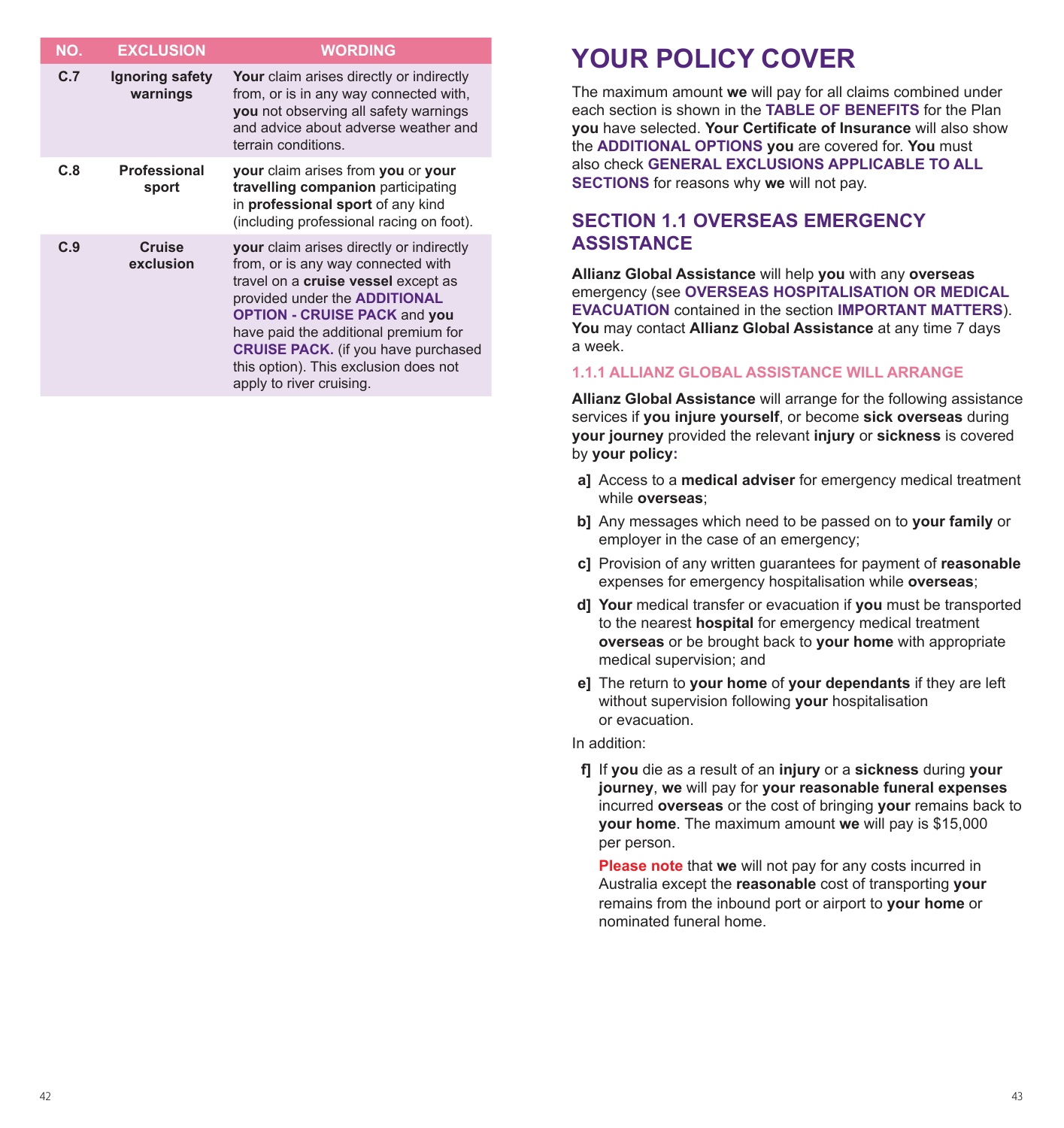#### **1.1.2 WHAT WE EXCLUDE**

To the extent permitted by law, **we** will not pay:

- **a]** for any expenses for medical evacuation, **funeral expenses** incurred **overseas** or bringing **your** remains back to **your home** unless it has been first approved by **Allianz Global Assistance**;
- **b]** if **you** decline to promptly follow the medical advice **we** have obtained, and **we** will not be responsible for subsequent medical, **hospital** or evacuation expenses;
- **c]** for medical evacuation or the transportation of **your** remains from Australia to an **overseas** country; or
- **d]** any claims under this section arising from **your** participation in **snow sport activities**. However, **you** may have cover under **SECTION 7.1 EMERGENCY RESCUE** if **you** have purchased the **SNOW PACK**.
- **e]** any claims under this section arising during **your** travel on a **cruise vessel**. However, **you** may have cover under **SECTION 7.7 MEDICAL COVER WHILE CRUISING** if **you** have purchased the **CRUISE PACK**.

# **SECTION 1.2 OVERSEAS EMERGENCY MEDICAL & HOSPITAL EXPENSES**

#### **1.2.1 WHAT WE COVER**

**a]** If **you injure yourself overseas**, or become **sick** while **overseas, we** will reimburse the **reasonable** medical or **hospital** expenses **you** incur until **you** get back to Australia. The medical or **hospital** expenses must have been incurred on the written advice of a **medical adviser**. **You** must make every effort to keep **your** medical or **hospita**l expenses to a minimum.

If **we** determine, on medical advice, that **you** should return **home** for treatment and **you** do not agree to do so, **we** will pay **you** an amount up to the limit shown in the **TABLE OF BENEFITS**, which we reasonably consider to be equivalent to:

- **your** medical expenses and/or related costs incurred **overseas** to the date **we** advise **you** to return to **your home**; plus
- the amount it would cost **us** to return **you** to **your home**; plus
- the amount of any cancellation fees and lost deposits **you** would have incurred had **you** followed **our** advice,

**you** will then be responsible for any ongoing or additional costs relating to or arising out of the event **you** have claimed for.

**We** will only pay for treatment received and/or **hospital** accommodation during the 12 month period after the **sickness** first showed itself or the **injury** happened.

**b] We** will also pay the cost of emergency dental treatment up to limit shown in the **TABLE OF BENEFITS** for the Plan selected for dental costs incurred which the treating dentist certifies in writing is for the relief of sudden and acute pain to sound and natural teeth. This limit does not apply to dental costs arising from any **injury** that is covered under sub-section **1.2.1 a]**.

#### **1.2.2 WHAT WE EXCLUDE**

To the extent permitted by law, **we** will not pay for expenses:

- **a]** when **you** have not notified **Allianz Global Assistance** as soon as practicable of **your** admittance to **hospital**;
- **bI** incurred after 2 weeks treatment by a chiropractor, physiotherapist or dentist, unless approved by **Allianz Global Assistance**;
- **c]** if **you** do not follow the advice of **Allianz Global Assistance**;
- **d]** if **you** have received medical care under a **Reciprocal Health Care Agreement**;
- **e]** for damage to dentures, dental prostheses, bridges or crowns;
- **f]** relating to dental treatment involving the use of precious metals or for cosmetic dentistry;
- **g]** for dental treatment caused by or related to the deterioration and/or decay of teeth;
- **h]** for preventative dental treatment.

# **SECTION 1.3 ACCIDENTAL DEATH**

#### **1.3.1 WHAT WE COVER**

If, during **your journey;**

- **a] you** are **injured** and **you** die because of that **injury** within 12 months of the **injury**; or
- **b]** something **you** are travelling on or in disappears, sinks or crashes and **your** body is not found within 12 months and **you** are presumed dead;

**we** will pay the benefit payable under this section, to **your** estate.

The amount **we** will pay for the death of each adult who is not an **accompanying dependant** is the benefit limit for **single** or **individual** cover for the Plan selected.

The amount **we** will pay for the death of an **accompanying dependant** (if cover is provided for **accompanying dependants** under the Plan **you** have selected) is \$5,000.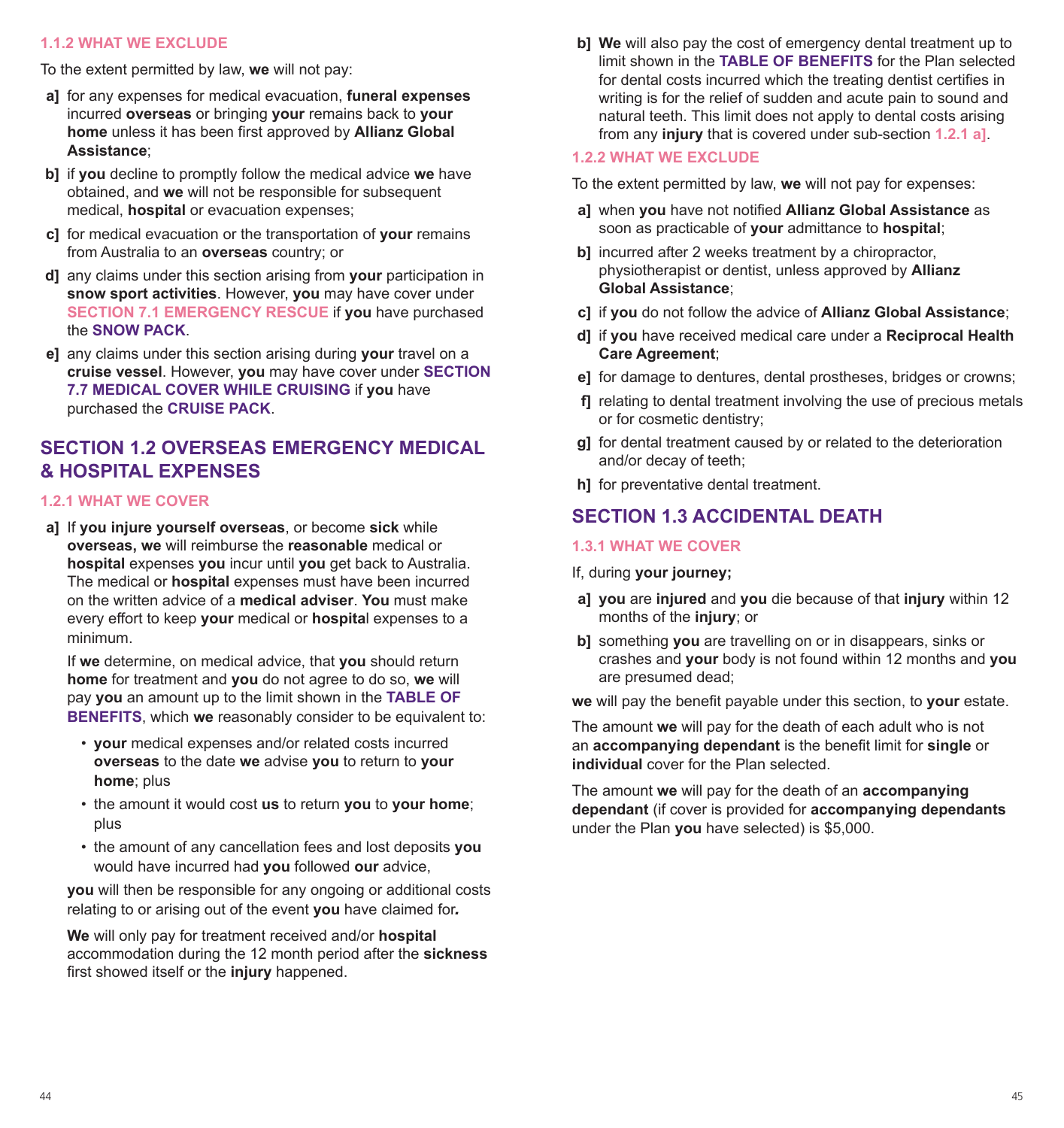# **SECTION 1.4 PERMANENT DISABILITY**

#### **1.4.1 WHAT WE COVER**

If **you** are **injured** during **your journey**; and

- because of the **injury**, **you** suffer **permanent disability** within 12 months of the **injury**; and
- **your permanent disability** continues for at least 12 consecutive months and at the expiry of that period, in the opinion of an appropriate medical specialist, is beyond hope of improvement;

**we** will pay the **permanent disability** benefit to **you**.

The amount **we** will pay for the **permanent disability** of each adult who is not an **accompanying dependant** is the benefit limit for **single** or **individual** cover for the Plan selected.

The amount **we** will pay for the **permanent disability** of an **accompanying dependant** (if cover is provided for **accompanying dependants** under the Plan **you** have selected) is \$5,000.

#### **1.4.2 WHAT WE EXCLUDE**

**We** will not pay if **your permanent disability** arises from, is related to or associated with **your** participation in **snow sport activities**.

# **SECTION 1.5 HOSPITAL CASH ALLOWANCE**

#### **1.5.1 WHAT WE COVER**

If, as a result of an **injury** or **sickness** during **your journey**, you are hospitalised **overseas** for a continuous period of more than 48 hours then **we** will pay **you** \$50 for each day in excess of 48 hours that **you** continue to be hospitalised.

#### **1.5.2 WHAT WE EXCLUDE**

**We** will not pay if **you** cannot claim for **overseas** medical expenses connected with the hospitalisation under **SECTION 1.2 OVERSEAS MEDICAL & HOSPITAL EXPENSES**.

# **SECTION 1.6 LOSS OF INCOME**

#### **1.6.1 WHAT WE COVER**

If during **your journey you** suffer an **injury** requiring medical treatment **overseas**, and:

- because of the **injury you** become disabled within 30 days; and
- the disablement continues for more than 30 consecutive days from the date of **your** return to **your home**; and
- **you** are under the regular care of and acting in accordance with the instructions or advice of a **medical adviser** who certifies in writing that the disablement prevents **you** from gainful employment; and
- as a result **you** lose all **your income**,

then **we** will pay **you** up to \$400 per week for up to 26 continuous weeks, starting from the 31st day after **your** return to **your home**.

#### **1.6.2 WHAT WE EXCLUDE**

**We** will not pay for the loss of **income** of **dependants**.

### **SECTION 2.1 CANCELLATION**

If **you** think that **you** may have to cancel **your journey** or shorten **your journey you** must tell **us** as soon as possible - for more information see under the headings **CLAIMS** or call the contact number (or if **overseas** the **24 HOUR EMERGENCY ASSISTANCE** number) shown on the back cover of this **PDS**.

If **your** claim arises from or is related to **your** fitness to travel, written proof from a **medical adviser** must be provided.

#### **2.1.1 WHAT WE COVER**

If **your journey** is cancelled, rescheduled or shortened because of circumstances that were not expected or intended by **you** and are outside **your** control then **we** will pay:

- **a]** the non-refundable portion of unused travel and accommodation arrangements scheduled to be used during **your journey** that **you** have paid in advance of cancellation and cannot recover in any other way, inclusive of:
	- **your** travel agent's cancellation fees and any commission or service fees retained by **your** travel agent up to the amount of commission or service fees that **your** travel agent would have earned had **your journey** not been cancelled, limited to:
		- \$1,500 for **single** and **individual** cover and under the Multi-Trip Plan; or
		- \$1,500 per **insured person** for **duo** cover; or
		- \$3,000 for **family** cover.
- **b**] for the value of frequent flyer points, air miles, loyalty card points, redeemable vouchers or other similar schemes lost by **you** as a result of cancelling the services paid for with those points, air miles, vouchers or schemes, but only if **you** cannot recover **your** loss in any other way. **We** calculate the amount **we** pay **you** as follows:
	- i] for frequent flyer points, air miles or loyalty card points:
		- the cost of an equivalent booking based on the same advance booking period as **your** original booking less any payment **you** made toward the booking,

multiplied by

• the total number of points or air miles lost,

divided by the total number of points or air miles used to make the booking.

ii] for vouchers, the face value of the voucher or current market value of an equivalent booking whichever is the lesser;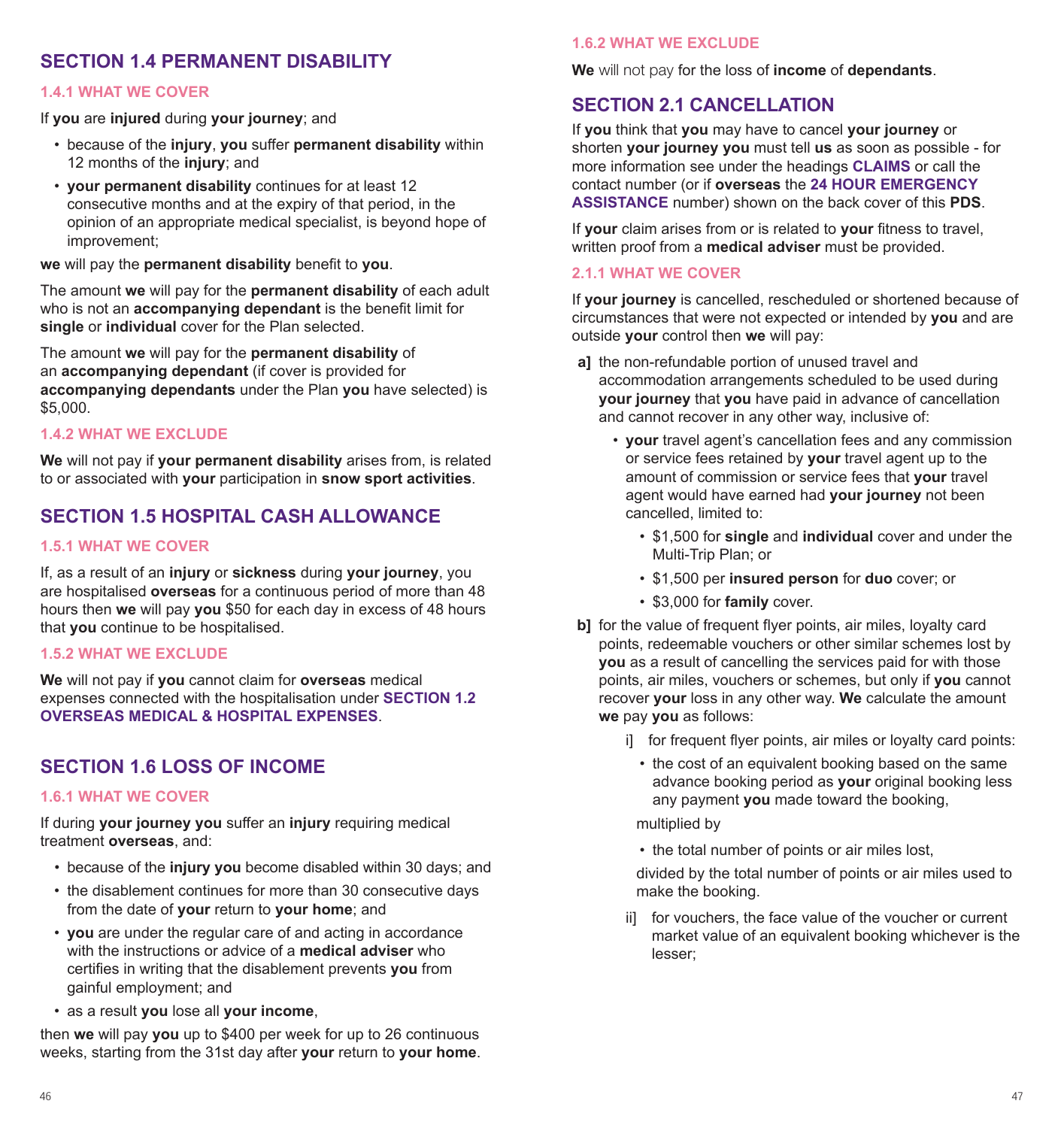**c] your reasonable** costs of rescheduling **your journey**. The most **we** will pay for rescheduling **your journey** is the cost of cancellation fees and lost deposits that would have been payable under **2.1.1 a]** and **b]** had **your journey** been cancelled. **We** will not pay a claim under **2.1.1 c]** in addition to a claim under **2.1.1 a]** and **b]** for the same services/facilities;

#### **d]** If, a **relative** of **yours** or **your travelling companion**

- who resides in Australia or New Zealand; and
- is aged 84 years or under,

dies or is hospitalised in Australia or New Zealand as a result of a **pre-existing medical condition** after the **policy** is issued, and at the time of **policy** issue **you** were, or a **reasonable** person in **your** circumstances would have been, unaware of the likelihood of such hospitalisation or death then the most **we** will pay for all claims under **2.1.1 a]** and **b]** or **2.1.1 c]** is:

- \$2,000 for **single** and **individual** cover and under the **Multi-Trip Plan**;
- \$2,000 per **insured person** for **duo** cover;
- \$4,000 for **family** cover.

#### **2.1.2 WHAT WE EXCLUDE**

#### **We** will not pay **your** claim if:

- **a] you** were aware, or a **reasonable** person in **your** circumstances would have been aware before **your policy** was issued, of any reason that may cause **your journey** to be cancelled, rescheduled or shortened;
- **b]** caused by the death, **injury** or illness of any person, including a **relative** or **travelling companion**, not listed on **your Certificate of Insurance** who resides outside of Australia or New Zealand or who is aged 85 years and over;
- **c]** the death, **injury** or illness of **your relative** arises from a **pre-existing medical condition** except as specified under **2.1.1 d]**;
- **d]** caused by **you** or **your travelling companion** changing plans;
- **e]** caused by the breakdown or dissolution of any personal or family relationship;
- **f]** caused by any business, financial or contractual obligations that prevent **you** or **your travelling companion** from travelling. This exclusion does not apply to claims where **you** or **your travelling companion** are made **redundant** in Australia except where a **reasonable** person in a similar situation would have been aware before the **policy** was purchased that the **redundancy** was to occur;
- **g]** a tour operator or wholesaler is unable to complete arrangements for any tour because there were not enough people to go on the tour. This exclusion does not apply to prepaid travel arrangements bought separately to reach the departure point for the tour or for other travel arrangements that do not form part of the tour;
- **h]** caused by delays or rescheduling by a bus line, airline, shipping line or rail authority;
- **i]** caused by any service provider misappropriating **your** funds or failing to arrange or provide services for which **you** have paid;
- **j]** caused by the financial collapse or **insolvency** of any service provider;
- **k]** caused by the mechanical breakdown of any means of transport;
- **l]** caused by an act or threat of terrorism; or
- **m] you** are a full-time permanent employee and **your** pre-arranged leave is cancelled by **your** employer unless **you** are a full-time member of the Australian Defence Force or of federal, state or territory emergency services.

# **SECTION 3.1 ADDITIONAL EXPENSES**

#### **3.1.1 WHAT WE COVER**

- **a]** If **you** cannot continue **your journey** because of an **injury** or **sickness** which needs immediate treatment from a **medical adviser** who certifies in writing that **you** are unfit to travel, **we** will reimburse **your reasonable** additional accommodation and travel expenses.
- **b]** If **your travelling companion** cannot continue their **journey** because of an **injury** or **sickness** which needs immediate treatment from a **medical adviser** who certifies in writing that he or she is unfit to travel, **we** will reimburse **your reasonable** additional accommodation and travel expenses for **you** to be with **your travelling companion**.
- **c]** If **you** are in **hospital** suffering from a life threatening or other serious condition, or are evacuated for medical reasons **we** will reimburse the **reasonable** accommodation and travel expenses of **your travelling companion** or a **relative** to travel to **you**, stay near **you** or escort **you**. He or she must travel, stay with **you** or escort **you** on the written advice of a **medical adviser** and with the prior approval of **Allianz Global Assistance**.
- **d]** If **you** shorten **your journey** and return to **your home** on the written advice of a **medical adviser** approved by **Allianz Global Assistance**, **we** will reimburse the **reasonable** additional cost of **your** return to **your home**. **We** will only pay the cost of the fare class that **you** had planned to travel at and **you** must take advantage of any pre-arranged return travel to **your home**.

If **you** did not have a return ticket booked to **your home** before **you** were **injured** or became **sick**, **we** will reduce the amount of **your** claim by the price of the fare to **your home** from the place **you** planned to return to **your home** from. The fare will be at the same fare class as the one **you** left **your home** on.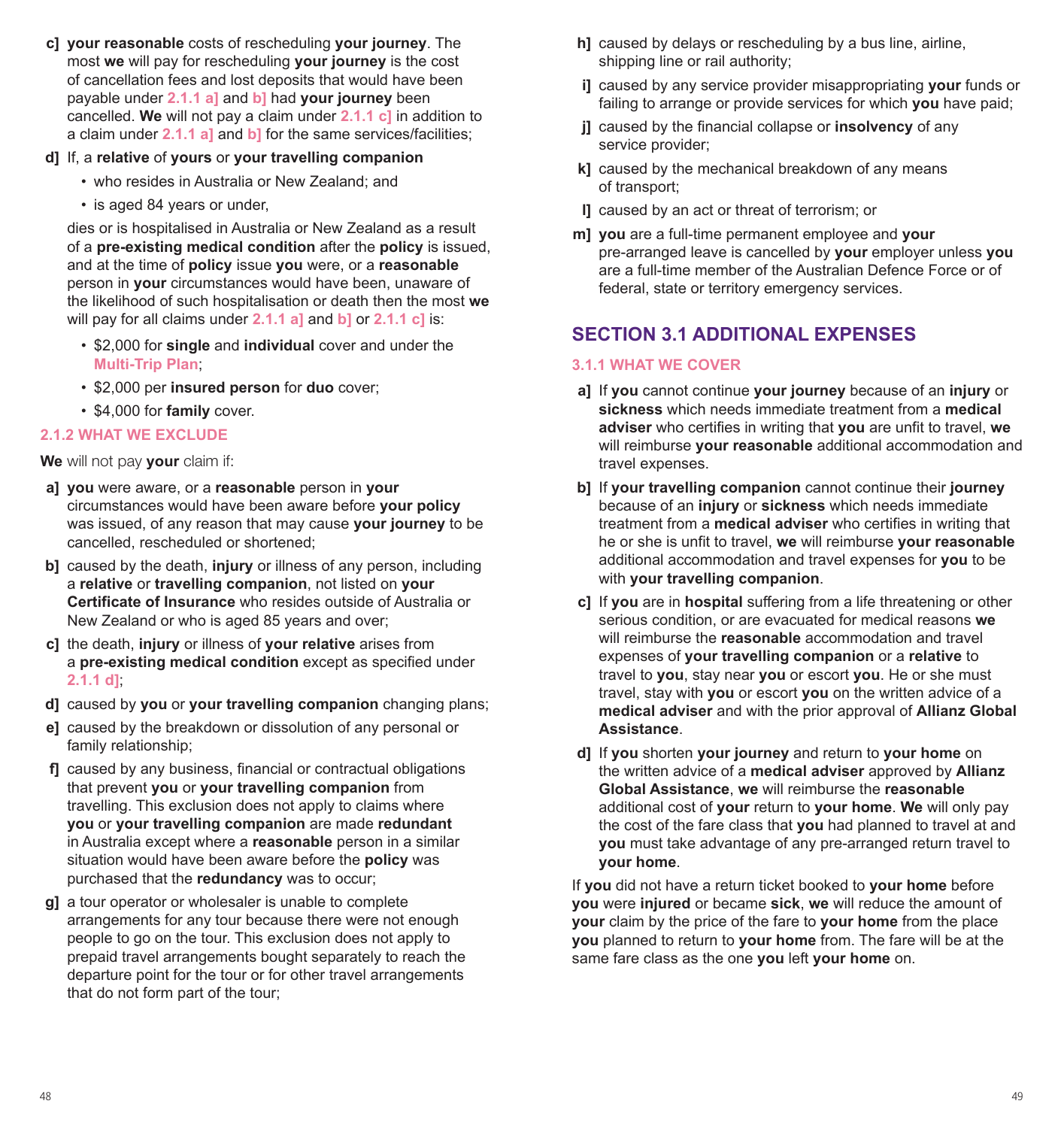- **e]** If, during **your journey**, **your travelling companion** or a **relative** of either of **you**:
	- dies unexpectedly;
	- is **injured** and because of the **injury** requires hospitalisation; or
	- becomes seriously **sick** and requires hospitalisation,

(except where the relevant death, **injury** or **sickness** arises out of a **pre-existing medical condition**), **we** will reimburse the **reasonable** additional cost of **your** early return to **your home**. **We** will only pay the cost of the fare class **you** had planned to travel at.

- **f]** If **you** return to **your home** because:
	- during **your journey**, a **relative** of **yours** or **your travelling companion**:
		- who resides in Australia or New Zealand; and
		- who is aged 84 years or under,

dies unexpectedly or is hospitalised in Australia or New Zealand following a serious **injury** or a **sickness** (except **arising** from a **pre-existing medical condition**); and

- it is possible for **your journey** to be resumed; and
- there is more than 14 days remaining of the period of cover, as noted on **your Certificate of Insurance**; and
- **you** resume **your journey** within 12 months of **your** return to **your home**;

**we** will reimburse **you** for airfares for **you** to return to the place **you** were when **your journey** was interrupted.

The most **we** will pay under this benefit is as follows:

- \$3,000 for **single** and **individual** cover and under the Multi-Trip Plan;
- \$3,000 per **insured person** for **duo** cover; or
- \$6,000 for **family** cover.

#### **g]** If, a **relative** of **yours** or **your travelling companion**:

- who resides in Australia or New Zealand; and
- who is aged 84 years or under,

dies or is hospitalised in Australia or New Zealand as a result of a **pre-existing medical condition** after the **policy** is issued, and at the time of **policy** issue **you** were unaware of the likelihood of such hospitalisation or death, **we** will pay for the **reasonable** additional cost of **your** return to **your home** and/ or the cost of airfares for **you** to return to the place **you** were when **your journey** was interrupted.

The most **we** will pay for all events under this benefit is as follows:

- \$2,000 for **single** and **individual** cover and under the Multi-Trip Plan;
- \$2,000 per **insured person** for **duo** cover; or
- \$4,000 for **family** cover.
- **h]** In addition, **we** will reimburse **your reasonable** additional travel and accommodation expenses if a disruption to **your journey** arises from any of the following reasons:
	- **your** scheduled or connecting transport is cancelled, delayed, rescheduled or diverted because of a strike, riot, hijack, civil protest, weather, natural disaster or **accident** affecting **your** mode of transport;
	- **you** unknowingly break any quarantine rule;
	- **you** lose **your** passport, travel documents or **transaction cards** or they are stolen; or
	- **your home** is rendered uninhabitable by fire, explosion, earthquake or flood.

Whenever claims are made by **you** under this section and **SECTION 2.1 CANCELLATION** for cancelled services/facilities or alternative arrangements for the same or similar services/facilities **we** will pay for the higher of the two amounts, not both.

#### **3.1.2 WHAT WE EXCLUDE**

To the extent permitted by law **we** will not pay **your** claim:

- **a]** if **you** were, or a **reasonable** person in **your** circumstances would have been, aware of any reason, before **your** period of cover commenced, that may cause **your journey** to be cancelled, disrupted or delayed;
- **b]** if the death, **injury** or illness of **your relative** arises from a **preexisting medical condition**, except as specified under sub-section **3.1.1 g]**;
- **c]** if **you** can claim **your** additional travel and accommodation expenses from anyone else;
- **d]** caused by any service provider misappropriating **your** funds or failing to arrange or provide services for which **you** have paid;
- **e]** if **your** claim relates to the financial collapse or **insolvency** of any service provider;
- **f]** for cancellations, delays, rescheduling or diversions to **your** scheduled or connecting transport unless it is due to a strike, riot, hijack, civil protest, weather, natural disaster or **accident** affecting **your** mode of transport;
- **g]** if **your** claim arises directly or indirectly out of **you** operating a **rental vehicle** in violation of the rental agreement.

# **SECTION 3.2 TRAVEL DELAY EXPENSES**

#### **3.2.1 WHAT WE COVER**

If a delay to **your journey**, for at least 6 hours, arises from circumstances outside **your** control, **we** will reimburse the cost of **your reasonable** additional meals and accommodation expenses.

**We** will pay up to \$200 at the end of the initial 6 hour period. In addition **we** will pay up to \$200 for each full 24 hour period that the delay continues beyond the initial 6 hour delay.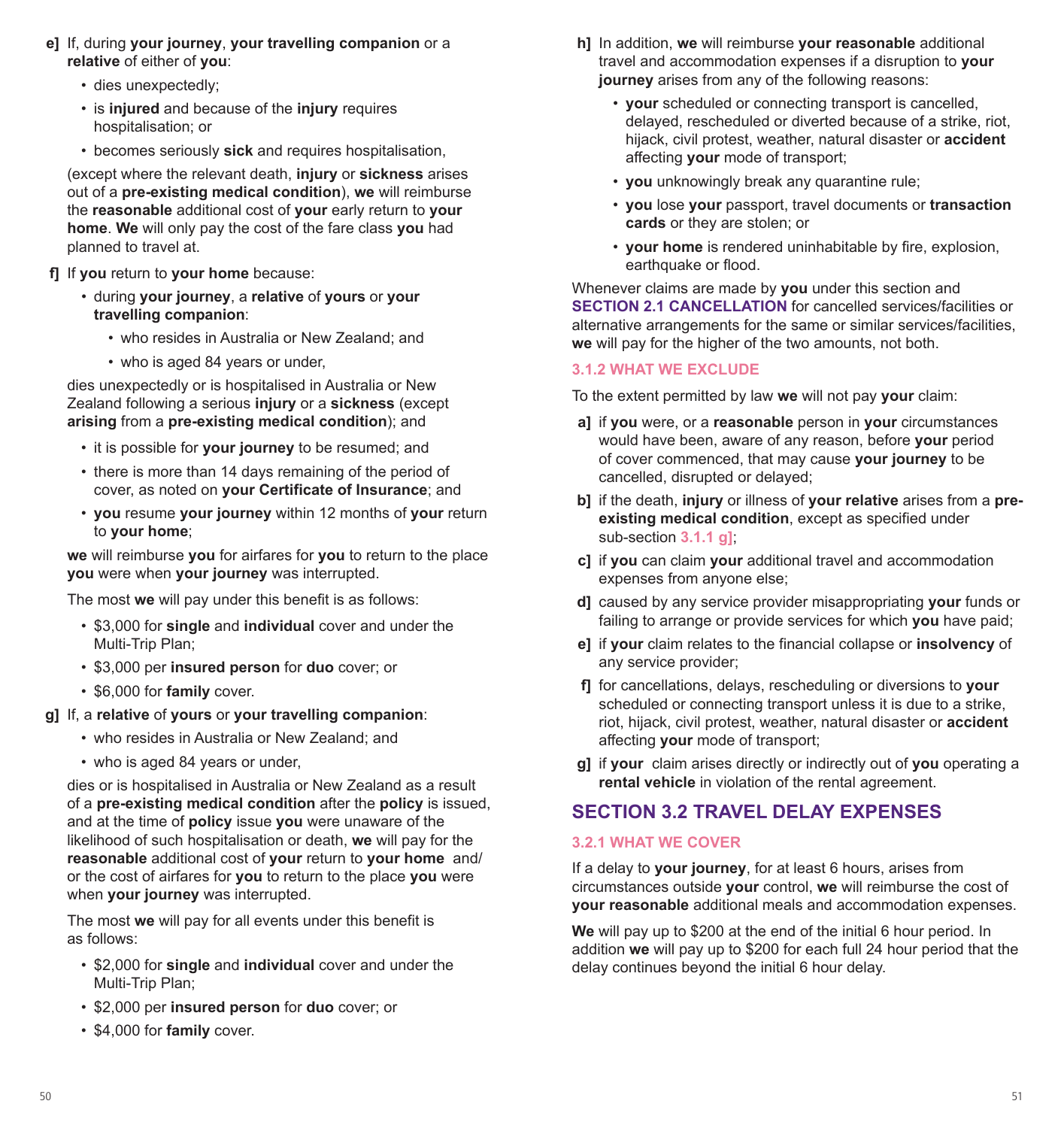#### **3.2.2 WHAT WE EXCLUDE**

**We** will not pay if:

- **a]** a delay to **your journey** arises from an act or threat of terrorism; or
- **b] your** claim is caused by the financial collapse or **insolvency** of any service provider.

# **SECTION 3.3 ALTERNATIVE TRANSPORT EXPENSES**

#### **3.3.1 WHAT WE COVER**

If **your** scheduled transport is cancelled, delayed, shortened or diverted and that means **you** would not arrive at a wedding, funeral, conference, sporting event or prepaid travel/tour arrangements on time, **we** will pay **your reasonable** additional travel expenses to enable **you** to arrive on time.

#### **3.3.2 WHAT WE EXCLUDE**

**We** will not pay if **your** claim:

- **a]** arises from an act or threat of terrorism; or
- **b]** is caused by the financial collapse or **insolvency** of any service provider.

# **SECTION 3.4 RETURN AIRFARE**

#### **3.4.1 WHAT WE COVER**

If, because of an **injury** or **sickness** that happens during **your journey**, the attending **medical adviser**, approved by **us**, requires **you** to be brought back to **your home** with a medical escort, **we** will pay the cost of **your** original airline ticket (less any refund that is due to **you**). However, **we** will only do so if **we** bring **you** back when either:

- there are more than 5 days of the **journey**, or 25% of its length, whichever is the greater left to go; or
- **you** have been confined to **hospital overseas** for more than 25% of the **journey**.

#### **3.4.2 WHAT WE EXCLUDE**

**We** will not pay if:

- **a]** the **injury** or illness occurred before **your** departure from **your home**;
- **b]** the **injury** or illness was a **pre-existing medical condition** except as specified under the **PRE-EXISTING MEDICAL CONDITIONS** section or in **your** Medical Terms of Cover letter; or
- **c] you** have an entitlement to be paid for the cost of **your** original airline ticket (less any refunds due to **you**) under **SECTION 2.1 CANCELLATION**.

# **SECTION 3.5 DOMESTIC SERVICES**

#### **3.5.1 WHAT WE COVER**

If **you** are **injured** during **your journey** and become disabled as a result of the **injury**, **we** will reimburse **you** up to \$50 per day in respect of expenses incurred in the provision of housekeeping services that **you** are unable to perform yourself provided that:

- the disablement continues after **you** return to **your home**; and
- **you** have a medical certificate confirming **your** disablement and verifying the need for housekeeping services during the period of **your** disablement.

# **SECTION 3.6 DOMESTIC PETS**

#### **3.6.1 WHAT WE COVER**

- **a]** If **you** are delayed beyond the original end date of **your journey** due to an event covered by this **policy, we** will reimburse **you** up to \$25 for each 24 hour period in respect of additional boarding kennel or boarding cattery fees incurred in Australia, for domestic dogs and cats owned by **you**.
- **b]** If **your** pet suffers an **injury** while **you** are on **your journey** and requires veterinary treatment, provided that at the time of the **injury**, **your** pet was in the care of a **relative**, friend, boarding kennel or boarding cattery, **we** will reimburse **you** up to \$500 for veterinary fees incurred in Australia.

# **SECTION 4.1 LUGGAGE & PERSONAL EFFECTS**

#### **4.1.1 WHAT WE COVER**

- **a]** If, during **your journey**, **your luggage and personal effects** or **valuables** are stolen, accidentally damaged or are permanently lost (except when: left in a motor vehicle; is **sporting equipment** in use; or are **valuables** checked in to be transported in the cargo hold of any aircraft, ship, train, tram or bus) **we** will pay the lesser of:
	- the repair cost:
	- the replacement cost;
	- the amount it would cost **us** to repair or replace the item(s) allowing for any trade discounts **we** are entitled to;
	- the original purchase price; or
	- the depreciated value after allowing for age, wear and tear.

**We** have the option to repair or replace the **luggage and personal effects** or **valuables** instead of paying **you**.

The maximum amount **we** will pay for any item is:

- \$3,000 for personal computers, video recorders or cameras;
- \$1,000 for mobile phones (including PDAs and any items with phone capabilities); or
- \$750 for all other items.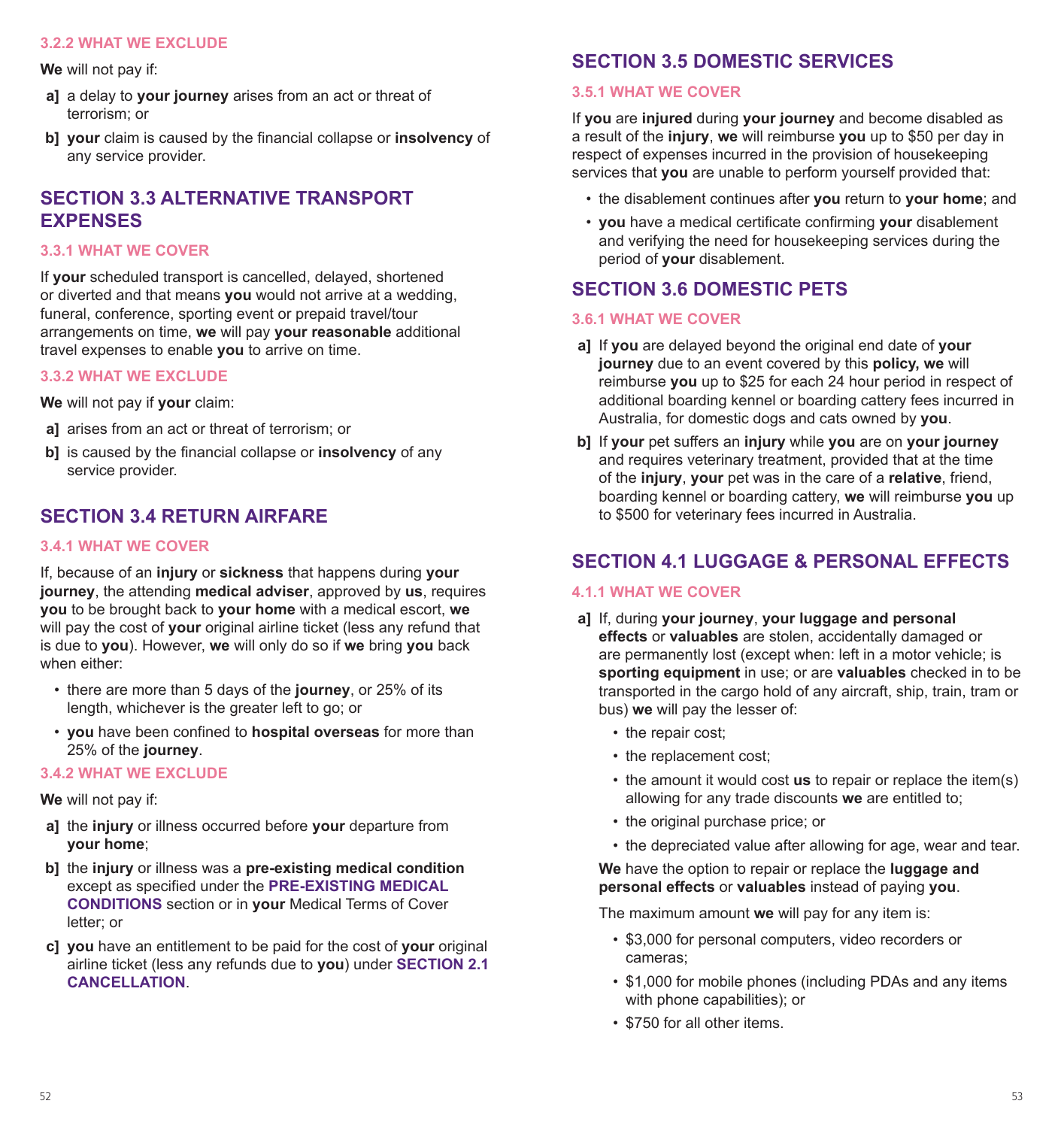A pair or related set of items, for example (but not limited to):

- a camera, lenses (attached or not), tripod and accessories;
- a matched or unmatched set of golf clubs, golf bag and buggy; or
- a matching pair of earrings,

are considered as only one item for the purpose of this insurance, and the appropriate **single** item limit will be applied.

No cover is provided under sub-sections **4.1.1 a]** for any item(s) of the particular item type for which **you** have purchased cover under **ADDITIONAL OPTION - INCREASED ITEM LIMITS**. Cover is then provided for any item(s) of the particular item type under sub-section **4.1.1 b]**.

- **b]** If **you** purchase optional cover for increased item limits and any item(s) of the particular item type are, during **the journey**, stolen or accidentally damaged or are permanently lost (except when: left in a motor vehicle; is **sporting equipment** in use; or are **valuables** checked in to be transported in the cargo hold of any aircraft, ship, train, tram or bus), **we** will pay up to the increased limit selected by **you** and shown on **your Certificate of Insurance** for any one item or for all items of the nominated item type combined.
- **c] Luggage and personal effects** left in a motor vehicle are only covered during daylight hours and must have been left in a **concealed storage compartment** of a locked motor vehicle, and in the event of theft, forced entry must have been made. The most **we** will pay is \$200 for each item, and \$2,000 in total for all stolen items.
- **d]** No cover is provided for **valuables** left in a motor vehicle at any time or **valuables** checked in to be transported in the cargo hold of any aircraft, ship, train, tram or bus including any loss from the point of check in until collection by **you** from the baggage carousel or collection area at the end of **your** flight, voyage or trip.
- **e]** No cover is provided for the loss or damage to, or of, **sporting equipment** while in use (including surfboards).

Please note that sub-sections **4.1.1 c]**, **4.1.1 d]** and **4.1.1 e]** apply even if **you** have purchased the **ADDITIONAL OPTION - INCREASED ITEM LIMITS**.

The maximum amount **we** will pay for all claims combined under sub-section **4.1.1 a]** is shown under the **TABLE OF BENEFITS** for the Plan **you** have selected. The maximum amount **we** will pay for all claims combined under sub-section **4.1.1 b]** is shown on **your Certificate of Insurance**.

#### **4.1.2 WHAT WE EXCLUDE**

To the extent permitted by law, **we** will not pay a claim in relation to **your luggage and personal effects** or **valuables** if:

**a] you** do not report the loss, theft or misplacement within 24 hours to the police or an office of the bus line, airline, shipping line or rail authority **you** were travelling on when the loss, theft or misplacement occurred. **You** must prove that **you** made such report by providing **us** with a written statement from whoever **you** reported it to;

- **b**] the loss, theft or damage is to, or of, items left behind in any hotel or motel room after **you** have checked out, or items left behind in any aircraft, ship, train, tram, taxi or bus;
- **c]** the **luggage and personal effects** or **valuables** were being sent unaccompanied by **you** or under a freight contract;
- **d]** the loss or damage arises from any process of cleaning, repair or alteration;
- **e]** the loss or damage arises from ordinary wear and tear, deterioration, atmospheric or weather conditions, insects, rodents or vermin;
- **f]** the **luggage and personal effects** or **valuables** were left **unsupervised** in a **public place**;
- **g]** the **luggage and personal effects** or **valuables** have an electrical or mechanical breakdown;
- **h]** the **luggage and personal effects** or **valuables** are fragile, brittle or an electronic component is broken or scratched unless either:
	- it is the lens of spectacles, binoculars or photographic or video equipment; or
	- the breakage or scratch was caused by a crash involving a vehicle in which **you** are travelling;
- **i] you** are entitled to be reimbursed by the bus line, airline, shipping line or rail authority **you** were travelling on when the loss, theft, misplacement or damage occurred. However, if **you** are not reimbursed the full amount of **your** claim, **we** will pay the difference between the amount of **your** loss and what **you** were reimbursed, up to the limit of **your** cover (allowing for **depreciation** due to age, wear and tear);

# **SECTION 4.2 - LUGGAGE AND PERSONAL EFFECTS DELAY EXPENSES**

#### **4.2.1 WHAT WE COVER**

If any items of **your luggage and personal effects** are delayed, misdirected or misplaced by the **carrier** for more than 12 hours, and in **our** opinion it was necessary for **you** to purchase essential items of clothing or other personal items, **we** will reimburse **you.**

**You** must provide written proof from the **carrier** who was responsible for **your luggage and personal effects** that they were delayed, misdirected or misplaced.

**We** will deduct any amount **we** pay **you** under this Section for any subsequent claim for lost **luggage and personal effects** payable under **SECTION 4.1 LUGGAGE & PERSONAL EFFECTS**.

#### **4.2.2 WHAT WE EXCLUDE**

To the extent permitted by law **we** will not pay if **you** are entitled to compensation from the bus line, air line, shipping line or rail authority **you** were travelling on for the relevant amount claimed. However, if **you** are not reimbursed the full amount, **we** will pay the difference between the amount of **your** expenses and what **you** were reimbursed, up to the limit of **your** cover.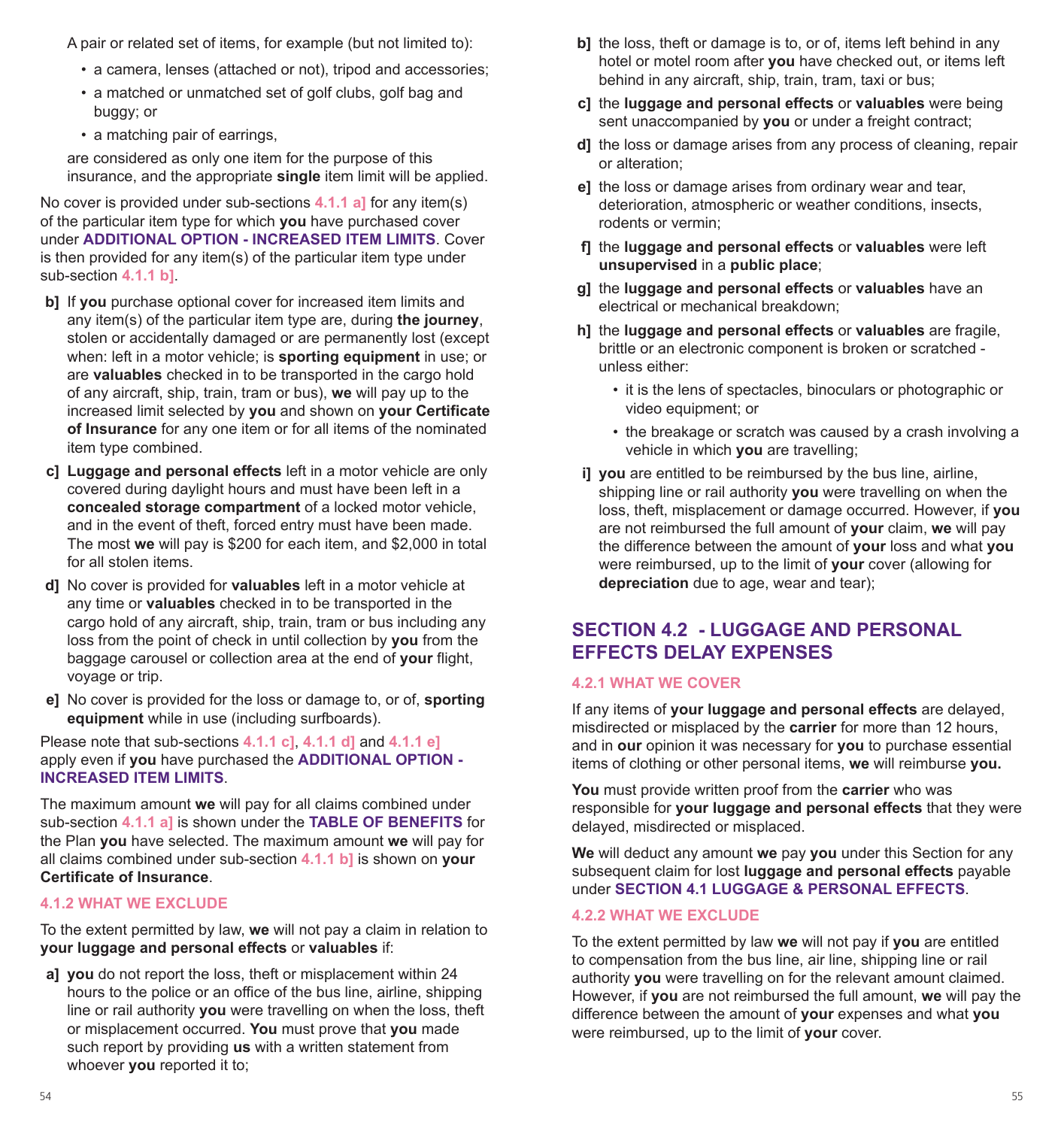# **SECTION 4.3 - TRAVEL DOCUMENTS, TRANSACTION CARDS & TRAVELLERS CHEQUES**

#### **4.3.1 WHAT WE COVER**

- **a]** If any essential travel documents (including passports), **transaction cards** or travellers cheques are lost by **you**, stolen from **you** or destroyed during **your journey**, then **we** will pay the issuer's fees for the replacement costs (including communication costs) of the items lost, stolen or destroyed.
- **b]** If during **your journey**, **your transaction cards** or travellers cheques are lost or stolen, then **we** will pay for any loss resulting from the fraudulent use of the **transaction cards** or travellers cheques.

#### **4.3.2 WHAT WE EXCLUDE**

- **a]** To the extent permitted by law, **we** will not pay if **you** do not report the loss or theft within 24 hours to the police and, in the case of **transaction cards** or travellers cheques, to the issuing bank or company in accordance with the conditions under which the **transaction cards** or travellers cheques were issued. **You** must prove that **you** made such report by providing **us** with a written statement from whosoever **you** reported it to.
- **b] We** will not pay for any amounts covered by any guarantee given by the bank or issuing company to **you** as the holder of the **transaction cards** or travellers cheques.

# **SECTION 4.4 - THEFT OF CASH**

#### **4.4.1 WHAT WE COVER**

If, during **your journey** cash, bank notes, currency notes, postal orders or money orders are stolen from **your** person **we** will reimburse **you**.

#### **4.4.2 WHAT WE EXCLUDE**

To the extent permitted by law, **we** will not pay if **you** do not report the theft within 24 hours to the police or an office of the bus line, airline, shipping line or rail authority **you** were travelling on when the theft occurred. **You** must prove that **you** made a report by providing **us** with a written statement from whoever **you** reported it to.

# **SECTION 5.1 RENTAL VEHICLE EXCESS**

Cover is only provided under this section if **your rental vehicle** agreement specifies an excess, deductible or damage liability fee that is payable in the event the **rental vehicle** is damaged or stolen while in **your** custody. This section does not cover items such as, but not limited to, tyres and/or windscreens, roof and underbody if they are not covered by the indemnity provided by the rental company or agency under the **rental vehicle** agreement to which the excess, deductible or damage liability fee applies.

The maximum amount **we** will pay under this section is the amount of the excess, deductible or damage liability fee that is specified in **your rental vehicle** agreement up to the limit shown in the **TABLE OF BENEFITS** for the Plan **you** have selected.

#### **5.1.1 WHAT WE COVER**

- **a]** If, during **your** period of cover, a **rental vehicle you** have rented from a rental company or agency is:
	- involved in a motor vehicle **accident** while **you** are driving it; or
	- damaged or stolen while in **your** custody,

then **we** will pay **you** the lesser of:

- the specified excess, deductible or damage liability fee that **you** are liable to pay under **your rental vehicle** agreement; or
- property damage for which **you** are liable.

**You** must provide a copy of:

- **your rental vehicle** agreement;
- the incident report that was completed;
- repair account;
- an itemised list of the value of the damage; and
- written notice from the rental company or agency advising that **you** are liable to pay the specified excess, deductible or damage liability fee.
- **b]** If **you** are **injured** or become **sick** and **your** attending **medical adviser** certifies in writing that **you** are unfit to return **your rental vehicle** to the nearest depot during **your journey**, then **we** will pay up to \$500 for the cost of returning **your rental vehicle**.

#### **5.1.2 WHAT WE EXCLUDE**

To the extent permitted by law, **we** will not pay a claim involving the theft or damage to **your rental vehicle** if the claim arises directly or indirectly from, or is in any way connected with, or is for:

- **a] you** using the **rental vehicle** in breach of the rental agreement;
- **b] you** using the **rental vehicle** without a licence for the purpose that **you** were using it (such as but not limited to the carrying of passengers or freight); or
- **c]** administrative charges or fees of the rental company that are not a component of the excess, deductible or damage liability fee specified in **your rental vehicle** agreement.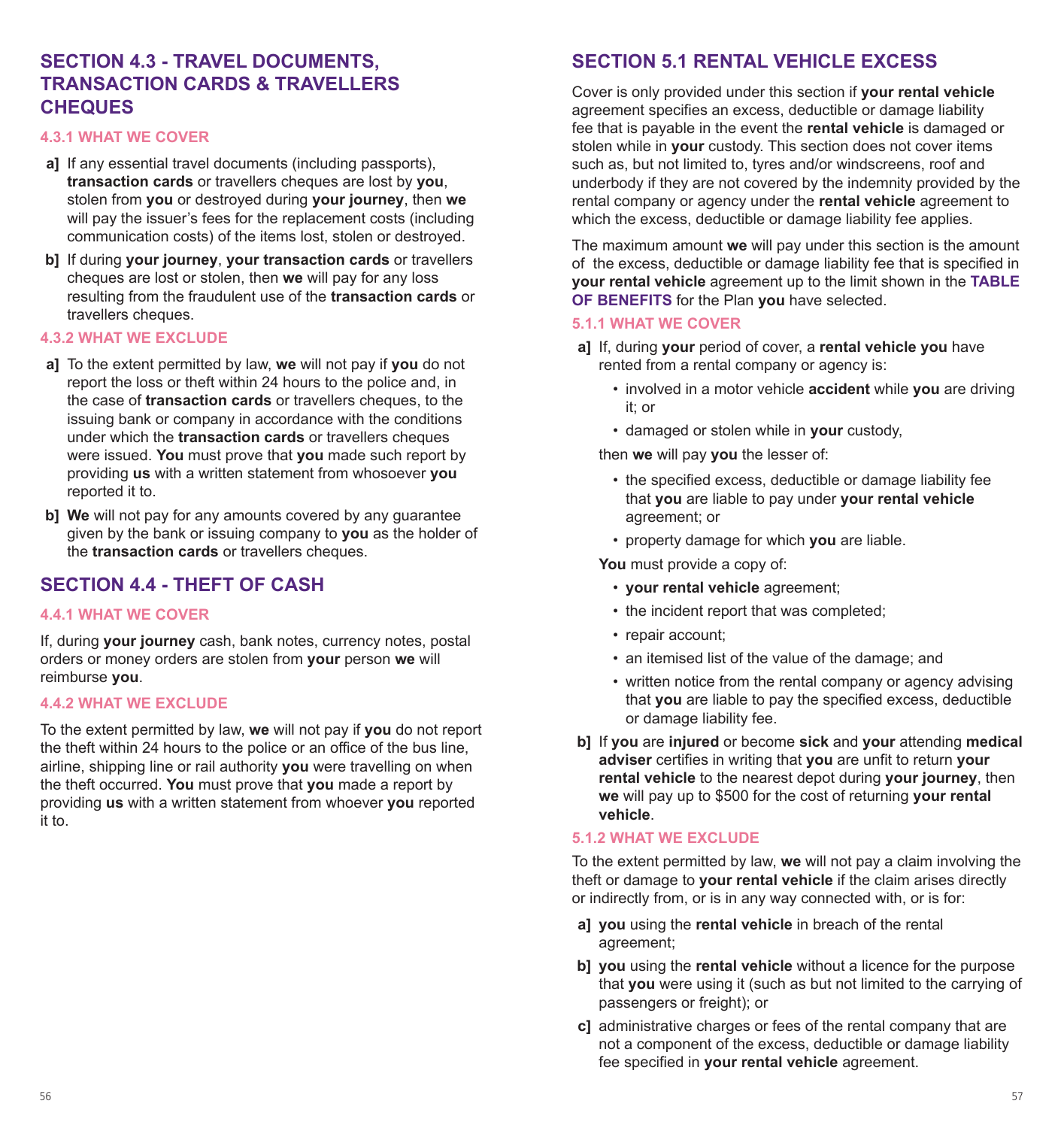# **SECTION 6.1 - PERSONAL LIABILITY**

#### **6.1.1 WHAT WE COVER**

If **you** become legally liable to pay compensation for:

- death or bodily **injury** to someone else; or
- physical loss of, or damage to, someone else's property

as a result of an **accident**, or a series of **accidents** arising out of the one event, that happens during **your journey**, then **we** will cover **you** for:

- the compensation (including l**egal costs**) awarded against **you**; and
- any **reasonable legal costs** incurred by **you** for settling or defending a claim made against **you**, providing **you** have approval in writing from **Allianz Global Assistance** before incurring these costs.

**We** must be told as soon as **you** or **your** personal representatives are, or a **reasonable** person in **your** circumstances would have been, aware of a possible prosecution, inquest, fatality, **accident** or incident which might lead to a claim against **you**.

**You** must not pay or promise to pay, settle with, admit or deny liability to anyone who makes a claim against **you** without **our** written consent.

#### **6.1.2 WHAT WE EXCLUDE**

To the extent permitted by law **we** will not pay any amount **you** become legally liable to pay if the liability arises directly or indirectly from, or is in any way connected with, or is for:

- **a]** bodily **injury** to **you**, **your travelling companion** or to a **relative** or employee of any of **you**;
- **b**] loss of or damage to property belonging to, or in the care, custody or control of **you**, **your travelling companion**, a **relative** or an employee of any of **you**;
- **c] your** ownership, custody, control or use of any firearm or weapon, aerial device, watercraft or motorised vehicle;
- **d] your** conduct of, or employment in any business, profession, trade or occupation;
- **e]** any loss, damage or expenses which are covered or should have been covered under a statutory or compulsory insurance policy, statutory or compulsory insurance or compensation scheme or fund, or under Workers Compensation legislation, an industrial award or agreement, or Accident Compensation legislation;
- **f]** any fine or penalty, or aggravated, punitive, exemplary or liquidated damages:
- **g]** illness, **sickness** or disease that is transmitted by **you**;
- **hl** any relief or recovery other than monetary amounts:
- **i]** a contract that imposes on **you** a liability which **you** would not otherwise have;
- **j]** assault and/or battery committed by **you** or at **your** direction;
- **k]** any act intended to cause bodily **injury**, property damage or liability done by **you** or any person acting with **your** knowledge, connivance or consent; or
- **l] your** participation in **snow sport activities**.

# **SECTION 7.1 - EMERGENCY RESCUE**

**You** only have this cover if **you** purchased the **SNOW PACK**. See the **ADDITIONAL OPTIONS** section for details.

#### **7.1.1 ALLIANZ GLOBAL ASSISTANCE WILL ARRANGE**

**Allianz Global Assistance** will arrange for the following assistance services if **you injure yourself**, or become **sick** while participating in **snow sport activities overseas** during **your journey** provided the relevant **injury** or **sickness** is covered by **your policy**.

- **a]** Access to a **medical adviser** for emergency medical treatment while **overseas**;
- **b]** Any messages which need to be passed on to **your family** or employer in the case of an emergency;
- **c]** Provision of any written guarantees for payment of **reasonable** expenses for emergency hospitalisation while **overseas**;
- **d] Your** medical transfer or evacuation if **you** must be transported to the nearest **hospital** for emergency medical treatment **overseas** or be brought back to **your home** with appropriate medical supervision; and
- **e]** The return to **your home** of **your dependants** if they are left without supervision following **your** hospitalisation or evacuation.

#### In addition:

**f]** If **you** die as a result of an **injury** or a **sickness** during **your journey**, **we** will pay for **your reasonable funeral expenses** incurred **overseas** or the cost of bringing **your** remains back to **your home**. The maximum amount **we** will pay is \$15,000 per person.

**Please note** that **we** will not pay for any costs incurred in Australia except the **reasonable** cost of transporting **your** remains from the inbound port or airport to **your home** or nominated funeral home.

#### **7.1.2 WHAT WE EXCLUDE**

To the extent permitted by law **we** will not pay:

- **a]** for any expenses for medical evacuation, **funeral expenses** incurred **overseas** or bringing **your** remains back to **your home**, unless it has been first approved by **Allianz Global Assistance**;
- **b]** if **you** decline to promptly follow the medical advice **we** have obtained, and **we** will not be responsible for subsequent medical, **hospital** or evacuation expenses;
- **c]** for medical evacuation or the transportation of **your** remains from Australia to an **overseas** country;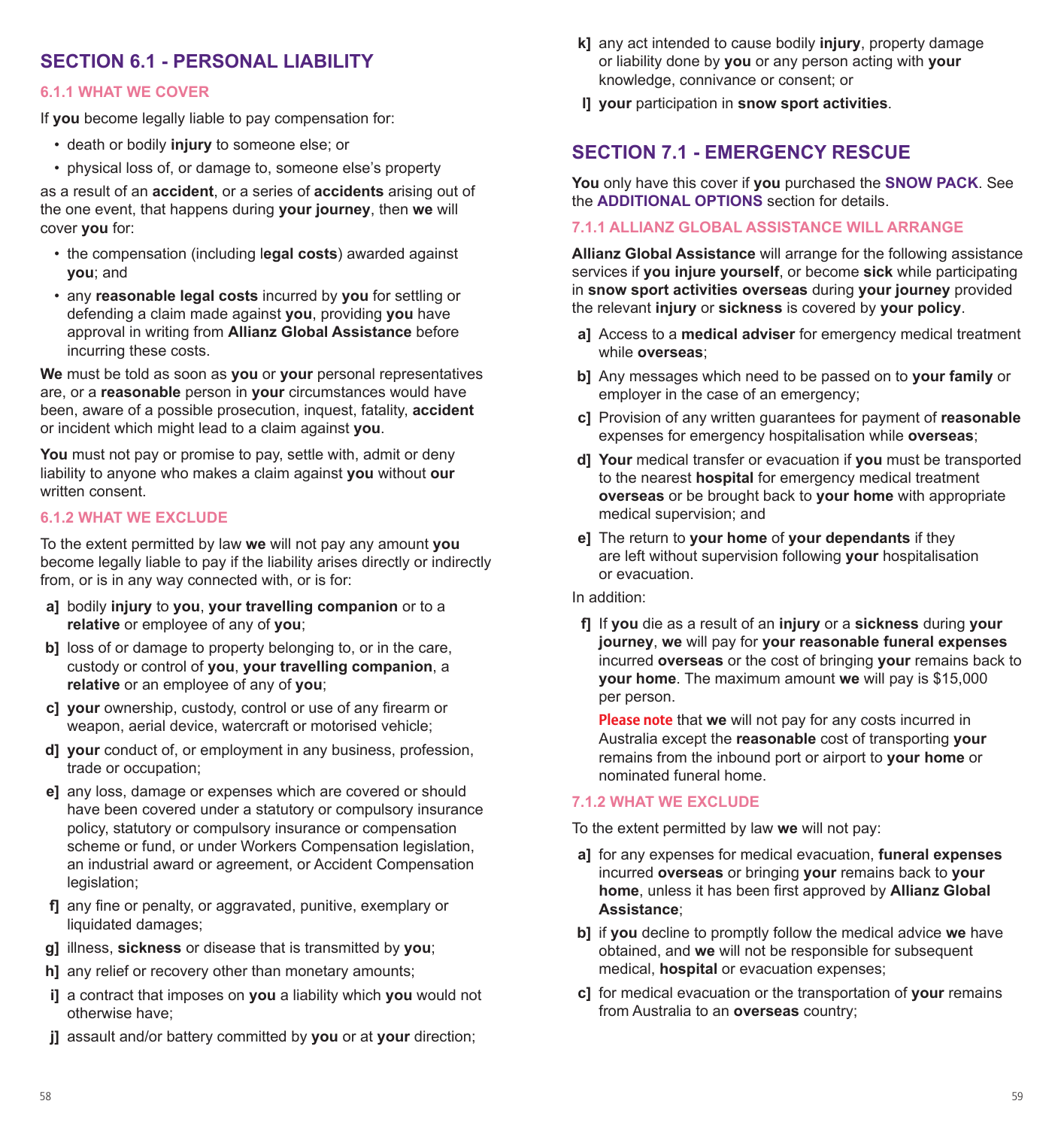- **d]** for any claims arising from: ice skating, bobsleighing, snow rafting, para-penting, ski acrobatics, ski or snowboard jumping, aerial skiing, stunting, freestyle, ski joring or any form of powerassisted skiing or use of mechanised snow-mobiles except as provided by the recognised piste authorities for transport to and from areas designed for recreational skiing; or
- **e]** for any claims arising outside the period 15th December to 31st March in Northern Hemisphere resorts, and 15th June to 30th September in Southern Hemisphere resorts. This exclusion will not apply to those resorts which are open outside these time periods and have sufficient snow for normal skiing activities.

# **SECTION 7.2 - OWN SNOW SPORT EQUIPMENT**

**You** only have this cover if **you** purchased the **SNOW PACK**. See the **ADDITIONAL OPTIONS** section for details.

#### **7.2.1 WHAT WE COVER**

- **a]** If, during **your journey**, **your snow sport equipment** is stolen, **accidentally** damaged or is permanently lost (except when: left in a motor vehicle; or while in use) **we** will pay the lesser of:
	- the repair cost;
	- the replacement cost;
	- the amount it would cost **us** to repair or replace the item(s) allowing for any trade discounts **we** are entitled to;
	- the cost of repairing or replacing the lost or damaged part of a pair, set or collection; or
	- the original purchase price.

**We** have the option to repair or replace the **snow sport equipment** instead of paying **you**.

A pair or set of items, for example (but not limited to):

• a matched or unmatched set of skis or ski poles

are considered as only one item and the appropriate benefit limit will be applied.

- **b] Snow sport equipment** owned by **you** and left in a motor vehicle is only covered during daylight hours and must have been left in a **concealed storage compartment** of a locked motor vehicle, and in the event of theft, forced entry must have been made. The most **we** will pay is \$200 for each item, and \$1,000 in total for all stolen items.
- **c]** No cover is provided for **snow sport equipment** while it is in use.

#### **7.2.2 WHAT WE EXCLUDE**

To the extent permitted by law, **we** will not pay a claim in relation to **snow sport equipment** owned by **you** if:

**a] you** do not report the loss, theft or damage within 24 hours to the police or an office of the bus line, airline, shipping line or rail authority **you** were travelling on when the loss, theft or damage occurred. **You** must prove that **you** made such report by providing **us** with a written statement from whoever **you** reported it to;

- **b]** the loss, theft or damage is to, or of, **snow sport equipment** left behind in any hotel or motel room after **you** have checked out, or **snow sport equipment** left behind in any aircraft, ship, train, tram, taxi or bus;
- **c]** the **snow sport equipment** was being sent unaccompanied by **you** or under a freight contract;
- **d]** the loss or damage arises from any process of cleaning, repair or alteration;
- **e]** the loss or damage arises from ordinary wear and tear, deterioration, atmospheric or weather conditions, insects, rodents or vermin;
- **f]** the **snow sport equipment** was left **unsupervised** in a **public place**;
- **g] you** are entitled to be reimbursed by the bus line, airline, shipping line or rail authority **you** were travelling on when the loss, theft or damage occurred. However, if **you** are not reimbursed the full amount of **your** claim, **we** will pay the difference between the amount of **your** loss and what **you** were reimbursed, up to the limit of **your** cover;
- **h]** the claim arises from: ice skating, bobsleighing, snow rafting, para-penting, ski acrobatics, ski or snowboard jumping, aerial skiing, stunting, freestyle, ski joring or any form of powerassisted skiing or use of mechanised snow-mobiles except as provided by the recognised piste authorities for transport to and from areas designed for recreational skiing.

# **SECTION 7.3 - SNOW SPORT EQUIPMENT HIRE**

**You** only have this cover if **you** purchased the **SNOW PACK**. See the **ADDITIONAL OPTIONS** section for details.

#### **7.3.1 WHAT WE COVER**

If **we** have agreed to pay a claim

- under **SECTION 7.2 OWN SNOW SPORT EQUIPMENT** for loss, theft of, or **accidental** damage to, **your snow sport equipment**; or
- following the misdirection or delay of **snow sport equipment** owned by **you**, for a period more than 24 hours;

**we** will reimburse the costs of hiring alternative **snow sport equipment**.

**We** will also reimburse the **snow sport equipment** hire insurance excess if **you** have chosen and paid for **snow sport equipment**  hire cover from the hire company or agency and **you** are charged an excess following the loss of, or damage to the **snow sport equipment** hired by **you**.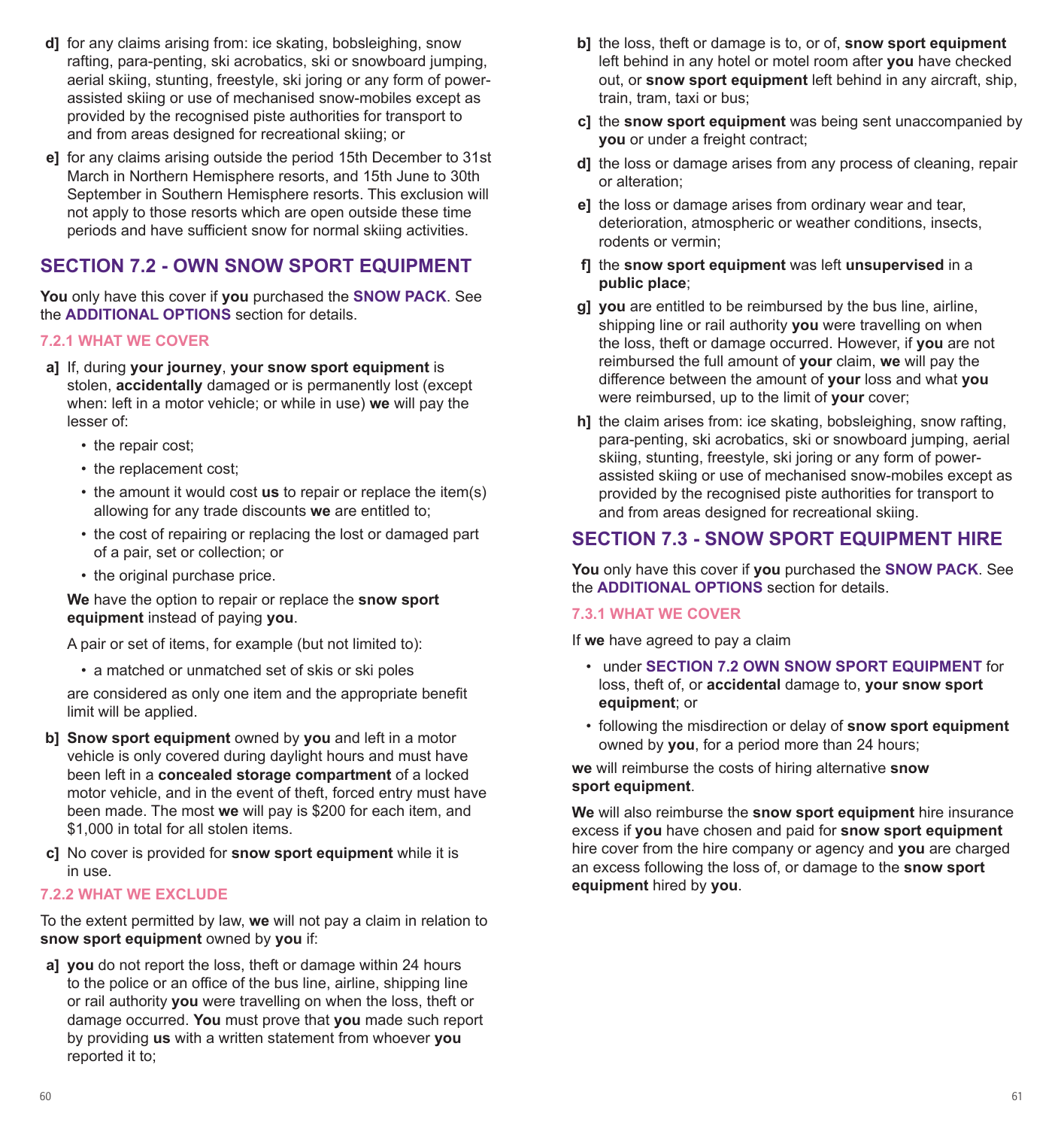# **SECTION 7.4 - SNOW SPORT PACK**

**You** only have this cover if **you** purchased the **SNOW PACK**. See the **ADDITIONAL OPTIONS** section for details.

#### **7.4.1 WHAT WE COVER**

If, as a result of **your injury** or **sickness** during **your journey**, **you** are unable to utilise the full duration of **your** pre-booked and pre-paid ski passes, **snow sport equipment** hire, tuition fees or lift passes, **we** will reimburse **you** the irrecoverable cost of the unused portion for each **insured person**.

**You** must obtain a medical certificate from **your** treating **medical adviser** in support of **your** claim for **your injury** or **sickness**.

#### **7.4.2 WHAT WE EXCLUDE**

**We** will not pay;

- **a]** for any claims arising from: ice skating, bobsleighing, snow rafting, para-penting, ski acrobatics, ski or snowboard jumping, aerial skiing, stunting, freestyle, ski joring or any form of powerassisted skiing or use of mechanised snow-mobiles except as provided by the recognised piste authorities for transport to and from areas designed for recreational skiing; or
- **b]** for any claims arising outside the period 15th December to 31st March in Northern Hemisphere resorts and 15th June to 30th September in Southern Hemisphere resorts. This exclusion will not apply to those resorts which are open outside these time periods and have sufficient snow for normal skiing activities.

# **SECTION 7.5 - PISTE CLOSURE**

**You** only have this cover if **you** purchased the **SNOW PACK**. See the **ADDITIONAL OPTIONS** section for details.

#### **7.5.1 WHAT WE COVER**

If, as a result of not enough snow, bad weather or power failure, in **your** pre-booked holiday resort during the period of **your** booking, all lift systems in the resort are closed for more than 24 hours preventing **you** from participating in **your** planned **snow sport**  activities during **your journey**, **we** will pay up to \$100 per 24 hour period for either:

- the cost of transport to the nearest resort with open lift systems; or
- the cost of additional ski passes.

#### **7.5.2 WHAT WE EXCLUDE**

#### **We** will not pay:

- **a]** for any claims relating to resorts that do not have skiing facilities greater than 1,000 metres above sea level; or
- **b**] for any claims arising outside the period 15th December to 31st March in Northern Hemisphere resorts and 15th June to 30th September in Southern Hemisphere resorts. This exclusion will not apply to those resorts which are open outside these time periods and have sufficient snow for normal skiing activities.

# **SECTION 7.6 - BAD WEATHER AND AVALANCHE CLOSURE**

**You** only have this cover if **you** purchased the **SNOW PACK**. See the **ADDITIONAL OPTIONS** section for details.

#### **7.6.1 WHAT WE COVER**

If, as a result of avalanche or bad weather **your** pre-booked departure is delayed for more than 12 hours from **your** scheduled departure time, **we** will pay the **reasonable** extra travel and accommodation expenses that **you** need to pay provided **you** obtain a written statement from the appropriate authority confirming that the reason for the delay was related to either an avalanche or bad weather, and how long the delay lasted.

#### **7.6.2 WHAT WE EXCLUDE**

**We** will not pay:

- **a]** for any claims relating to resorts that do not have skiing facilities greater than 1,000 metres above sea level; or
- **b]** for any claims arising outside the period 15th December to 31st March in Northern Hemisphere resorts and 15th June to 30th September in Southern Hemisphere resorts. This exclusion will not apply to those resorts which are open outside these time periods and have sufficient snow for normal skiing activities.

# **SECTION 7.7 - MEDICAL COVER WHILE CRUISING**

**You** only have this cover if **you** purchased the **CRUISE PACK**. See the **ADDITIONAL OPTIONS** section for details.

#### **7.7.1 WHAT WE COVER**

**a]** If **you injure yourself** or become **sick** while travelling on a **cruise vessel, we** will reimburse the **reasonable** medical or **hospital** expenses **you** incur until **you** get back to Australia. The medical or **hospital** expenses must have been incurred on the written advice of a **medical adviser** approved by **Allianz Global Assistance**. **You** must make every effort to keep **your** medical or **hospital** expenses to a minimum.

If **we** determine, on medical advice, that **you** should return **home** for treatment and **you** do not agree to do so, **we** will pay **you** an amount up to the limit shown in the **TABLE OF BENEFITS**, which we reasonably consider to be equivalent to:

- **your** medical expenses and/or related costs incurred **overseas** to the date **we** advise **you** to return to **your home**; plus
- the amount it would cost **us** to return **you** to **your home**; plus
- the amount of any cancellation fees and lost deposits **you** would have incurred had **you** followed **our** advice,

**you** will then be responsible for any ongoing or additional costs relating to or arising out of the event **you** have claimed for*.*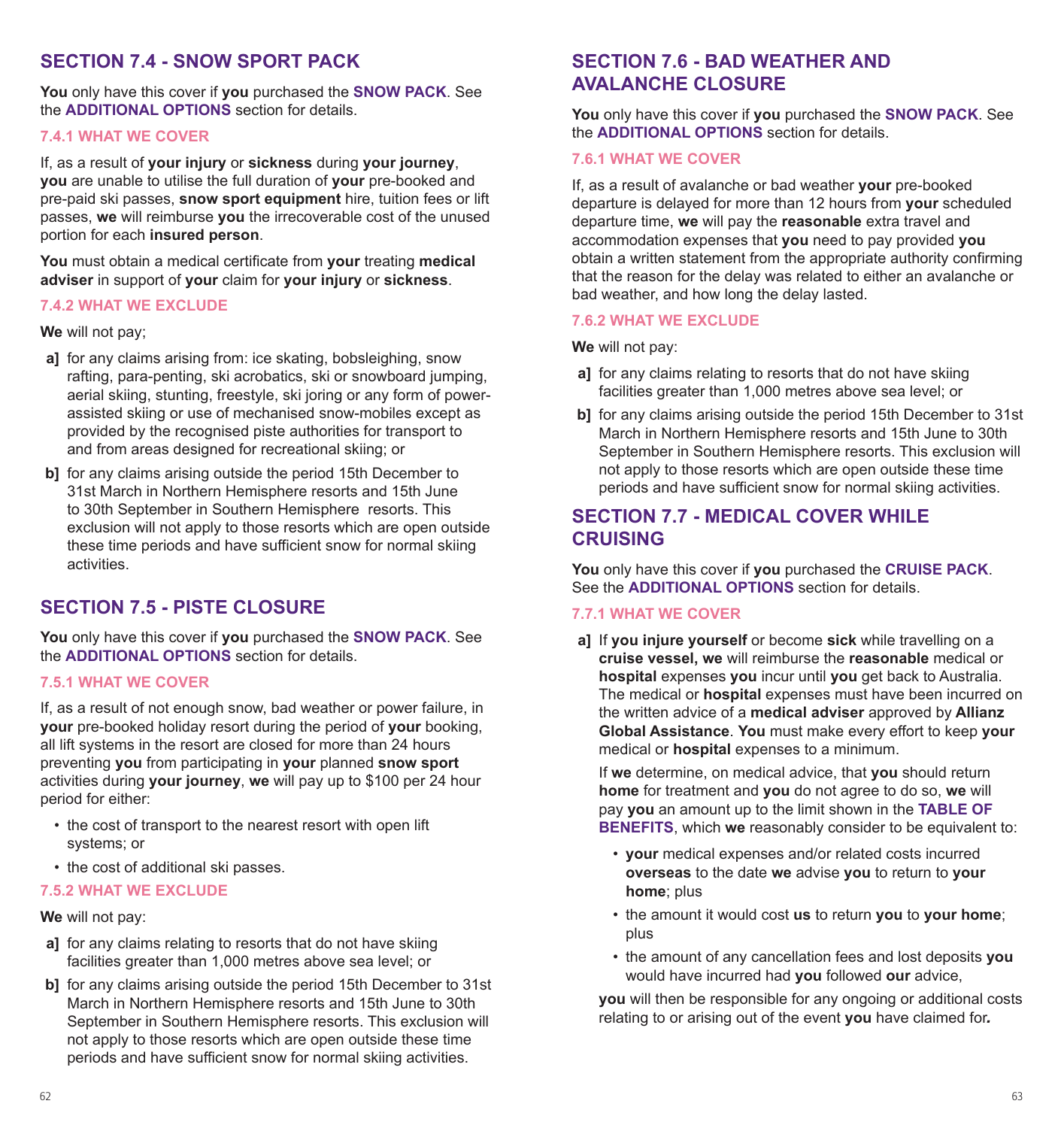**We** will only pay for treatment received and/or **hospital** accommodation during the 12 month period after the **sickness** first showed itself or the **injury** happened.

**b] We** will also pay the cost of emergency dental treatment up to the limit shown in the **TABLE OF BENEFITS** for the Plan selected for dental costs incurred which the treating dentist certifies in writing is for the relief of sudden and acute pain to sound and natural teeth. This limit does not apply to dental costs arising from any **injury** that is covered under sub-section **7.7.1 a]**.

#### **7.7.2 WHAT WE EXCLUDE**

To the extent permitted by law, **we** will not pay for expenses:

- **a]** when **you** have not notified **Allianz Global Assistance** as soon as practicable of **your** admittance to **hospital**;
- **b**] incurred after 2 weeks treatment by a chiropractor, physiotherapist or dentist unless approved by **Allianz Global Assistance**;
- **c]** if **you** do not take the advice of **Allianz Global Assistance**;
- **d]** for damage to dentures, dental prostheses, bridges or crowns;
- **e]** for expenses relating to dental treatment involving the use of precious metals or for cosmetic dentistry;
- **f]** for dental treatment caused by or related to the deterioration and/or decay of teeth; or
- **g]** for preventative dental treatment.

# **SECTION 7.8 - EVACUATION COVER - SHIP TO SHORE**

**You** only have this cover if **you** purchased the **CRUISE PACK**. See the **ADDITIONAL OPTIONS** section for details.

#### **7.8.1 ALLIANZ GLOBAL ASSISTANCE WILL ARRANGE**

**Allianz Global Assistance** will arrange for the following assistance services if **you injure yourself**, or become **sick** during travel on a **cruise vessel** provided the relevant **injury** or **sickness** is covered by **your policy**.

- **a]** Access to a **medical adviser** for emergency medical treatment;
- **b]** Any messages which need to be passed on to **your family** or employer in the case of an emergency;
- **c]** Provision of any written guarantees for payment of **reasonable**  expenses for emergency hospitalisation while on a **cruise vessel**;
- **d] Your** medical transfer or evacuation if **you** must be transported to the nearest **overseas hospital** for emergency medical treatment or be brought back to **your home** with appropriate medical supervision; and

**e]** The return to **your home** of **your dependants** if they are left without supervision following **your** hospitalisation or evacuation.

#### In addition:

**f]** If **you** die as a result of an **injury** or a **sickness** during **your** travel on a **cruise vessel**, **we** will pay for **your reasonable funeral expenses** incurred **overseas** and/or the cost of bringing **your** remains back to **your home**. The maximum amount **we** will pay is \$15,000 per person.

Please note that **we** will not pay for any costs incurred in Australia except the **reasonable** cost of transporting **your** remains from the inbound port or airport to **your home** or nominated funeral home.

#### **7.8.2 WHAT WE EXCLUDE**

To the extent permitted by law, **we** will not pay for expenses:

- **a]** for any expenses for medical evacuation, **funeral expenses** incurred **overseas** or bringing **your** remains back to **your home** unless it has been first approved by **Allianz Global Assistance**;
- **b]** if **you** decline to promptly follow the medical advice **we** have obtained, and **we** will not be responsible for subsequent medical, **hospital** or evacuation expenses; or
- **c]** for medical evacuation or the transportation of **your** remains from Australia to an **overseas** country.

# **SECTION 7.9 - CABIN CONFINEMENT**

**You** have this cover if **you** purchased the **CRUISE PACK**. See the **ADDITIONAL OPTIONS** section for details.

#### **7.9.1 WHAT WE COVER**

If, as a result of an **injury** or **sickness** during **your journey**, **you** are confined to **your** cabin or the **cruise vessel's** hospital for a continuous period of more than 48 hours then **we** will pay **you** \$50 for each day in excess of 48 hours that **you** continue to be confined.

# **SECTION 7.10 - PRE-PAID SHORE EXCURSION CANCELLATION**

**You** only have this cover if **you** purchased the **CRUISE PACK**. **See** the **ADDITIONAL OPTIONS** section for details.

#### **7.10.1 WHAT WE COVER**

If **you** cannot participate in **your** pre-paid shore excursion(s) due to **your** confinement in **your** cabin or in the **cruise vessel's** hospital as a result of circumstances outside **your** control, **we** will pay **you**, the non-refundable portion of **your** shore excursion costs paid in advance of cancellation.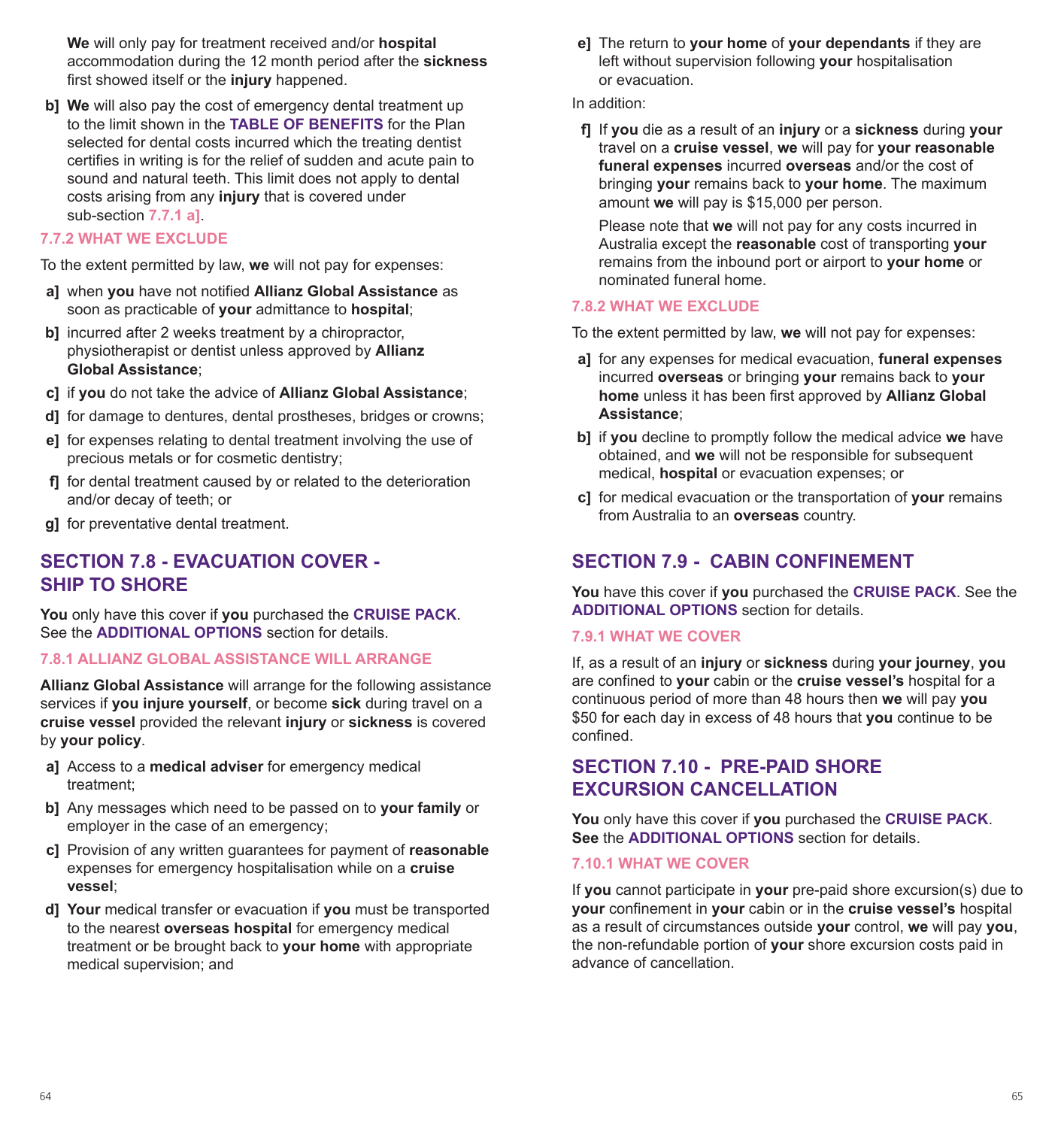# **SECTION 7.11 - FORMAL CRUISE ATTIRE LOST OR DAMAGED**

**You** only have this cover if **you** purchased the **CRUISE PACK**. See the **ADDITIONAL OPTIONS** section for details.

#### **7.11.1 WHAT WE COVER**

- **a]** If, during **your journey**, **your formal wear** is stolen, accidentally damaged or is permanently lost **we** will pay the lesser of:
	- the repair cost:
	- the replacement cost;
	- the amount it would cost **us** to repair or replace the item(s) allowing for any trade discounts **we** are entitled to;
	- the cost of repairing or replacing the lost or damaged part of a pair, set or collection; or
	- the original purchase price.

**We** have the option to repair or replace the **formal wear** instead of paying **you**.

A pair or set of items, for example (but not limited to):

• shoes, gloves, suit

are considered as only one item and the appropriate benefit limit will be applied.

#### **7.11.2 WHAT WE EXCLUDE**

To the extent permitted by law, **we** will not pay a claim in relation to **your formal wear** if:

- **a] you** do not report the loss, theft or misplacement within 24 hours to the police or an office of the **carrier you** were travelling on when the loss, theft or misplacement occurred. **You** must prove that **you** made such report by providing **us** with a written statement from whoever **you** reported it to;
- **b]** the loss, theft or damage is to, or of, **formal wear** left behind in any hotel or motel room after **you** have checked out or **cruise vessel** cabin after **you** have disembarked, or items left behind in any aircraft, ship, train, tram, taxi or bus;
- **c]** the **formal wear** was being sent unaccompanied by **you** or under a freight contract;
- **d]** the loss or damage arises from any process of cleaning, repair or alteration;
- **e]** the loss or damage arises from ordinary wear and tear, deterioration, atmospheric or weather conditions, insects, rodents or vermin;
- **f]** the **formal wear** was left **unsupervised** in a **public place**; or
- **g] you** are entitled to be reimbursed by the bus line, airline, shipping line or rail authority **you** were travelling on when the loss, theft, misplacement or damage occurred. However, if **you** are not reimbursed the full amount of **your** claim, **we** will pay the difference between the amount of **your** loss and what **you** were reimbursed, up to the limit of **your** cover.

# **SECTION 7.12 - FORMAL CRUISE ATTIRE DELAYED**

**You** only have this cover if **you** purchased the **CRUISE PACK**. See the **ADDITIONAL OPTIONS** section for details.

#### **7.12.1 WHAT WE COVER**

If **your formal wear** is delayed, misdirected or misplaced for over 12 hours from the time **you** boarded the **cruise vessel**, and it is necessary to purchase or hire replacement **formal wear**, **we** will reimburse **you**, **your reasonable** expenses.

#### **7.12.2 WHAT WE EXCLUDE**

**We** will not pay if **you** are entitled to compensation from the bus line, air line, shipping line or rail authority **you** were travelling on for the relevant amount claimed. However, if **you** are not reimbursed the full amount, **we** will pay the difference between the amount of **your** expenses and what **you** were reimbursed, up to the limit of **your** cover.

# **SECTION 7.13 - MARINE RESCUE DIVERSION**

**You** only have this cover if **you** purchased the **CRUISE PACK**. See the **ADDITIONAL OPTIONS** section for details.

#### **7.13.1 WHAT WE COVER**

If during **your journey**, **your cruise vessel** diverts from its scheduled course in order to affect a marine rescue in accordance with obligations under international conventions governing the Law of the Sea, and Search and Rescue **we** will pay **you** \$100 for each day **your cruise vessel** diverts, up to a maximum of 5 days.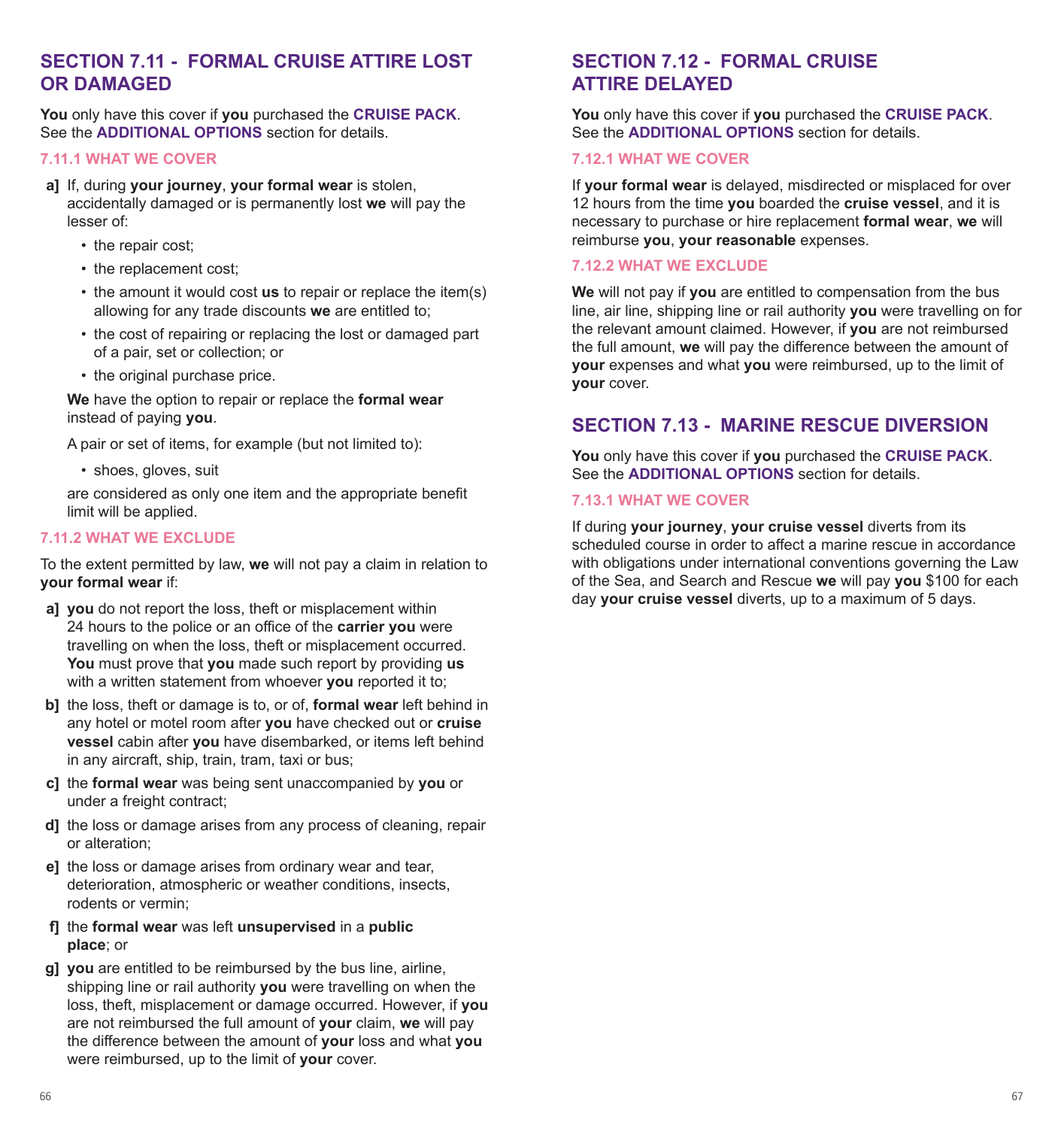# **CLAIMS**

First check that **you** are covered by **your policy** by reading the appropriate section in the **PDS** and the **GENERAL EXCLUSIONS APPLICABLE TO ALL SECTIONS** to see exactly what is, and is not covered, noting particularly any conditions limitations and exclusions.

# **HOW TO MAKE A CLAIM**

**You** must give **Allianz Global Assistance** notice of **your** claim as soon as possible. **You** can lodge **your** claim online 24 hours a day or obtain a claim form at www.travelclaims.com.au.If there is a delay in claim notification, or **you** do not provide sufficient detail for **Allianz Global Assistance** to consider **your** claim, **we** can reduce any claim payable by the amount of prejudice **we** have suffered because of the delay.

**You** must give any information **Allianz Global Assistance** reasonably asks for to support **your** claim at **your** expense, such as but not limited to police reports, valuations, medical reports, original receipts or proof of purchase and ownership. If required they may ask **you** to provide them with translations into English of any such documents to enable their consideration of **your** claim.

**You** must co-operate at all times in relation to providing supporting evidence and such other information that may reasonably be required.

- **a]** If **you** think that **you** may have to cancel **your journey** or shorten **your journey you** must tell **us** as soon as possible. Contact **Allianz Global Assistance** using the contact number, or if **overseas** the **24 HOUR EMERGENCY ASSISTANCE** number, shown on the back cover of this **PDS**.
- **b]** For medical, **hospita**l or dental claims, contact **Allianz Global Assistance** as soon as practicable.
- **c]** For loss or theft of **your luggage and personal effects**, report it immediately to the police and obtain a written notice of **your** report.
- **d]** For damage or misplacement of **your luggage and personal effects**, caused by the airline or any other operator or accommodation provider, report the damage or misplacement to an appropriate official and obtain a written report, including any offer of settlement that they may make.
- **e]** Submit full details of any claim in writing within 30 days of **your** return **home**.

# **CLAIMS ARE PAYABLE IN ALISTRALIAN DOLLARS TO YOU**

**We** will pay all claims in Australian dollars. **We** will pay **you** unless **you** tell **us** to pay someone else. The rate of currency exchange that will apply is the rate at the time **you** incurred the expense.

Payment will be made by direct credit to an Australian bank account nominated by **you**.

# **YOU MUST NOT ADMIT FAULT OR LIABILITY**

**You** must not admit that **you** are at fault, for any **accident**, incident or event causing a claim under **your policy**, and **you** must not offer or promise to pay any money, or become involved in legal action, without the approval of **Allianz Global Assistance**.

# **YOU MUST HELP US TO RECOVER ANY MONEY WE HAVE PAID**

If **we** have a claim against someone in relation to the money **we** have to pay or **we** have paid under **your policy**, **you** must do everything **you** can to help **us** do that in legal proceedings. If **you** are aware of any third party that **you** or **we** may recover money from, **you** must inform **us** of such third party.

# **IF YOU CAN CLAIM FROM ANYONE ELSE, WE WILL ONLY MAKE UP THE DIFFERENCE**

If **you** can make a claim against someone in relation to a loss or expense covered under this **policy** and they do not pay **you** the full amount of **your** claim, **we** will make up the difference. **You** must claim from them first.

# **OTHER INSURANCE**

If any loss, damage or liability covered under this **policy** is covered by another insurance policy, **you** must give **us** details. If **you** make a claim under one insurance policy and **you** are paid the full amount of **your** claim, **you** cannot make a claim under the other policy. If **you** make a claim under another insurance policy and **you** are not paid the full amount of **your** claim, **we** will make up the difference, up to the amount this **policy** covers **you** for, provided **your** claim is covered by this **policy**. **We** may seek contribution to amounts **we** have paid, or must pay, from **your** other Insurer. **You** must give **us** any information **we** reasonably ask for to help **us** make a claim from **your** other Insurer.

# **SUBROGATION**

**We** may, at **our** discretion undertake in **your** name and on **your** behalf, control and settlement of proceedings for **our** own benefit in **your** name to recover compensation or secure indemnity from any party in respect of anything covered by this **policy**. **You** are to assist and permit to be done, everything required by **us** for the purpose of recovering compensation or securing indemnity from other parties to which **we** may become entitled or subrogated, upon **us** paying **your** claim under this **policy** regardless of whether **we** have yet paid **your** claim and whether or not the amount **we** pay **you** is less than full compensation for **your** loss. These rights exist regardless of whether **your** claim is paid under a nonindemnity or an indemnity clause of this **policy**.